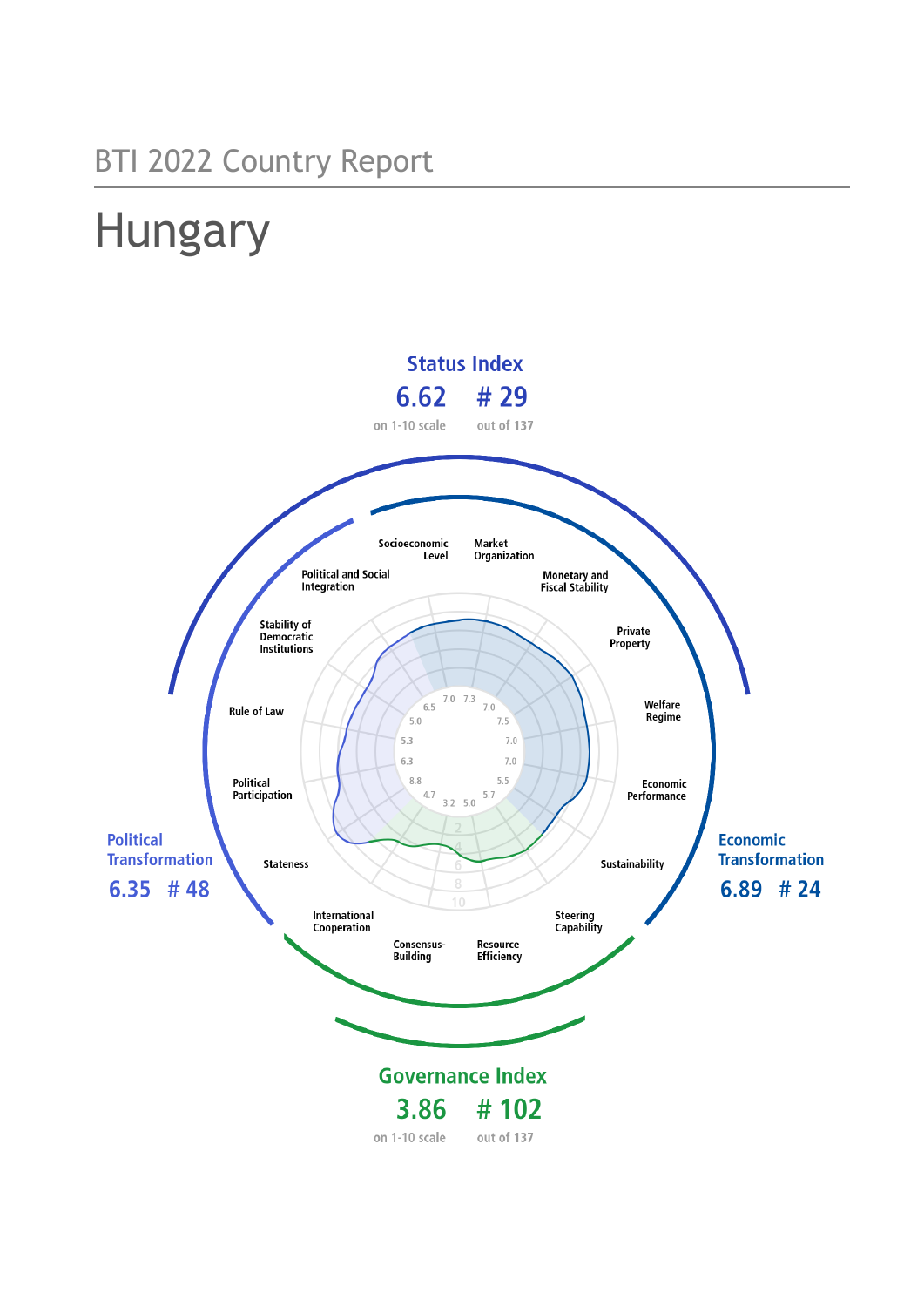This report is part of the **Bertelsmann Stiftung's Transformation Index (BTI) 2022**. It covers the period from February 1, 2019 to January 31, 2021. The BTI assesses the transformation toward democracy and a market economy as well as the quality of governance in 137 countries. More on the BTI at [https://www.bti-project.org.](https://www.bti-project.org/)

Please cite as follows: Bertelsmann Stiftung, BTI 2022 Country Report — Hungary. Gütersloh: Bertelsmann Stiftung, 2022.

This work is licensed under a **Creative Commons Attribution 4.0 International License**.

### **Contact**

Bertelsmann Stiftung Carl-Bertelsmann-Strasse 256 33111 Gütersloh Germany

**Sabine Donner** Phone +49 5241 81 81501 sabine.donner@bertelsmann-stiftung.de

**Hauke Hartmann** Phone +49 5241 81 81389 hauke.hartmann@bertelsmann-stiftung.de

**Claudia Härterich** Phone +49 5241 81 81263 claudia.haerterich@bertelsmann-stiftung.de

### **Sabine Steinkamp** Phone +49 5241 81 81507 sabine.steinkamp@bertelsmann-stiftung.de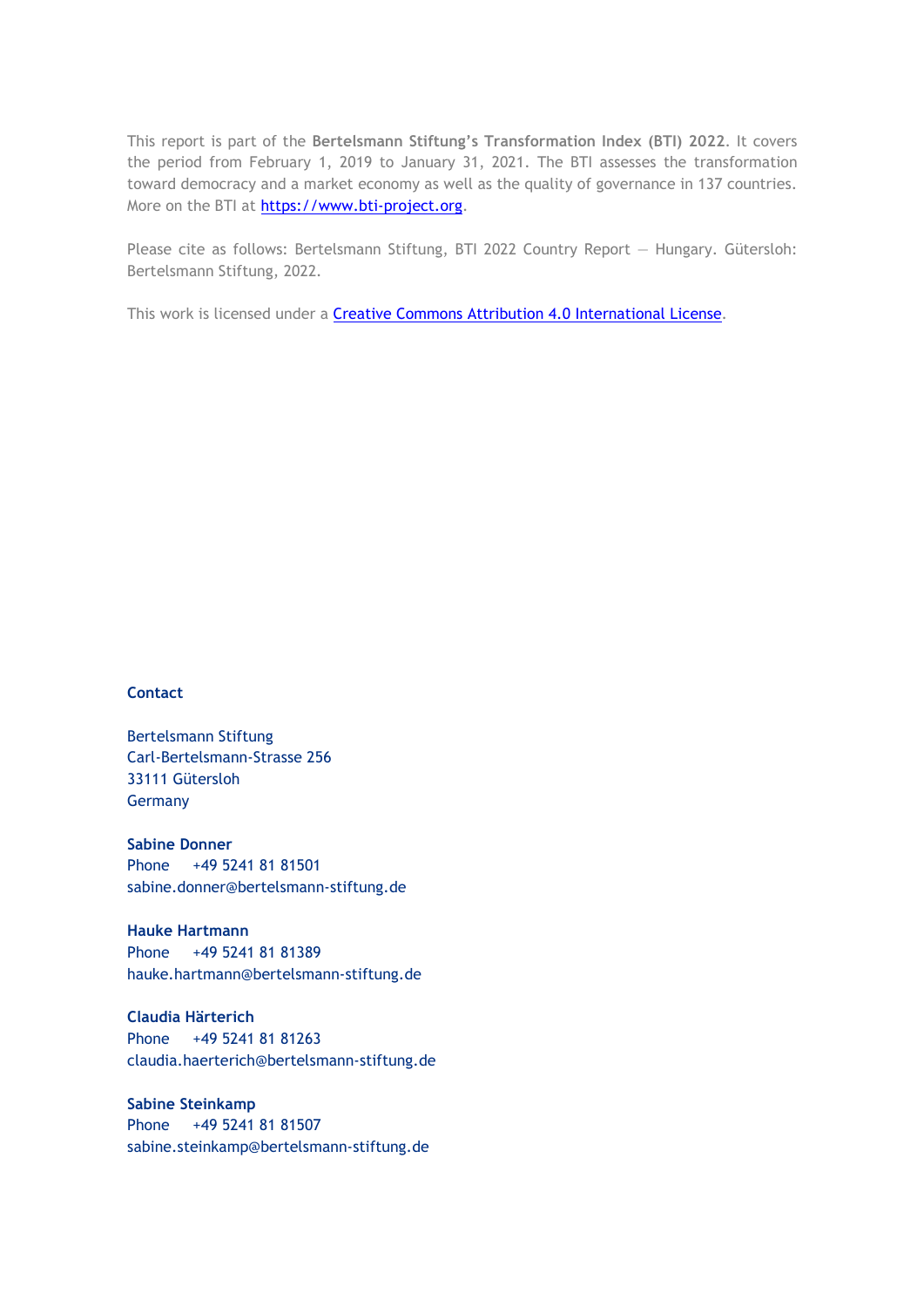#### **Key Indicators**

| Population               | M      | 9.7    | HDI                            | 0.854 | GDP p.c., PPP $\ S$          | 33084 |
|--------------------------|--------|--------|--------------------------------|-------|------------------------------|-------|
| Pop. growth <sup>1</sup> | % p.a. | $-0.2$ | HDI rank of 189                | 40    | Gini Index                   | 29.6  |
| Life expectancy          | vears  | 76.0   | UN Education Index             | 0.821 | Poverty <sup>3</sup><br>$\%$ | 0.5   |
| Urban population %       |        | 71.9   | Gender inequality <sup>2</sup> | 0.233 | Aid per capita $\sqrt{5}$    |       |
|                          |        |        |                                |       |                              |       |

Sources (as of December 2021): The World Bank, World Development Indicators 2021 | UNDP, Human Development Report 2020. Footnotes: (1) Average annual growth rate. (2) Gender Inequality Index (GII). (3) Percentage of population living on less than \$3.20 a day at 2011 international prices.

# Executive Summary

The decade since Prime Minister Viktor Orbán and his Fidesz Party entered power has been marked by continuous autocratization. Political competition remains real, but the political playing field is extremely skewed. Hungary's institutional and political framework provides an overwhelming systemic advantage to Fidesz. Notwithstanding this, the perception of political competition grants democratic legitimacy to the political system, even if the substance of politics and policy formulation is increasingly authoritarian. The elimination of institutional checks and balances, domination of the media landscape and public discourse, as well as informal power networks and centralized political corruption are key pillars of the Fidesz's state-capture in Hungary.

Fidesz exploits a populist narrative based on an existential "us and them" dichotomy between "the people" and the constructed concept of "public enemies" to maintain and deepen the conflict lines in Hungarian society. This allows the party to remain firmly in power with the support of a plurality of the electorate. During the last couple years, left-liberal elites, foreign investors, the European Union, migrants and asylum-seekers, civil society organizations, representatives of the free media, the person of George Soros and recently the LGBTQ+ community were systemically instrumentalized as constructed "public enemies" in the domestic political discourse.

Autocratization proceeded and became more entrenched during the period under review. Following the surprising success of the united opposition at the 2019 municipal elections, the government instrumentalized the COVID-19-related state of emergency to strip municipalities of crucial income sources and occasionally also of their property and contractual rights, in spite of the fact that municipalities bore the brunt of the pandemic's social impact. The government also exploited the disarray created by the pandemic to constrain the rights of vulnerable groups, like the LBTQ+ community. While the government was preoccupied with further cementing its power and ideological narrative, Hungary had one of the highest mortality rates compared to the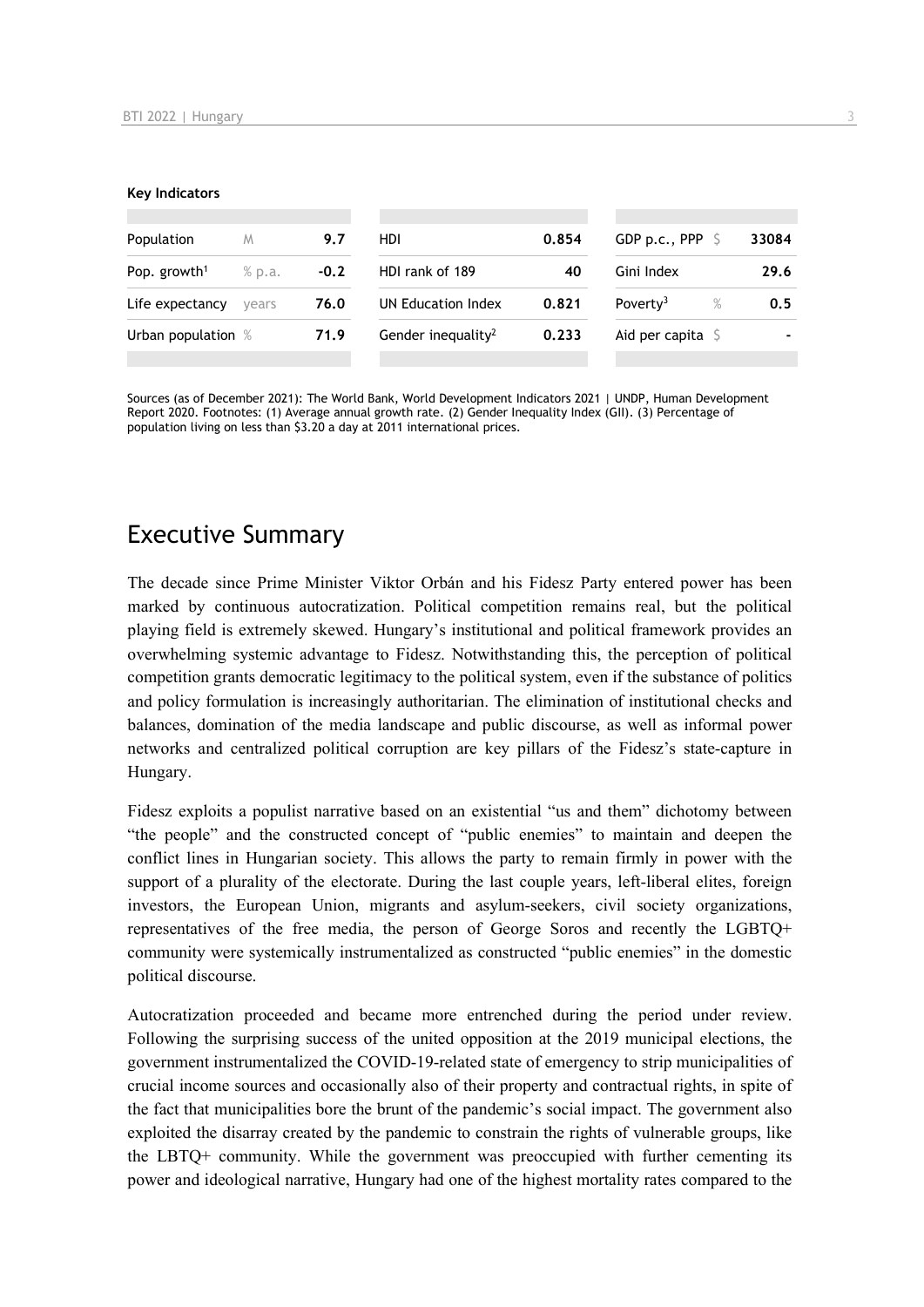number of COVID-19 infected in the EU. The country's health system remained completely unprepared for the second wave of the pandemic in the autumn of 2020.

The regime proceeded with the reform of higher education in  $2019 - 2020$ , privatizing universities and placing them under the control of newly established foundations, the boards of which were filled with Fidesz politicians. In case of the University of Theater and Film Arts, the reorganization resulted in months of protests against the government's education policy.

The six parties of the united opposition agreed in August 2020 to nominate a single common opposition candidate in all 106 single-member constituencies to challenge the incumbent Fidesz. While, according to polling data, the united opposition has a fair chance to beat the incumbent party at the 2022 general election, without constitutional power, it may face serious difficulties in overcoming the anti-democratic veto actors entrenched by the current regime.

Traditionally, the Fidesz government has pursued a conservative fiscal policy centered around budget discipline, but its pro-cyclical economic policy left it with limited leeway to act in a negative-growth environment. In 2020, the debt-to-GDP ratio jumped from 66.3% to 81.2% due to the fiscal implications of the COVID-19 pandemic. This broke a 25-year record, exceeding the level of the 2008/2009 global economic crisis and negated all the government's debt reduction efforts over the past decade.

Hungary pursues a multivector foreign policy strategy. Aside of being member of NATO and the European Union, the government of Viktor Orbán pursues short-term pragmatic benefits via close cooperation with systemic rivals of the above organizations, like Russia and China, weakening the integrity and resilience of both NATO and the EU. The exposure of the corrupt use of EU funds in Hungary was one of the main triggers behind the EU's rule of law conditionality regulation. However, due to the Hungarian-Polish blockade of the 2021 – 2027 EU multiannual financial framework and the coronavirus recovery package, the de facto implementation of the regulation was suspended.

# History and Characteristics of Transformation

From the late 1960s until 1989, Hungary featured one of the most liberal communist regimes whose political ties and financial indebtedness to the West began to grow from the early 1980s. The conditions of democratic transition – constitutional reform, political pluralism and legal continuity – were negotiated at roundtable discussions held between communist leaders and newborn opposition parties in 1989. The country's first democratic elections were held in April 1990. The following alternating governments of either center-right or socialist-liberal coalitions mostly survived full terms in office. By the early 1990s, Hungary's political transition had matured to a functioning and stable pluralist liberal democracy. Throughout the 1990s, Hungary was one of the pioneers of democratic and economic transition in Central and Eastern Europe, a fact recognized by the country being included in the first round of both NATO's eastern enlargement (1999) and that of the European Union (2004).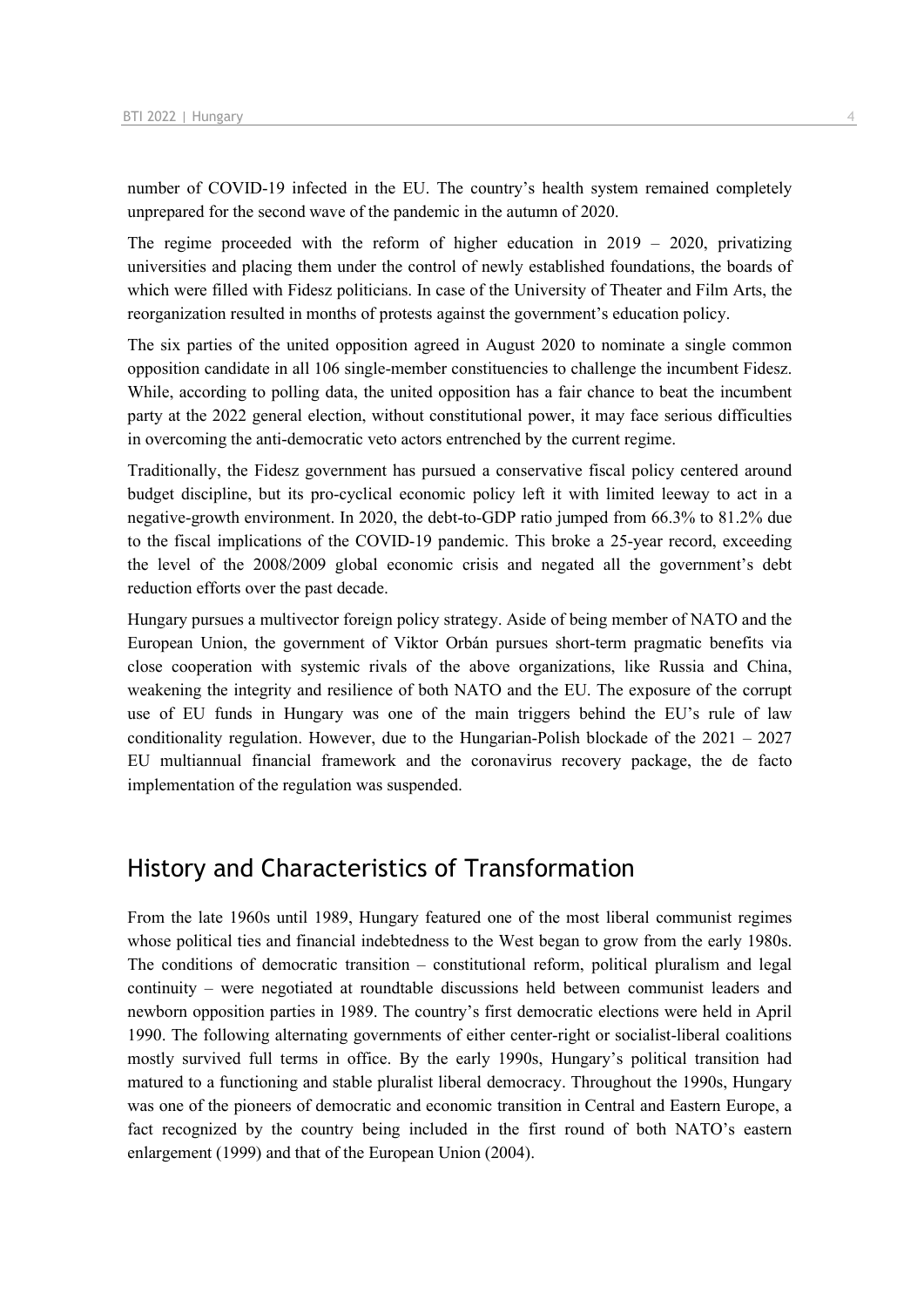The democratically elected governments of the 1990s privatized state-owned companies, liberalized markets, attracted FDI and restructured the economy, which became dominated by private and internationally competitive companies. However, as of 2001, the country's competitiveness began to wane in comparison to its main regional competitors, while its fiscal stability and indebtedness worsened due to the stalling reforms in many policy sectors, including social care and health care. As a result, Hungary's growth remained below the regional average. Post-accession fatigue, poor governance performance of the left-liberal coalitions (2002-2010) and Fidesz's ability to block reforms torpedoed Hungary's economic development in the first decade of the 2000s.

Following its electoral defeat in 2002, Fidesz slowly evolved to become a party of systemic opposition, questioning the democratic legitimacy of the left-liberal governments first and the whole political system later on. Political polarization between the two camps became insurmountable, culminating in widespread street protests in October 2006 following a scandalous speech of then-Prime Minister Ferenc Gyurcsány.

The global financial and economic crisis of 2008 hit Hungary hard due to its excessive budget deficits, high exposure to international financial markets, dependence on foreign investment and high levels of foreign currency-denominated loans. Fidesz skillfully mobilized widespread popular dissatisfaction with the governing coalition and how Hungarian democracy as a whole was functioning.

This led to Fidesz winning a constitutional supermajority in the 2010 elections, marking a new era of Hungarian politics. Instead of pursuing the long-needed structural reforms, the government of Prime Minister Viktor Orbán focused on the creation of a political system that reduces political competition, guarantees a systemic advantage of the incumbent party, and allocates a considerable share of public resources to political cronies via channels of political corruption. Through constitutional engineering, the governing party neutralized checks and balances and was able to insert fill positions in key institutions like the Constitutional Court, the National Bank, the Media Council or the Prosecutor General with its allies. The independence of the judiciary was gradually curtailed. After having won political control over the public media through regulatory measures as well as mergers and acquisitions, the government has successfully installed its cronies throughout Hungary's private media market as well. In order to institute its political agenda and distract public attention away from its ongoing march to autocracy, Fidesz has leveraged a populist discourse aimed at mobilizing the public against constructed enemies (e.g., asylum-seekers, the LGBTQ+ community) and waging war against an independent civil society. The process of autocratization has affected elections as well. Neither the 2014 nor the 2018 general elections fully met the standards set by the OSCE and were deemed "free but not fair."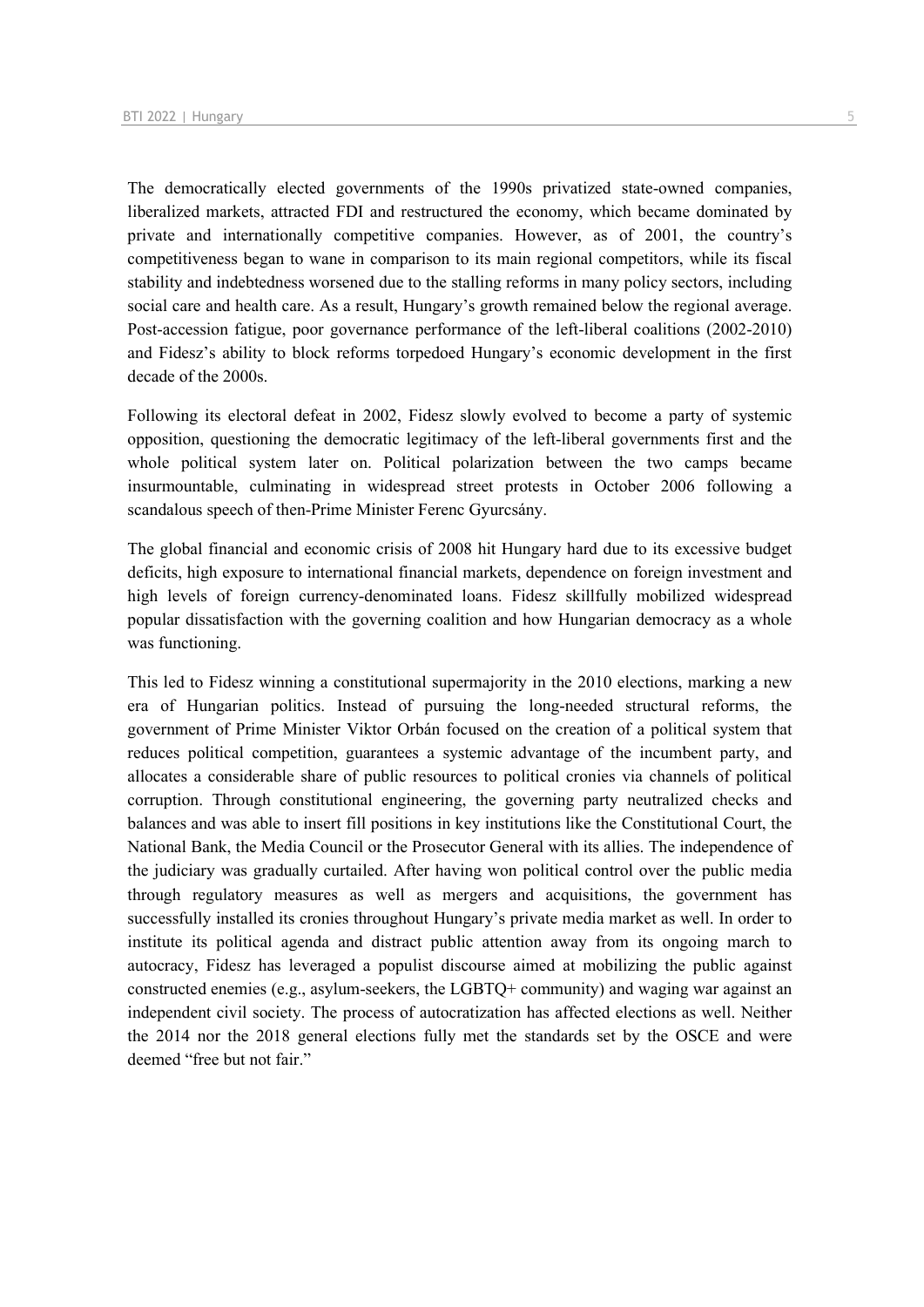The BTI combines text analysis and numerical assessments. The score for each question is provided below its respective title. The scale ranges from 1 (worst) to 10 (best).

# Transformation Status

## I. Political Transformation

### **1 | Stateness**

There is no realistic competition to the state's monopoly on the use of force. Public order and security are fully guaranteed throughout the entire country. However, in isolated cases, the incumbent party outsources political violence to radical-right groups, football ultras and security companies close to the government with the aim of intimidating political opponents, independent media and civil society.

Hungary has been a relatively homogenous nation-state since the tragedies of the World War II and its immediate aftermath and since the large-scale assimilation of minorities during the communist era. Consequently, the entire population accepts the nation-state as legitimate.

Since 1993, 13 officially recognized national or ethnic minority groups are constitutionally entitled to establish self-governing bodies at the local, regional and state levels, based on the principle of collective autonomy. Ethnic minorities are entitled to Hungarian citizenship and constitutionally recognized members of the Hungarian nation. In 2018, a representative of the German minority elected as member of parliament to the National Assembly was the first to benefiting from the lower electoral threshold for minority lists. The other groups delegate "national advocates" as observers in parliament.

Hungary maintains special ties as a kin-state with ethnic Hungarians living abroad. In 2010, the National Assembly passed a citizenship legislation amendment that allows ethnic Hungarians from neighboring countries to acquire citizenship without residence in Hungary. By 2020, the number of newly naturalized citizens reached 1.1 million, according to government figures.

### **Question** Score

Monopoly on the use of force 10  $^{206}$  $\frac{22}{2}$  10

State identity 10 $^{106}_{-0}$  $-9$   $-22$  10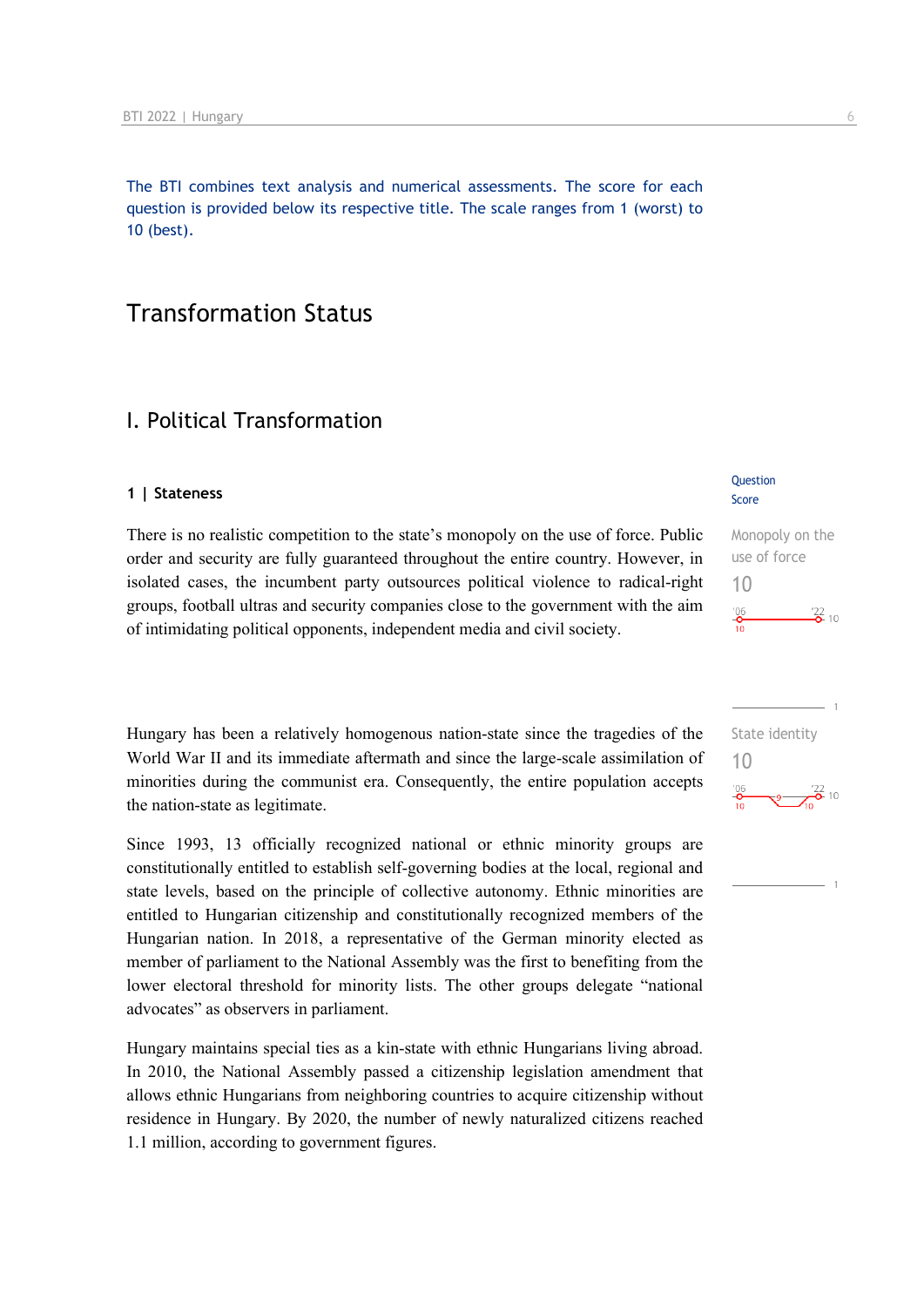Hungary is a secular state. However, religious dogmas play an increasing role in politics and constitutional matters.

Since 2013, Hungary's Fundamental Law defines a family exclusively as a union between a man and a woman. Although the government refrained from interfering in abortion legislation or the regulation of registered partnerships available to samesex couples, in 2020 the radical-right Fidesz government sharpened its anti-LGBTQ+ rhetoric, presenting LGBTQ+ people a public enemies.

During the coronavirus-related state of emergency in April 2020, the National Assembly amended the Civil Registry Act, replacing the category of "gender" with "sex at birth" and forbidding the alteration of that entry, practically banning any effort to change someone's legally registered gender in Hungary. The Ninth Amendment of the Fundamental Law in November 2020 altered the constitutional definition of family, declaring that "the father is man, the mother is woman," infringing on same-sex couples' efforts to adopt children. Furthermore, since the Ninth Amendment of the Fundamental Law, "Hungary shall protect the right of children to a self-identity corresponding to their sex at birth and shall ensure an upbringing for them that is in accordance with the values based on the constitutional identity and Christian culture of our country."

Church-owned schools play an increasing role in education. In 2019/20, 195,739 (6.2%) children were educated in church-owned primary and secondary schools, including schools of vocational training.

Public administration remains centralized. Since 2010, the Fidesz-led government significantly curtailed municipal autonomies, the local branches of state administration, taking over key competencies. However, centralization has not improved the quality of public services, which was clearly demonstrated in the health care and education system during the COVID-19 pandemic, negatively affecting citizens' access to these public services. State authorities and public services are subordinated to political considerations, just as state subsidies are provided for municipalities. The threat that opposition-led municipalities may lose access to public funds, including EU funds, has a significant blackmailing potential during local elections.

In November 2019, an amendment to the law on government offices transferred powers regarding construction matters – including construction permits – from municipalities to government offices. Thus, Hungarian municipalities lost key competencies to decide what can be constructed on their own territories.

In April 2020, as an emergency measure to tackle the coronavirus pandemic, the government reallocated municipal income sources to the central budget, including the vehicle tax, although municipalities bore the brunt of anti-coronavirus efforts and face increased social expenditure due to the social impact of the pandemic. According to observers, government measures were aimed at punishing municipalities due to the landslide opposition victory in the 2019 municipal elections.

No interference of religious dogmas



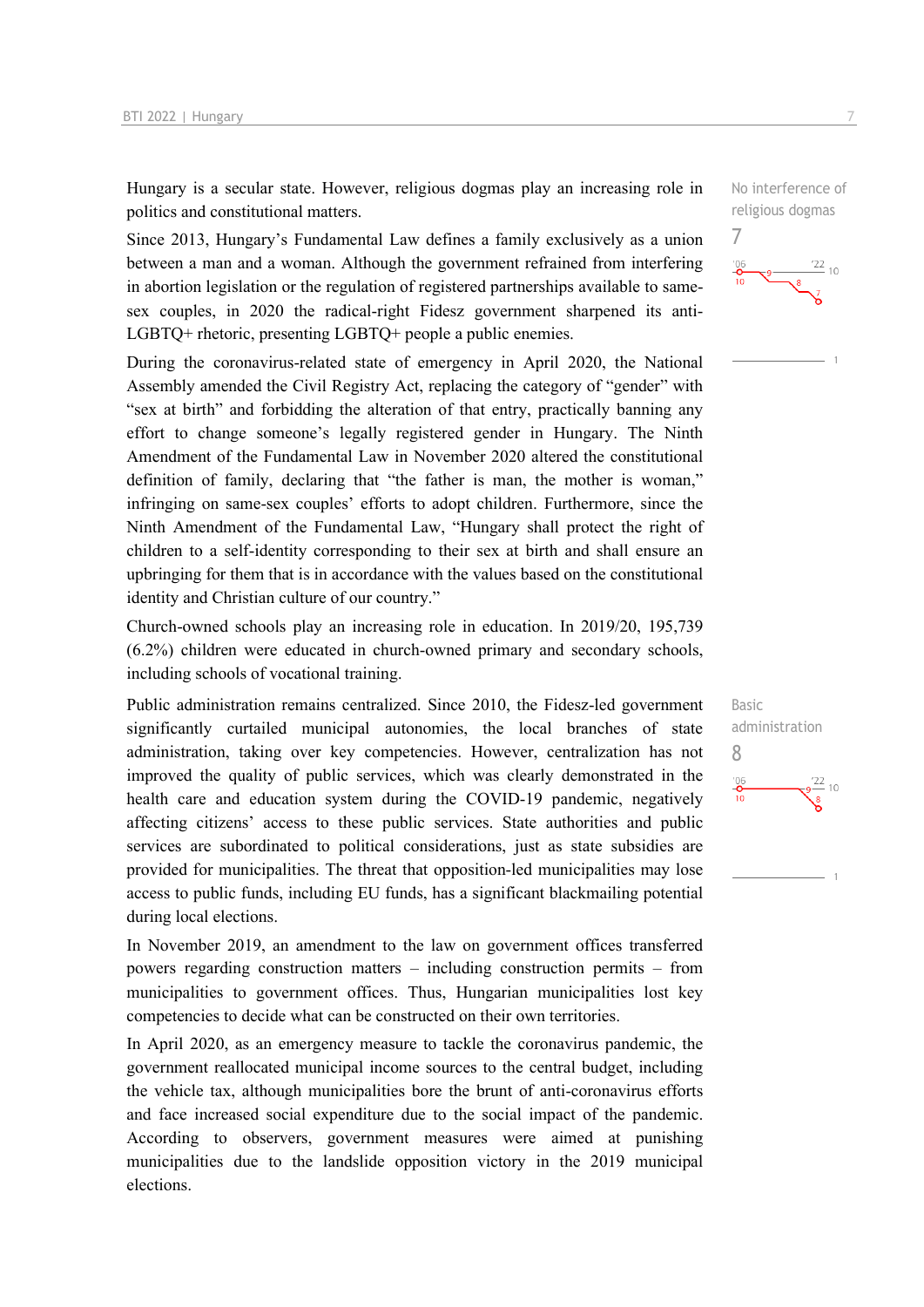Despite the strong centralization of the Hungarian education system, its responses to the coronavirus pandemic and the related lockdowns were often deficient. The understaffed, underfunded health care system was stretched to its limits by the coronavirus pandemic, resulting in the suspension of medical surgeries in non-lifethreatening cases and in one of the lowest number of tests conducted and highest death rates in the European Union. In-person education was suspended, and online education was introduced in primary and secondary schools from March 15, 2020 until the end of the spring semester in June 2020 and in secondary education from November 16, 2020 until the end of the year-end holiday in January 2021. In both cases, schools only had a couple of days to prepare for the transition to online education, resulting in frequent disruptions in the education process.

### **2 | Political Participation**

The ruling party can be replaced under current electoral rules, but elections since 2014 demonstrate an accelerating deviation from OSCE principles of democratic elections. According to the OSCE election observation missions, neither the 2014 nor the 2018 general elections fully met democratic election standards.

The national election commission (NVB) consists of mostly pro-government members elected in 2013 for nine-year terms. In general, the NVB conducts its activities fairly, but in critical moments, does the bidding of the government as demonstrated before by several, mostly referendum-related cases. Ilona Pálffy, the head of the national election office (NVI), resigned in August 2020. Her successor, the Fidesz politician and former state secretary of the Ministry of Interior, Attila Mihály Nagy, was appointed in September 2020.

The majoritarian elements of the electoral system, like the increased number of first-past-the-post districts, favor the largest party (the incumbent, populist, radicalright Fidesz). To offset the negative impact of the electoral system, in August 2020, the six main opposition parties declared their intention to nominate a single joint candidate in all 106 single-member constituencies to challenge the incumbent party.

Several other features of the electoral, campaign and media regulations systematically favor Fidesz. While political advertising is restricted to the campaign period, this does not hamper the government's ability to conduct an uninterrupted political campaign in the form of public interest advertisements. The government's advertising and communication budget, overseen by the head of the Prime Minister's Cabinet Office, has increased annually since 2015. Since 2018, government advertising exceeds 10% of all advertising spending in the Hungarian market.

Hungary's public broadcaster is under direct political control, clearly favoring the incumbent party's political narrative. Public and private electronic media is only allowed to broadcast political advertisements for free during the campaign period,

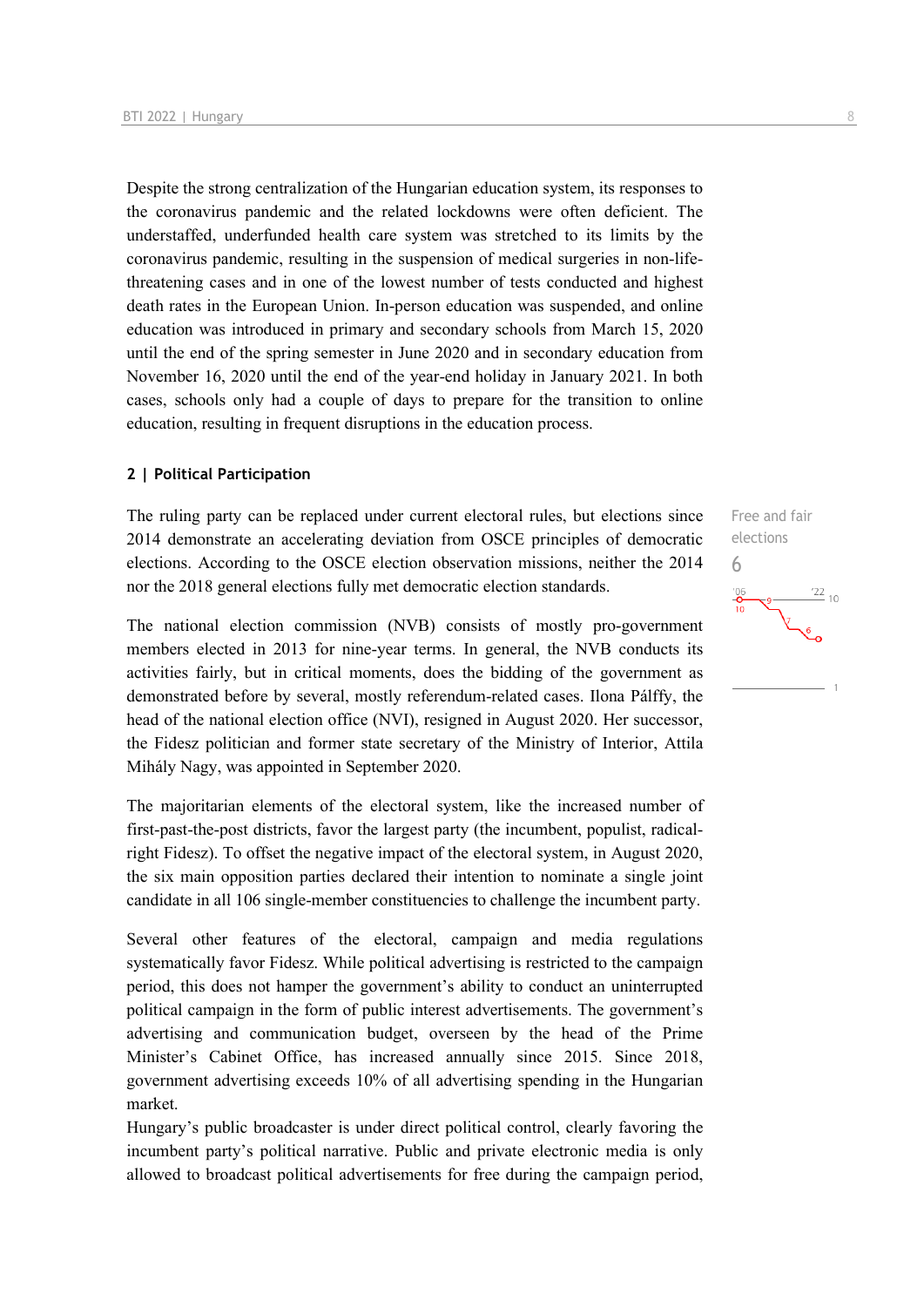providing the same airtime for all parties, including the burgeoning number of sham parties. This regulation makes most private broadcasters uninterested in offering any airtime for political purposes during the campaign period, amplifying the incumbents' media advantage.

The October 2019 municipal elections resulted in a breakthrough victory for the opposition in Budapest and in half of Hungary's 23 larger cities, while Fidesz maintained its predominance in the countryside and in mid-level county councils. The irregularities experienced during the 2019 municipal elections surpassed by far those in previous contests. Vote-buying, organized transportation of voters from Ukraine, and physical violence against opposition politicians and journalists were widely documented.

The COVID-19-induced Authorization Act in March 2020 suspended all local and national elections and referenda. This development was especially alarming because the act lacked any sunset clause. After the act and the constitutional State of Danger were revoked in June, suspended by-elections were rescheduled for September 2020.

The December 2020 amendment of the electoral code increased the required number of single-member candidates that parties need to field in order to run national-level lists from 27 to 71. The government argued that the law aimed to constrain sham parties. In fact, it constrained opposition parties' strategic options in the run-up to the 2022 elections, practically forcing them either to abandon the joint candidate agreement or to create a joint national party list – neither of which option was ideal for maximizing the vote. The law did not address the overdue need to adjust of the electoral map to account for population shifts. The gerrymandered electoral map continues to favor the incumbent party.

The political system allows the elected parliamentary majority and the government to work very efficiently. The Fidesz-led government has had a two-thirds constitutional majority in the National Assembly with interruptions  $(2015 - 2018)$ since 2010. Constitutional engineering – adjusting the rules of the constitutional system to the ruling party's political interests – is a regular phenomenon in Hungarian politics. Hungary's one-party constitution, the Fundamental Law, has been amended nine times since coming into force in 2012 by the same incumbent Fidesz Party which adopted it in 2011.

Power is concentrated in the hands of the prime minister both formally and informally. Important decisions are made by a tight circle around the prime minister. The governing elite and associated economic actors govern in their private interests. The privatization of public power was both the cause and effect of the dissolution of the democratic system of checks and balances. In case of a future opposition victory, these informal power circles may evolve into veto groups powerful enough to undermine democratic governance.

Effective power to govern 9 $\frac{106}{10}$  $\frac{22}{9}$ - 10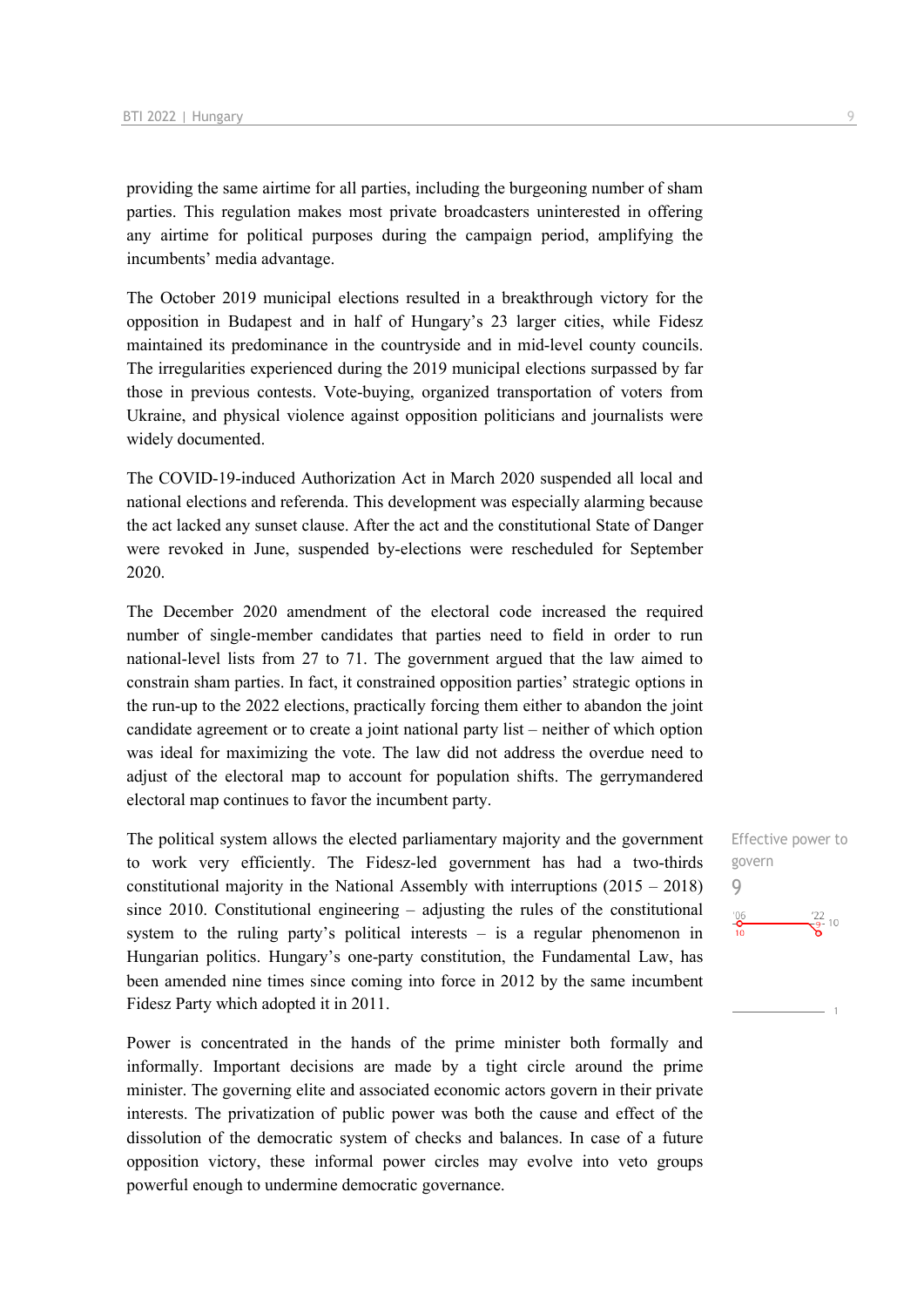The freedom of association and assembly is guaranteed by the constitution. The law on assembly empowers the police to ban assemblies on grounds of maintaining public order, the threat of potential crimes or others' right to privacy, including the privacy of politicians and public figures. In February 2020, during the early stage of the COVID-19 pandemic, the police's high discretionary power to ban or permit demonstrations was exploited for political purposes. While radical-right counterdemonstrations to Roma civil rights marches were authorized, governmentcritical assemblies were banned, with the police imposing serious fines on participants in non-authorized demonstrations. The freedom of assembly was fully suspended from March to June 2020 and again in November 2020, with the restrictions still in place as of January 2021. As in these periods, there was practically no legal opportunity to exercise the freedom of assembly. The restrictions clearly failed to meet the requirement of proportionality. Restrictions were enforced by the police.

Civil society organizations established on the basis of the freedom of association have been operating in an increasingly hostile environment in Hungary since 2016.

In June 2020, the European Union Court of Justice (CJEU) ruled that Hungary's 2017 "lex NGO" constituted a breach of EU law. The Hungarian NGO law, which closely resembles the Russian and Israeli foreign agent laws, ordered the compulsory public registration of civil society organizations receiving more than HUF 7 million ( $E19K$ ) financial support from abroad. Refusing to register may result in fines and ultimately the dissolution of the organization. Despite the CJEU ruling, Hungarian authorities started applying the law in the summer of 2020, when applications for EU grants were rejected if the applicant organization refused to submit a declaration of its foreign-funded status. An amendment to the Hungarian NGO law, which would ensure its compliance with EU law, is still outstanding.

Since 2010, Fidesz has harassed and taken over independent media outlets. The fragmented pro-government media was centralized after Fidesz's third consecutive election victory in 2018. The public broadcaster (MTVA) is under absolute government control and there are many pro-government private TV channels and radio stations. Pro-government circles control all local printed media. After termination of the broadcasting rights of Hungary's last government-critical radio station (Klubrádió), independent news coverage shrunk to merely a handful of online and print newspapers and news sites, as well as to two largely independent private television stations with national coverage. As the 2020 edition of the Council of Europe's annual media freedom report formulates, "since 2010 the government has systematically dismantled media independence, freedom and pluralism, achieving a degree of media control unprecedented in a member state of the European Union." In the 2020 World Press Freedom Index, Hungary ranked 89th out of 180 countries, a decline of 66 places since 2010 when Fidesz came to power.



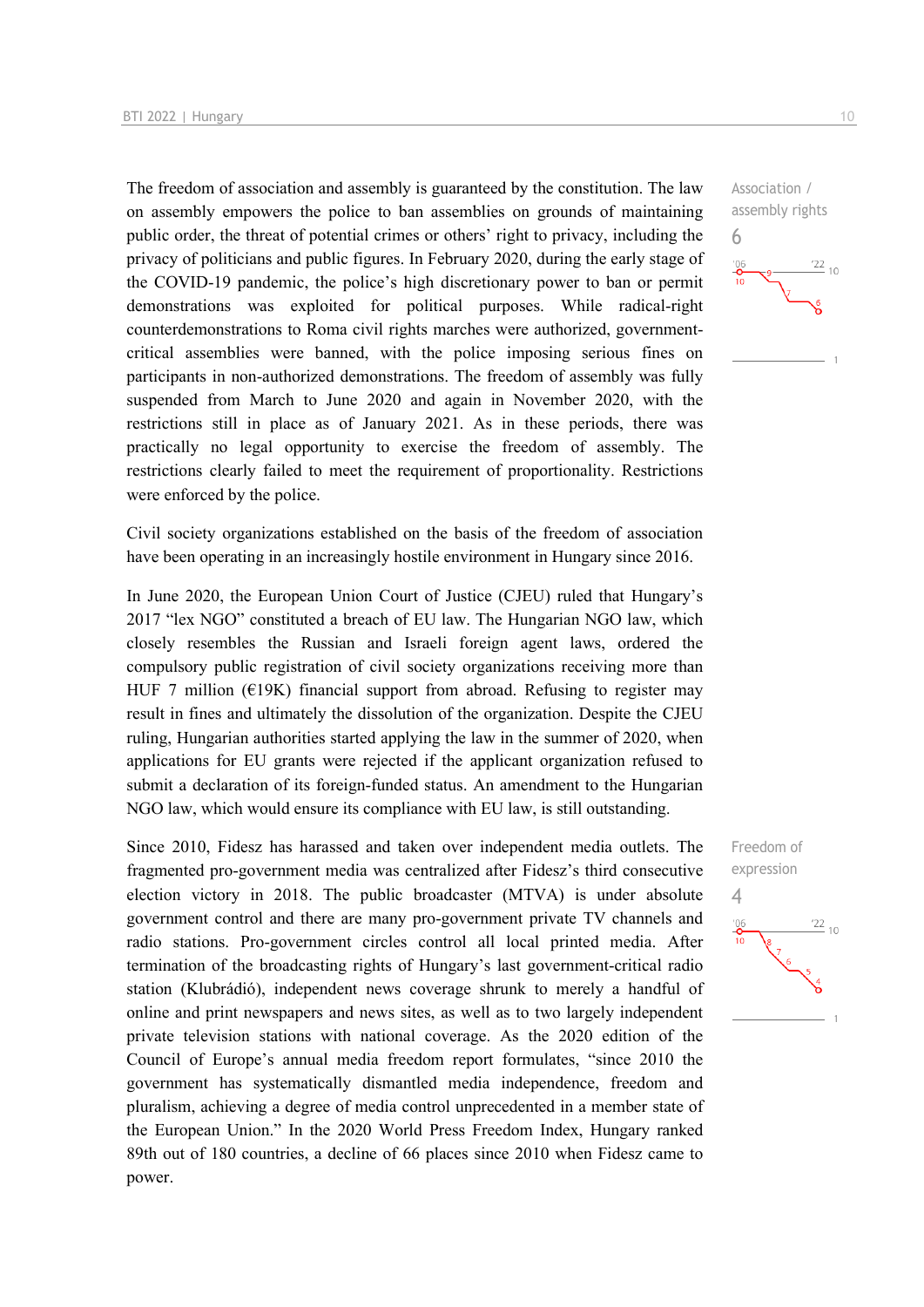In 2018, most of Hungary's pro-government private outlets were consolidated under the control of the Central European Press and Media Foundation (KESMA), which oversees more than 400 outlets. The merger was allowed by a government decree granting exemption from the competition rules for merger control. Since 2018, the European Commission has failed to investigate the legality of exemption, despite repeated calls from Hungarian civil society. In February 2020, the Hungarian Constitutional Court dismissed complaints about the contested legality of the competition exemption.

In 2019, four new members were elected to the five-person Media Council due to the expiration of their predecessors' mandates. The Media Council has a key regulatory role within the Hungarian Media Authority and the right to nominate the heads of public media outlets. All opposition candidates were denied participation in the selection process; thus the Media Council continues to consist of Fidesz nominees only. In October 2019, Speaker of National Assembly László Kövér introduced new house regulations for journalists operating in the parliament building, limiting interviews and questions to a small, cordoned-off area and excluding journalists from most parts of the National Assembly building.

The COVID-19-related Authorization Act of March 2020 amended the Criminal Code to penalize the spreading of distorted facts that could alarm the public during an emergency or information that could hamper the successful containment of the pandemic. The regulation threatened alleged offenders with prison sentences and thus imposed a chilling effect on reporting, especially because authorities deliberately hampered access to official information regarding the health care situation. Although journalists were not persecuted based on this law, several people, including opposition activists, were arrested, and questioned by the police.

Further crackdowns on independent media outlets occurred in 2020. Following a dispute over alleged political influence asserted by the new company leadership, the editor-in-chief of Hungary's most popular news site Index.hu was dismissed in July 2020 by the company's board. Seeing that editorial independence was no longer guaranteed, the editorial board of Index.hu and almost all the journalists working for the outlet resigned. Under new editorial staff, the former independent and critical reporting of Index.hu underwent significant changes. Although former Index.hu journalists successfully launched a new news platform called Telex.hu, the collapse of advertising spending under the COVID-19 crisis poses a considerable threat to the long-term existence of Telex.hu and other remnants of independent media in Hungary. In September 2020, the Media Council refused to extend the broadcasting license of Hungary's last government-critical radio station, Klubrádió, due to alleged recurring breaches of the media law, despite of these being only small technicalities. Klubrádió ceased broadcasting in February 2021, continuing its operation online.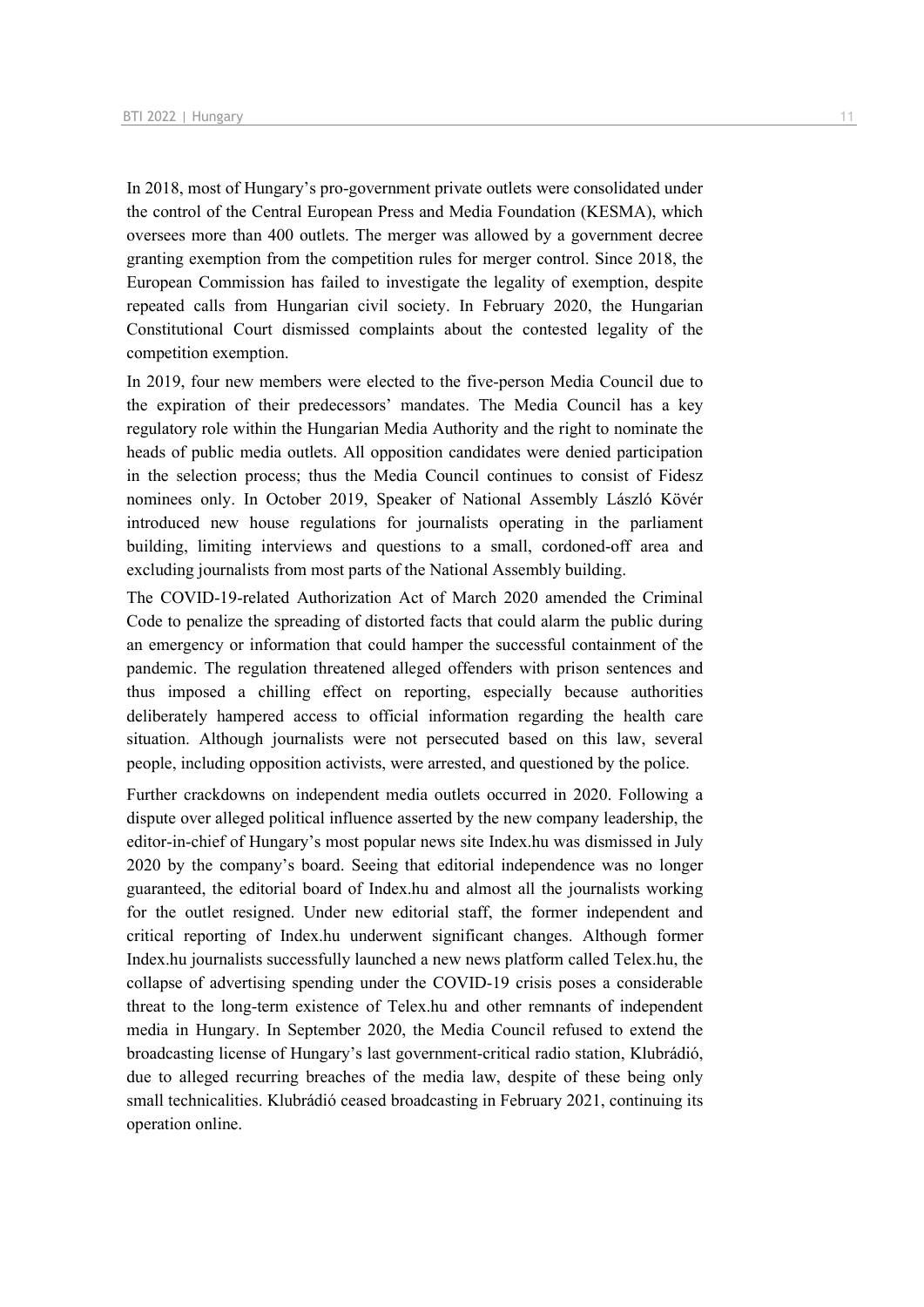### **3 | Rule of Law**

The ruling party Fidesz has held a constitutional majority with small interruptions since 2010. Through deliberate constitutional engineering, the government has almost completely curtailed the authority of nominally independent state institutions by changing the competences of institutions and appointing Fidesz-loyalist leaders.

The institutions of the president, the Constitutional Court, the prosecutor general, the State Audit Office, the Media Council, and the tax and custom administration are all under political control and operate in line with the political interest of ruling party in politically sensitive cases.

Arbitrary amendments to legislative acts and tailoring laws to individual needs have become common practices. Hungarian regulations generally do not restrict the government's power but rather serve as its tools. This is illustrated by the facts that the Fundamental Law has been amended nine times since 2012 (most recently in December 2020) and that the government abused the COVID-19 state of emergency to push through legislative items unrelated to containing the pandemic, like depriving the LGBTQ+ community of certain rights. The 'state of danger' declared in March and November 2020 and the 'state of medical preparedness' introduced in June 2020 granted excessive powers to the executive, thus limiting parliamentary and judicial oversight, even though parliament was not suspended. In the period between March and June 2020, the 'state of danger' had no time limit, which constituted a breach of Hungary's Fundamental Law. In contrast, the 'state of danger' introduced in November 2020 has a sunset clause compliant with the Hungarian constitution and has been repeatedly prolonged by the parliament.

The still relatively independent judiciary has prevented the total collapse of the system of checks and balances, although political pressure on the judiciary is increasing. Biased decision-making in favor of the government and the ruling party remains limited. Even though the judiciary's leadership is increasingly close to Fidesz, courts still often decide against the government in cases important to the regime.

The mounting pressure on the judiciary is illustrated by legislative changes and political interventions. In November 2019, the government submitted an omnibus bill that allowed administrative authorities to appeal to the politically captured Constitutional Court in cases of unfavorable rulings by lower courts. The same law allowed the election of members of the Constitutional Court to the Kúria, Hungary's Supreme Court, even if they have never served as justices before. Based on this legislation, the National Assembly elected Fidesz loyalist András Zs. Varga the Kúria's new president in October 2020, further strengthening political control over the country's highest court.



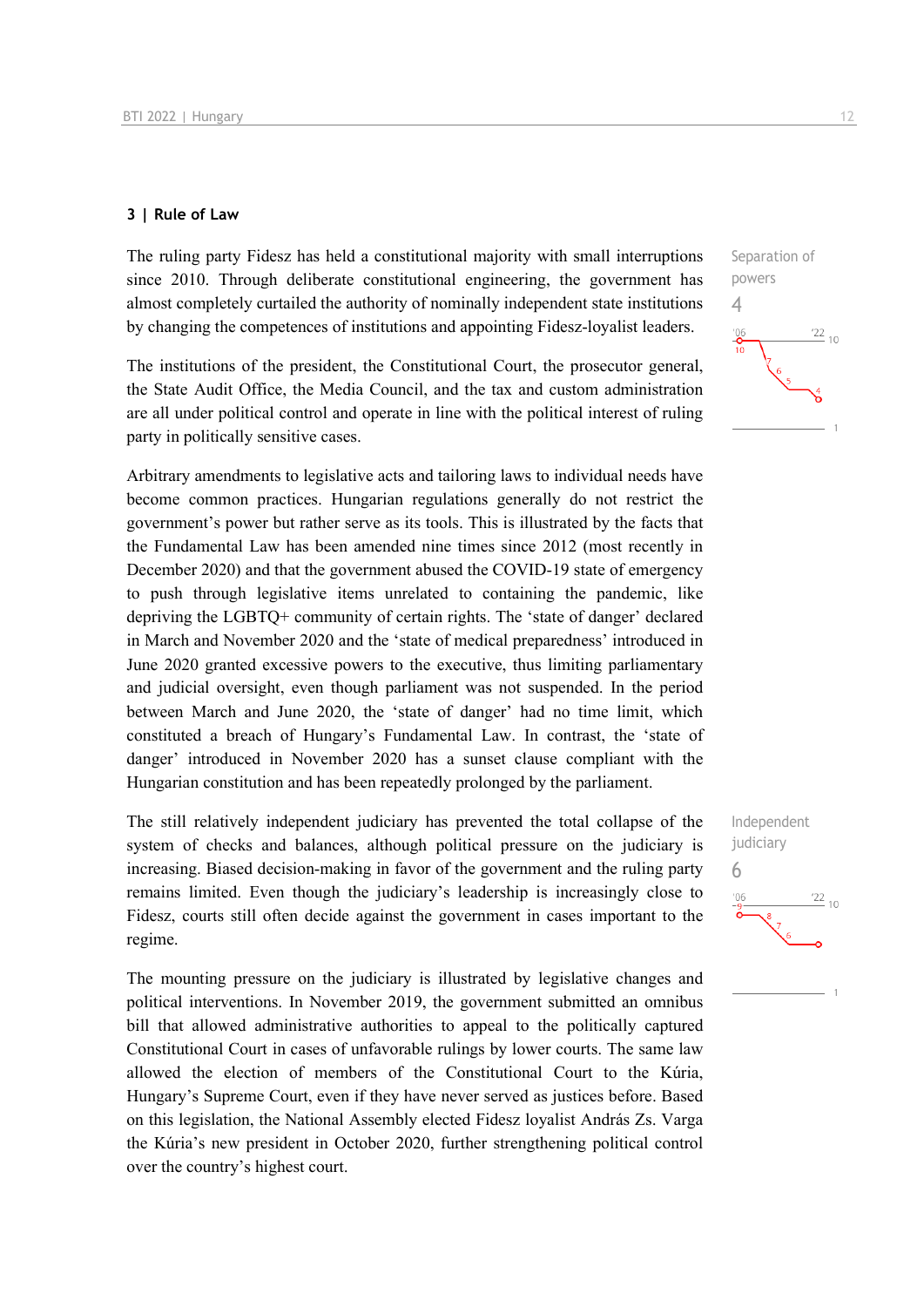In January 2020, Prime Minister Orbán publicly criticized a ruling by the Regional Court of Debrecen, which issued compensation for Roma families whose children have been educated under illegal, segregated conditions. Orbán also publicly criticized rulings that ordered compensation for inmates due the substandard conditions in Hungarian prisons and ordered the minister of justice to suspend payment. Orbán's statements were accompanied by widespread attacks against judges in the pro-government media.

Following the introduction of the 'state of danger,' all court proceedings were suspended for a couple weeks, but from early April courts resumed their operations using written procedures and hearings held via video conferences.

Officeholders who break the law and engage in corruption generally are prosecuted under established laws, but the government influences whether and which cases of office abuse are investigated. This influence is exerted, among others, through Prosecutor General Péter Polt, a former Fidesz politician who was re-elected for a further nine-year term in November 2019. However, he can remain in office longer if the National Assembly fails to elect a successor with a two-thirds majority. The impartiality, objectivity and legal operation of the office are not guaranteed, and the transparency and accountability of the prosecution's institutional system is not ensured. The Office of the Public Prosecutor exercises broad discretion regarding whether to initiate investigations and its decisions cannot be contested. The 2019 institutional reform further centralized the investigation and prosecution of corruption under the Central Chief Prosecution Office.

Political control over the Public Prosecutor's office through Prosecutor General Péter Polt resulted in the absence of any serious investigative efforts in corruption cases with alleged involvement by high-level Fidesz politicians or associated oligarchs. The prosecution of corruption is limited to those cases which can be considered political petty corruption, happening outside of the negotiated rules of the power pyramid and serving solely the private enrichment of the involved persons without further political considerations, like the 2018 detention of the Fidesz Member of Parliament Roland Mengyi (the Woldemort case) or the 2020 arrest of Deputy State Secretary János Nagy.

The European Anti-Fraud Agency, OLAF, claimed in 2019 that Hungary is the only EU member state where national authorities detected fewer irregularities in the use of EU funds than OLAF did. The report also alleged that the share of EU funding affected by fraudulent irregularities is approximately ten times higher than the EU average (3.93% vs. 0.36%).

While critical reporting on alleged corruption cases is widespread by the remnants of independent media, this hardly has any impact on the investigation of corruption by the Public Prosecutor's Office.

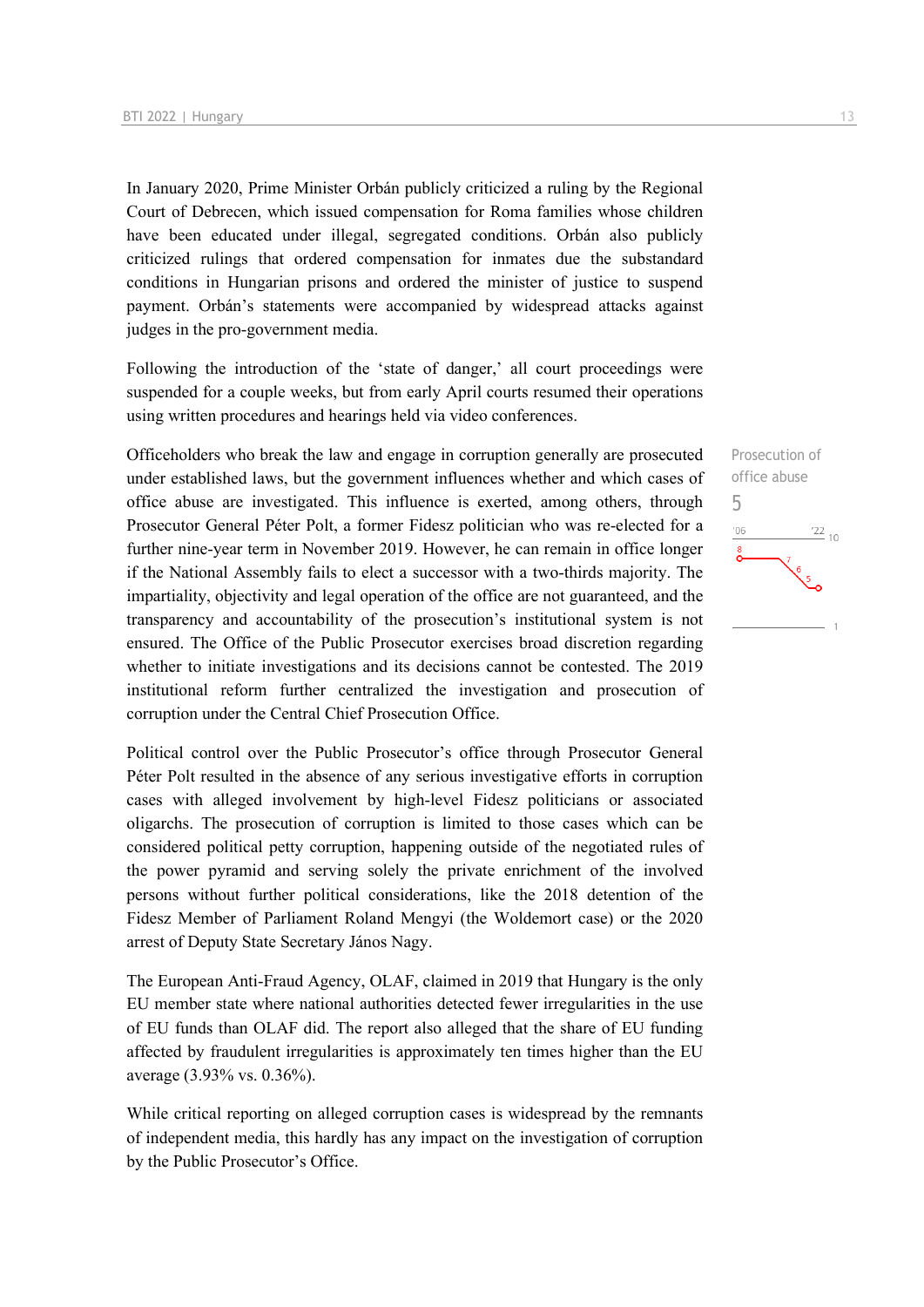Civil rights are legally codified and protected. The right to a fair and public trial is guaranteed, but there are significant problems with the implementation of these laws in practice. The Roma, religious and sexual minorities and refugees are the most common victims of hate crimes, but the prosecution of these crimes shows systemic deficiencies.

In 2018, an amendment of Hungary's Fundamental Law introduced constitutional ground for the criminalization of homelessness. In June 2019, the Constitutional Court rejected legal challenges to the amendment.

Hungary's asylum policy is characterized by the systemic violation of international and European legal standards. In 2019, asylum-seekers detained in the Röszke Transit Zone were repeatedly subject to inhuman and degrading treatment and starved. The European Court of Human Rights (ECtHR) repeatedly ordered authorities to provide the asylum-seekers with food. In May 2020, the CJEU declared the Hungarian asylum policy – which automatically rejected asylumseekers arriving through countries declared as "safe third countries" – to be in breach of EU law. In response, the Hungarian government shut down the Röszke Transit Zone and made the submission of asylum requests practically impossible.

Institutional safeguards of civil rights have been significantly weakened during the reporting period. The ombudsperson, one of the key civil rights watchdogs before, became largely uncritical and biased since 2013 toward acts of the legislative and central executive branches infringing on civil rights. As a sign of concern about the independence of the ombudsperson, the Global Alliance for National Human Rights Institutions (GANHRI) suspended the accreditation of the Hungarian ombudsman in 2019 which has been under review since then.

The capture of the Constitutional Court and the election of former Prosecutor and Constitutional Court Judge András Zs. Varga, who reportedly maintains close ties to the governing party, as president of the Supreme Court, Kúria, in October 2020 have a negative impact on the protection of civil rights, due to the erosion of judicial independence and constitutional checks and balances.

### **4 | Stability of Democratic Institutions**

Hungary exhibits both democratic and authoritarian features. Political competition remains real but not democratic – the political playing field is extremely skewed as the institutional and political framework provides an overwhelming systemic advantage to the incumbent Fidesz Party. Notwithstanding that, the perception of political competition grants some democratic legitimacy to the political system, even if certain moves by the executive clearly resemble authoritarian patterns.

The National Assembly is subordinate to the executive branch; its powers of oversight over the executive are ineffective due to the dominance of Fidesz. In 2020, under the guise of pandemic containment measures, parliament was further

Performance of democratic institutions 5 $\frac{22}{10}$ 

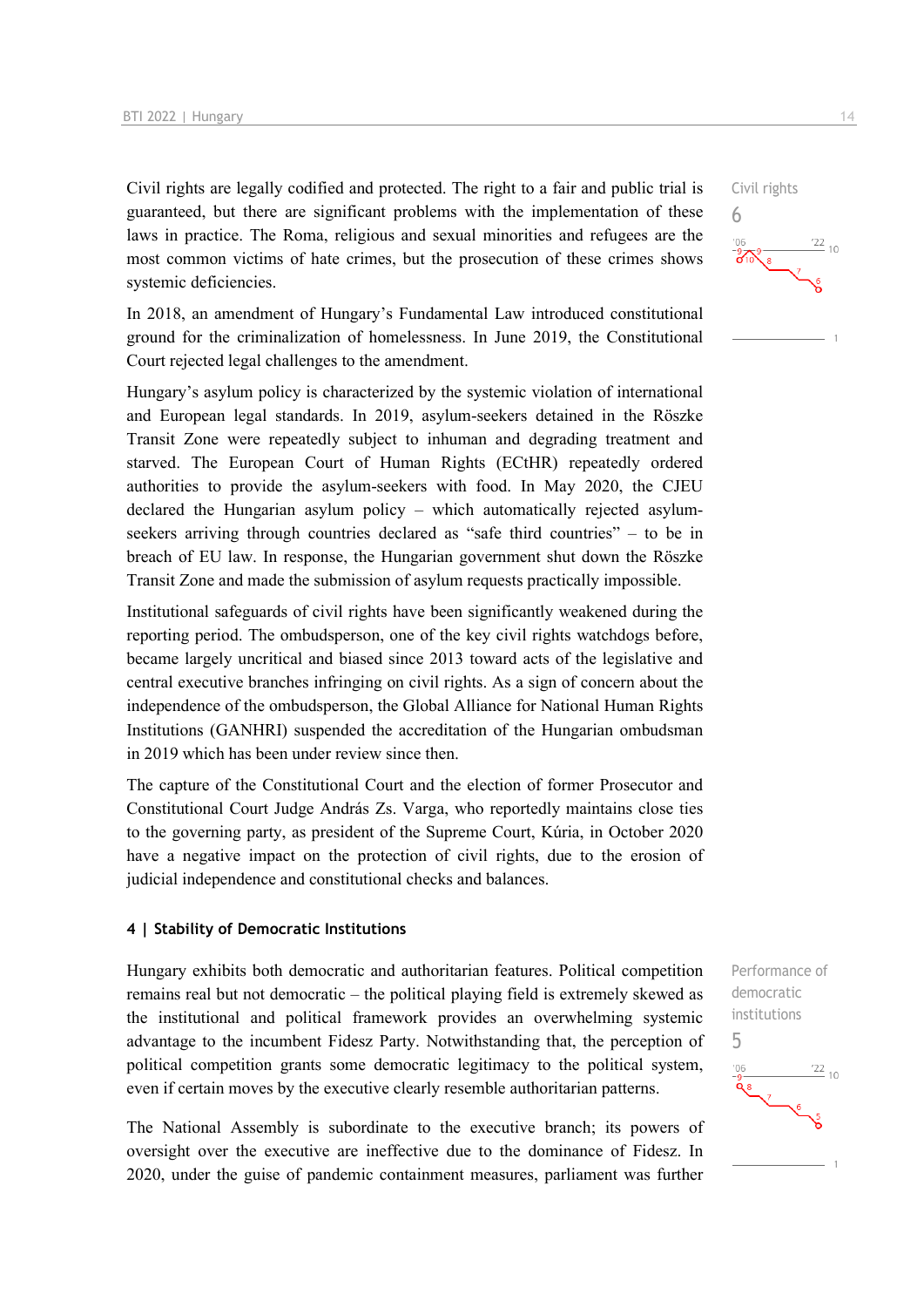sidelined, and democratically elected municipal authorities curtailed. The opposition's role in the legislative process is minimal. Since 2010, the opposition has been unable to establish a single committee of inquiry, despite repeated attempts. László Kövér, the speaker of the National Assembly, has extended the disciplinary rules that may be imposed upon opposition members of parliament, curtailing freedoms members of the parliament formerly enjoyed.

The legitimacy of most democratic institutions is not openly challenged by most relevant actors. However, due to ongoing autocratization beginning in 2010, the nearly complete exclusion of the opposition from policy formulation and the capture of formally independent state institutions by Fidesz ("party-state capture"), the approach of relevant actors to institutions is increasingly skeptical.

The prosecutor general, the State Audit Office and the Media Council are widely seen as mere political vehicles representing the will and interests of the incumbent party. The independence of the Constitutional Court and the ombudsperson is widely questioned as well. The ordinary courts remaining the last remnants of the constitutional order that enjoy a high level of legitimacy in all parts of Hungarian society.

The level of political polarization is high in Hungary. The main political cleavage between the incumbent Fidesz and the united opposition determines whether relevant actors or citizens embrace or reject the legitimacy of democratic institutions.

The exploitation of the COVID-19-related state of emergency by the government for non-COVID-19-related political purposes and the further concentration of executive power significantly contributed both to a deepening polarization, as well to the shrinking legitimacy of democratic institutions in Hungary.

### **5 | Political and Social Integration**

The party system is dominated by the right-wing populist Fidesz, which has governed the country since 2010. The party officially governs together with its minor coalition partner, the Christian Democratic People's Party (KDNP), but the latter has no independent political agenda or support. The governing parties hold 133 out of 199 seats, granting them a two-thirds supermajority in the National Assembly.

Since the 2019 European Parliament and municipal elections, the opposition has undergone a significant consolidation process. In August 2020, representatives of the six main opposition parties – the left-leaning Hungarian Socialist Party (MSZP) and Democratic Coalition (DK), the liberal-centrist Momentum, the green parties, Politics Can Be Different (LMP) and Dialogue for Hungary (PM), as well as the



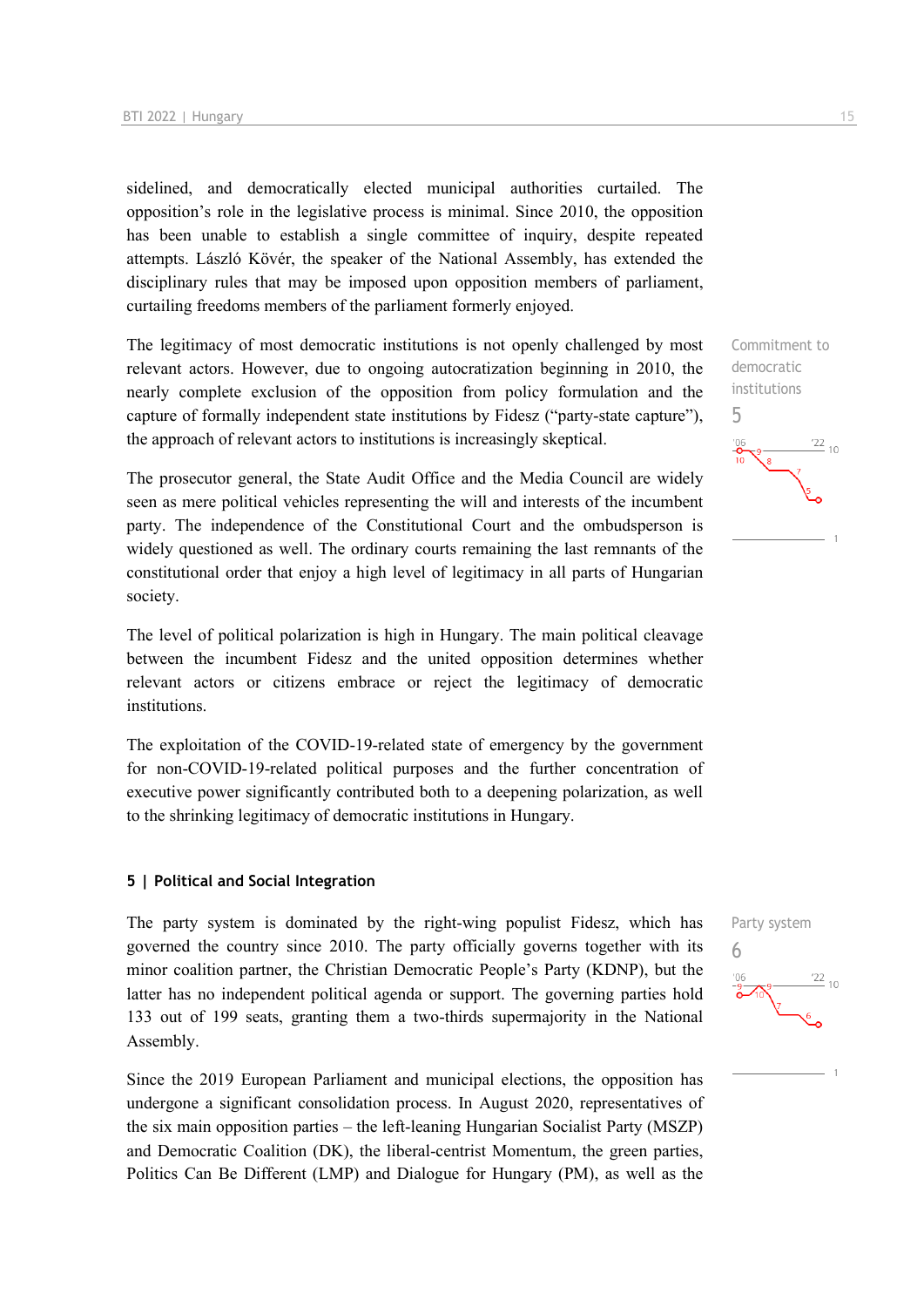formerly radical-right party Jobbik, which has changed its political profile to one that is moderate, pro-EU right – announced their intention to coordinate the nomination process of single-member constituency candidates in the primaries in order to challenge Fidesz through a single joint opposition candidate in all constituencies.

Based on the 2019 election results and survey data, Momentum and DK appear to be the most significant opposition parties, each with electoral support of above 10%, while the electorate of MSZP shrunk significantly. In December 2020 – January 2021, electoral support for a united opposition list was even with that for Fidesz.

Fidesz is the only party with a strong and effective network. The former structures and networks of the MSZP have significantly deteriorated since its electoral defeat in 2010 and splitting with the DK in the following year. Jobbik invested considerable resources into developing its network between 2006 and 2018, but after its election defeat and split in 2018, its network also weakened significantly. None of the other parties has a substantial organization, although Momentum has been investing significant energy in network-building outside of Budapest.

The situation is similar with clientelism: although other parties have a few stakeholders around them, only Fidesz has a powerful and effective clientele.

The electoral basis of Fidesz has undergone significant changes since 2010: parallel to the party's nativist turn, its support decreased among the urban and higher educated electorates, while increasing among voters in the rural areas. The parties of the united opposition block have rather different social roots, representing the traditional political left, left-liberal circles, centrist-liberalism, environmentalism and radical-right protest agenda. Such an amalgamation of political groups and ideas was only possible because support for and opposition to Orbán's regime evolved to become the main political cleavage in Hungarian society.

Interest groups are numerous in Hungary and cover a broad spectrum of particular social interests. Vulnerable social groups are clearly under-represented in social dialogue (e.g., Roma), while the representation of employees' interests is weak, and employers' interests are clearly prioritized by the government. Social dialogue has lost substantial importance since 2010, since Fidesz pursues a strong majoritarian, sometimes even authoritarian approach to legislation, hollowing out or  $-$  in some cases, like the so-called National Consultations – only mimicking social deliberation.

To secure its dominance over public discourse and eliminate restrictions on its power, the government has attempted to weaken and silence societal actors that are ideologically and financially independent from the ruling party. It has increased the potential for social conflict because the space for reconciling conflicting interests has further diminished.

# Interest groups 6 $\frac{22}{10}$  $^{\prime}06$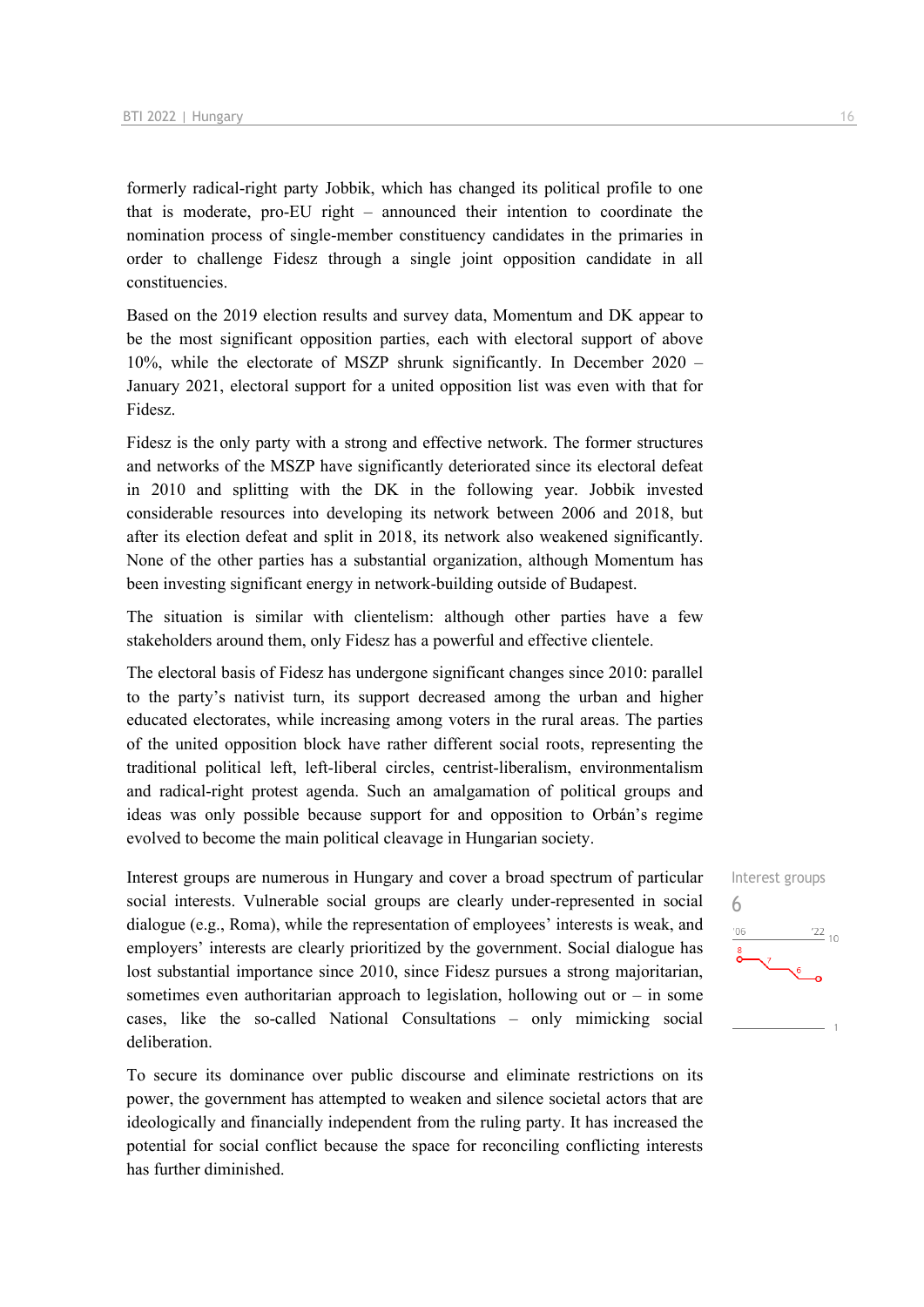According to the Hungarian central statistical office (KSH), the number of nonprofit organizations, trade unions and professional, employer organizations slightly decreased to 60,890 in 2019 (61,151 in 2017). The number of trade unions in 2018 decreased to 513 from 597 in 2017. Trade unions are often fragmented and are increasingly vulnerable financially, thus becoming dependent on the state. According to the 2018 European Social Survey data, 4.9% of the Hungarian respondents were members of trade unions.

The main platform of social dialogue, the national economic and social council (NGTT) includes representatives of employers, employees, churches, civil society, academia, and the arts. However, as the government does not participate in it, the body only has a consultative role.

The social perception of democracy in Hungary poses a real logical puzzle. Even though the Orbán regime has systematically undermined democratic institutions, social perception of and satisfaction with democracy in Hungary do not fundamentally differ from those in other EU member states.

In spring 2020, 54% of Hungarians expressed overall satisfaction and 46% overall dissatisfaction with democracy (Eurobarometer). However, these figures do not systematically differ from those of 2018. Thus, the recorded attitudes of Hungarian citizens toward democracy hover around these percentages.

In the same period, trust in the national government slightly decreased (46% in spring 2020 compared to 48% in fall 2019), while trust in public administration significantly increased (62% compared to 57%).

According to the 2018 European Social Survey (ESS), 37.1% of Hungarians were satisfied with the operation of democracy, while 71.7% believed that the Hungarian political system "very rarely or never" allows them to influence what the government does.

Hungary has one of the lowest levels of interpersonal trust among the EU countries. In the 2018 European Social Survey (ESS), a majority reported low levels on three questions related to interpersonal trust.

In 2019, 60,890 organizations worked in the non-profit sphere, 3.1% fewer than in 2015 (Hungarian central statistical office, 2020). Of these, 15.6% worked in culture, 8.9% in social care and 3.4% in environmental protection. While the number of cultural organizations experienced a slight but constant increase during recent years, the figure of social and environmental protection organizations has remained about the same. According to ESS 2018 data, 2.7% of Hungarians had volunteered or worked for an organization or association during the past 12 months, a significant decrease from 4.1% in 2016. The figure is not only one of the lowest in Europe, but the 34% decrease demonstrates the chilling effect on civic activism of the government's anti-NGO and anti-civil society policies. Hungary's mistrustful environment and closed mentality are unrelated to economic development and social structure that have remained unchanged for some time.

Approval of democracy 8  $\frac{22}{10}$ 

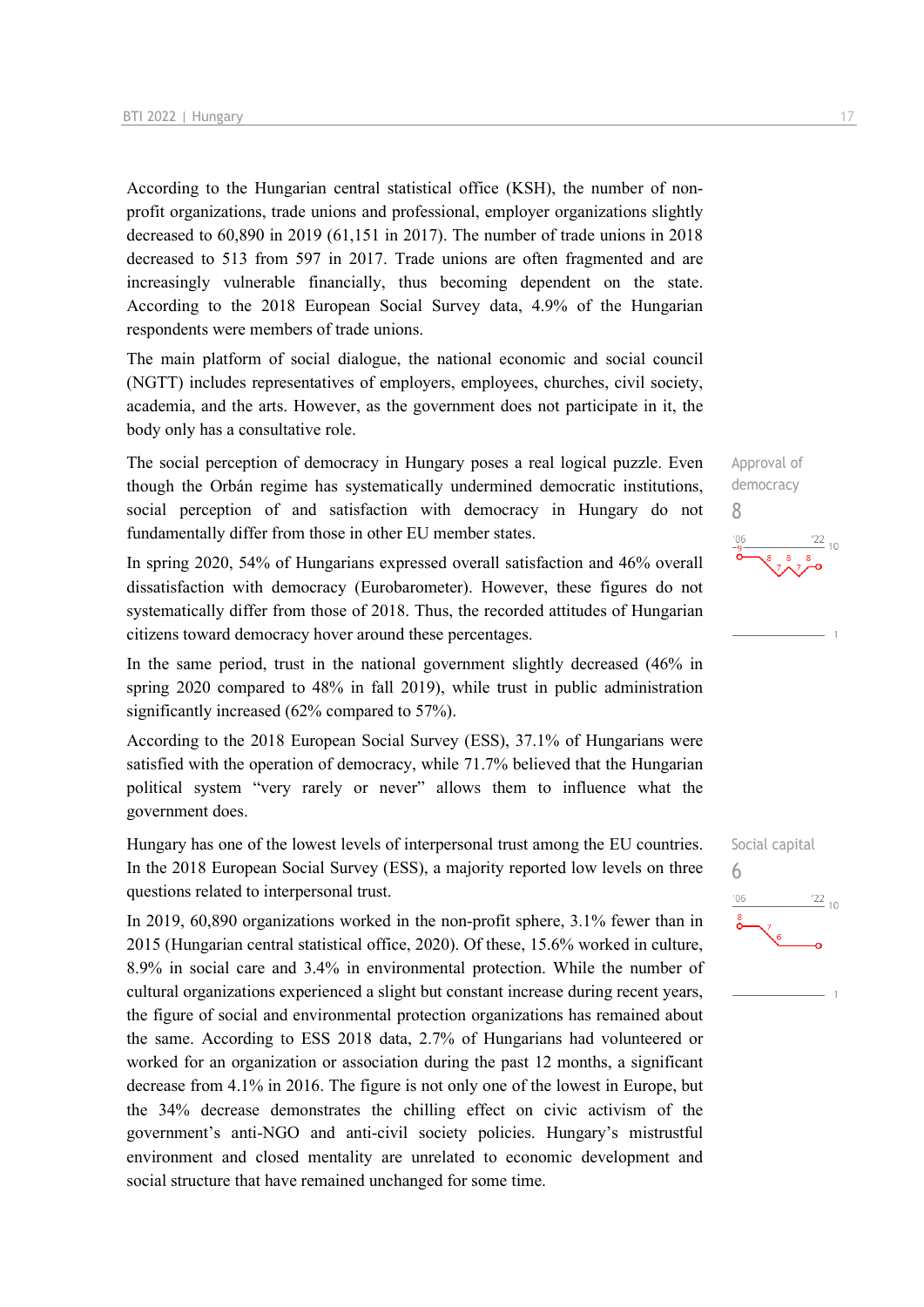However, there are also signs of positive developments regarding solidarity and support. In spite of the oppressive political environment, an increasing number of independent media outlets and civil society organizations have accomplished successful crowdfunding campaigns that enable the continuation of their operations.

## II. Economic Transformation

### **6 | Level of Socioeconomic Development**

Hungary's UNDP Human Development Index (HDI) is at a very high level of human development (2019: 0.854) but the fourth lowest in the EU. Average life expectancy at birth is currently 76.9 years. The inequality adjustment of the Hungarian HDI (7.4%) is one of the highest in Central and Eastern Europe, demonstrating the high impact of poverty and inequality on human development.

Inequalities increased since the Orbán government took office in 2010, in line with a redistribution policy that generally favors the upper-middle class. According to Eurostat, the Gini coefficient increased from 24.1 to 28.6 between 2010 and 2014, and has since hovered around 28. Although lower than the EU average, this figure suggests significantly higher inequality compared to neighboring countries. Since 2010, the GDP share of the two highest income deciles has increased, underlining the bottom-up redistribution flow in Hungary.

According to the Hungarian Statistical Office (KSH), the percentage of people at risk of income poverty was 17.7% in 2019, following a constant decrease since 2012, with 12.2% suffering from relative income poverty. Vulnerable groups, such as pensioners, children, the unemployed and Roma are particularly exposed to poverty. Poverty risk among pensioners rose to 19.1% from 4.4% in 2010. Among the unemployed, 61.8% faced the risk of poverty or social exclusion as Hungary offers one of the least generous unemployment benefit schemes in the EU. Based on OECD data and methodology, in 2019, relative income poverty among children was 16.9%, which is significantly higher than Hungary's Central and Eastern European neighbors. The risk of poverty among the Roma is more than three times the national average (52.9% in 2019) but has significantly decreased (89.9% in 2013).

Although official statistics do not show a significant increase in unemployment during the COVID-19 pandemic (4.5% in February 2021), the real figures are likely much higher. Furthermore, challenges posed by periodic online education and the decrease in employment may have an above-average impact on people already at risk for poverty and exclusion. Thus, the pandemic may further fuel inequalities in Hungary.

### **Ouestion** Score

# Socioeconomic barriers 7 $\frac{22}{10}$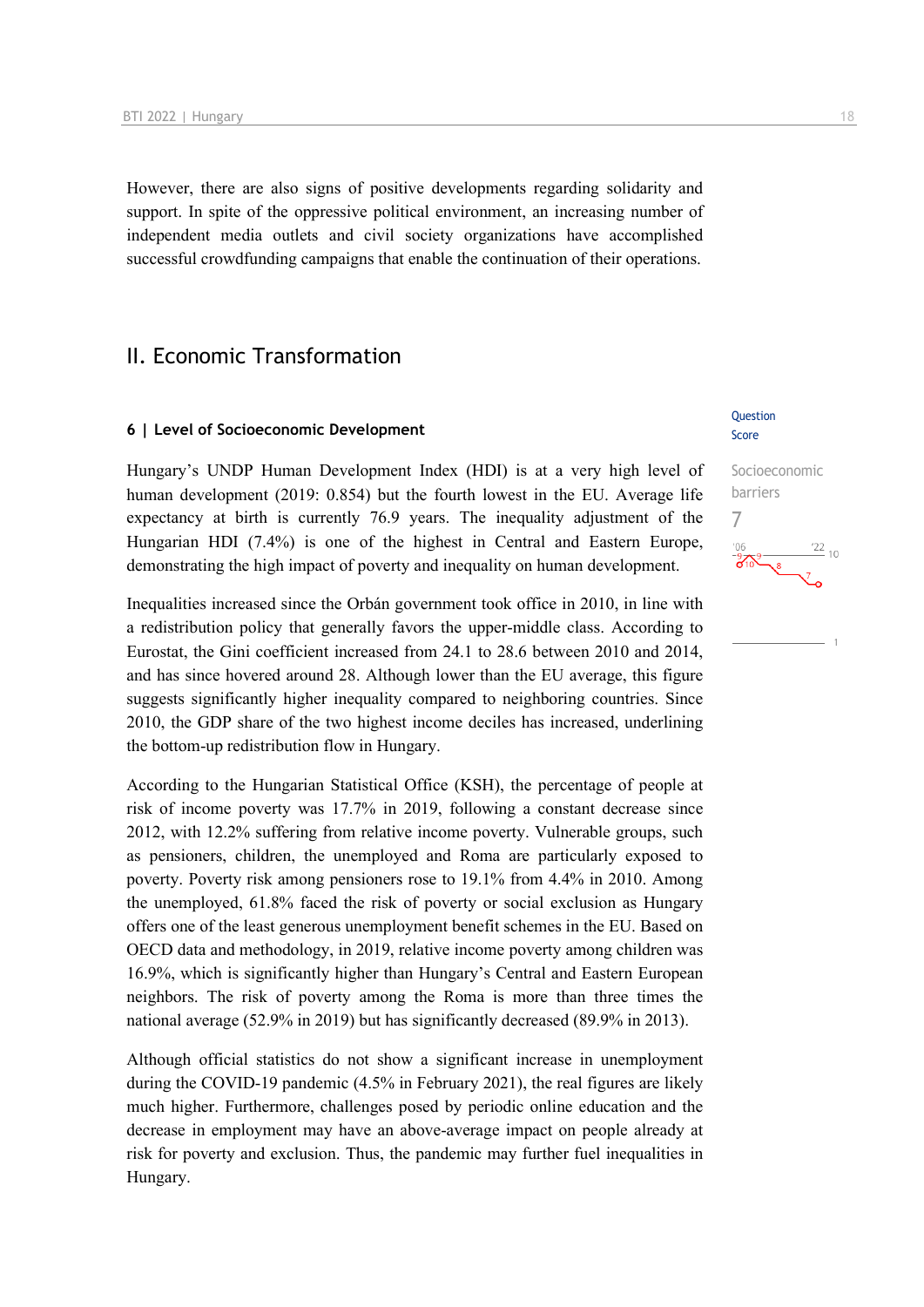| <b>Economic indicators</b> |          | 2017                     | 2018     | 2019                     | 2020     |
|----------------------------|----------|--------------------------|----------|--------------------------|----------|
| GDP                        | S M      | 142961.6                 | 160431.1 | 163503.7                 | 155012.9 |
| GDP growth                 | $\%$     | 4.3                      | 5.4      | 4.6                      | $-5.0$   |
| Inflation (CPI)            | $\%$     | 2.3                      | 2.9      | 3.3                      | 3.3      |
| Unemployment               | $\%$     | 4.2                      | 3.7      | 3.4                      | 4.4      |
| Foreign direct investment  | % of GDP | $-8.5$                   | $-40.3$  | 56.4                     |          |
| Export growth              | $\%$     | 6.5                      | 5.0      | 5.8                      | $-6.8$   |
| Import growth              | $\%$     | 8.5                      | 7.0      | 8.2                      | $-4.4$   |
| Current account balance    | \$ M     | 2769.0                   | 636.4    | $-620.3$                 | 167.0    |
| Public debt                | % of GDP | 72.2                     | 69.1     | 65.5                     | 80.4     |
| <b>External debt</b>       | \$ M     | $\overline{\phantom{a}}$ |          | $\overline{\phantom{a}}$ |          |
| Total debt service         | S M      |                          |          |                          |          |
| Net lending/borrowing      | % of GDP | $-2.5$                   | $-2.2$   | $-2.0$                   |          |
| Tax revenue                | % of GDP | 22.9                     | 22.6     | 22.5                     |          |
| Government consumption     | % of GDP | 20.2                     | 19.7     | 19.8                     | 20.7     |
| Public education spending  | % of GDP | 4.6                      | 4.6      | ä,                       |          |
| Public health spending     | % of GDP | 4.7                      | 4.6      |                          |          |
| R&D expenditure            | % of GDP | 1.3                      | 1.5      |                          |          |
| Military expenditure       | % of GDP | 1.0                      | 1.1      | 1.3                      | 1.6      |

Sources (as of December 2021): The World Bank, World Development Indicators | International Monetary Fund (IMF), World Economic Outlook | Stockholm International Peace Research Institute (SIPRI), Military Expenditure Database.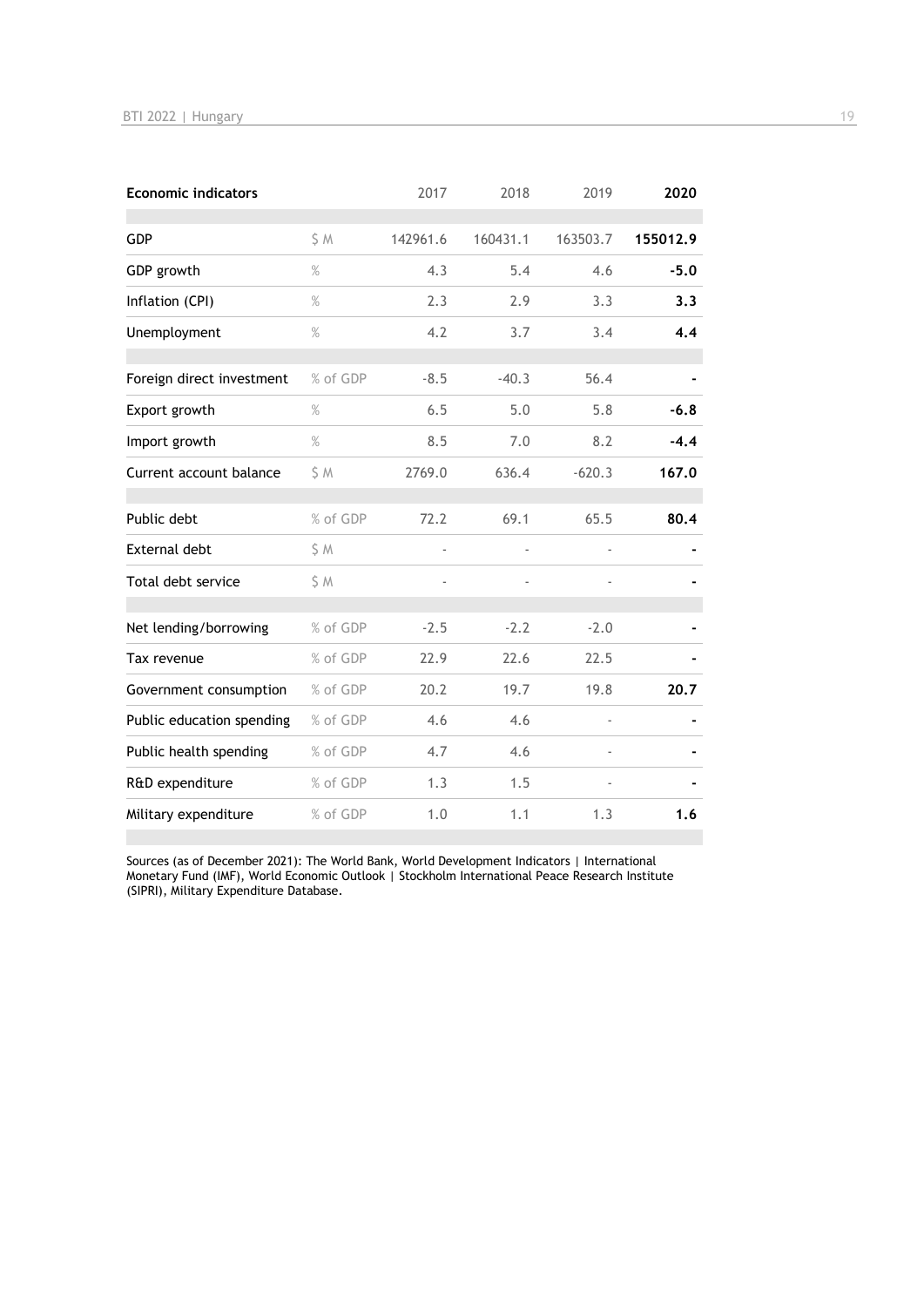### **7 | Organization of the Market and Competition**

According to the IMF's 2018 shadow economy report, the informal economy amounted to 22.2% of Hungary's GDP in 2017, over five percentage points above the European average. This is mainly the result of the still relatively high tax burden on work, although the government implemented a series of tax cuts in 2017 and 2018: the social contribution tax was cut from 27% to 19.5%. According to OECD, the overall tax burden decreased from 39.5% of GDP in 2008 to 36.6% in 2018.

Hungarian VAT is the highest in the EU at 27%; the consumption tax disproportionately affects low-income groups. The tax system is highly complicated – in 2020 the National Tax and Customs Administration collected 54 different taxes. While the number of taxes has slightly decreased in recent years, special taxes introduced during the COVID-19 pandemic reversed that trend. The government used the pandemic as a pretext to funnel local business taxes into the state budget, depriving municipalities of crucial income sources while prohibiting the introduction of new local taxes by municipalities.

The World Bank's 2020 Doing Business report ranked Hungary 52nd, 11 places lower than in 2017. In the Starting a Business Index Hungary, was ranked 87th, down five places from 2019. Establishing a business requires six different procedures and seven working days, The cost of starting a business amounts to HUF 3 million ( $\epsilon$ 9,600) for limited companies and HUF 5 million ( $\epsilon$ 16K) for public limited companies.

State-administered pricing remains in place for public utilities for households. Special sectoral taxes remain prevalent. The previously disbanded special tax on retail was reintroduced in 2020, allegedly due to the COVID-19 pandemic, with a progressive tax rate varying between 0.1%. and 2.5%. The incumbent government strongly interferes with the economy for political purposes to inhibit free-market competition in sectors it considers strategically important (energy, media, banking and retail). It does this through legislation that discriminates against specifically targeted companies.

Hungary's comprehensive competition laws, which seek to prevent monopolistic structures and conduct, are largely compliant with EU regulations. However, granting exceptions on a political basis by declaring mergers as of national strategic importance recently became a widespread phenomenon. Following the merger of government-friendly private media outlets under the control of the Central European Press and Media Foundation (KESMA) in 2018, in 2020, the government granted an exception from merger control for the creation of Magyar Bankholding Zrt which involved a merger of Budapest Bank, MKB Bank and MTB Savings Bank. The creation of the second-largest player on the Hungarian financial market may challenge OTP Bank, the country's leading financial institution, which is largely independent of the government.



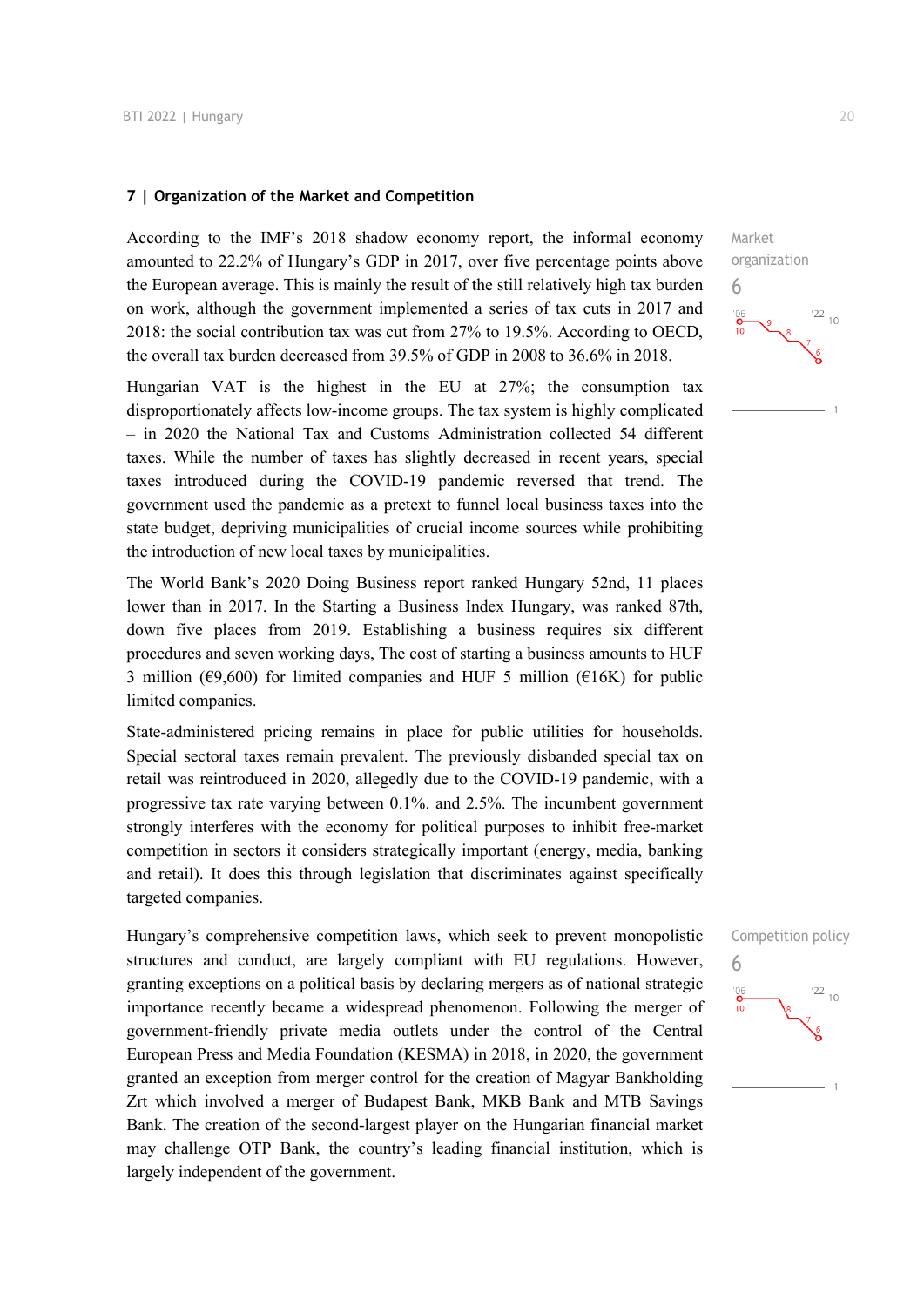The Hungarian Competition Authority (GVH) is responsible for enforcing competition rules, but its independence is questionable. Although it generally operates fairly and evaluates cases according to professional considerations, it is liable to government interference and self-censorship when pro-government businesspeople or strategically important sectors are involved. For media mergers and acquisitions, the GVH must request a preliminary resolution from the media council that is binding on the competition authority.

Hungary has one of the highest numbers of public procurement processes with a single bidder in the EU. In January 2021, the European Commission asked Hungary to systematically reform its public procurement legislation and practices as they serve as vehicles for organized political corruption. Hence, public procurement can be considered a channel for politically redistributed subsidies, which undermines fair competition in various sectors.

Foreign trade is liberalized both with the EU and third countries. Hungary scored 100 (a joint first place) on the trading across borders scale in the World Bank's Doing Business 2020 report. Hungary fully complies with EU regulations on trade and the central administration understands the important role foreign trade plays in the economy. Hungary's Eximbank provides extensive guarantees, insurance and other schemes to support Hungarian companies' exports – these were further extended during the COVID-19 crisis. The government also provides important investment support, tax cuts and other incentives in the form of strategic partnerships to export-oriented large multinational companies.

The Hungarian banking system has a relatively stable foundation, oriented toward international standards. Nevertheless, the government refuses to participate in EU enhanced cooperation formats that guarantee high standards of stability for financial institutions, such as the Banking Union. The National Bank of Hungary (MNB) is responsible for the supervision of Hungarian banks and other financial institutions. Its November 2020 financial stability report claimed that the vast majority of banks have sufficient liquidity buffers to meet regulatory requirements, even in the event of severe liquidity stress, potentially triggered by the COVID-19 crisis. The capital adequacy ratio stood at 17.6% in the second quarter of 2020. Although the government introduced a facultative payment moratorium on personal loans to mitigate the risk of skyrocketing personal bankruptcies and their social impact during the COVID-19 pandemic, the MNB concluded that the ratio of loans at risk could increase significantly because of the economic downturn. In June 2020, approximately 60% of household loan customers lived with a possible repayment moratorium but the share of non-performing loans was 3.6% in the fourth quarter of 2020.

Increasing joint ownership between the banking sector and pro-government entrepreneurs is widespread and could pose a long-term risk to the banking system. In December 2020, the government exempted the merger of Budapest Bank, MKB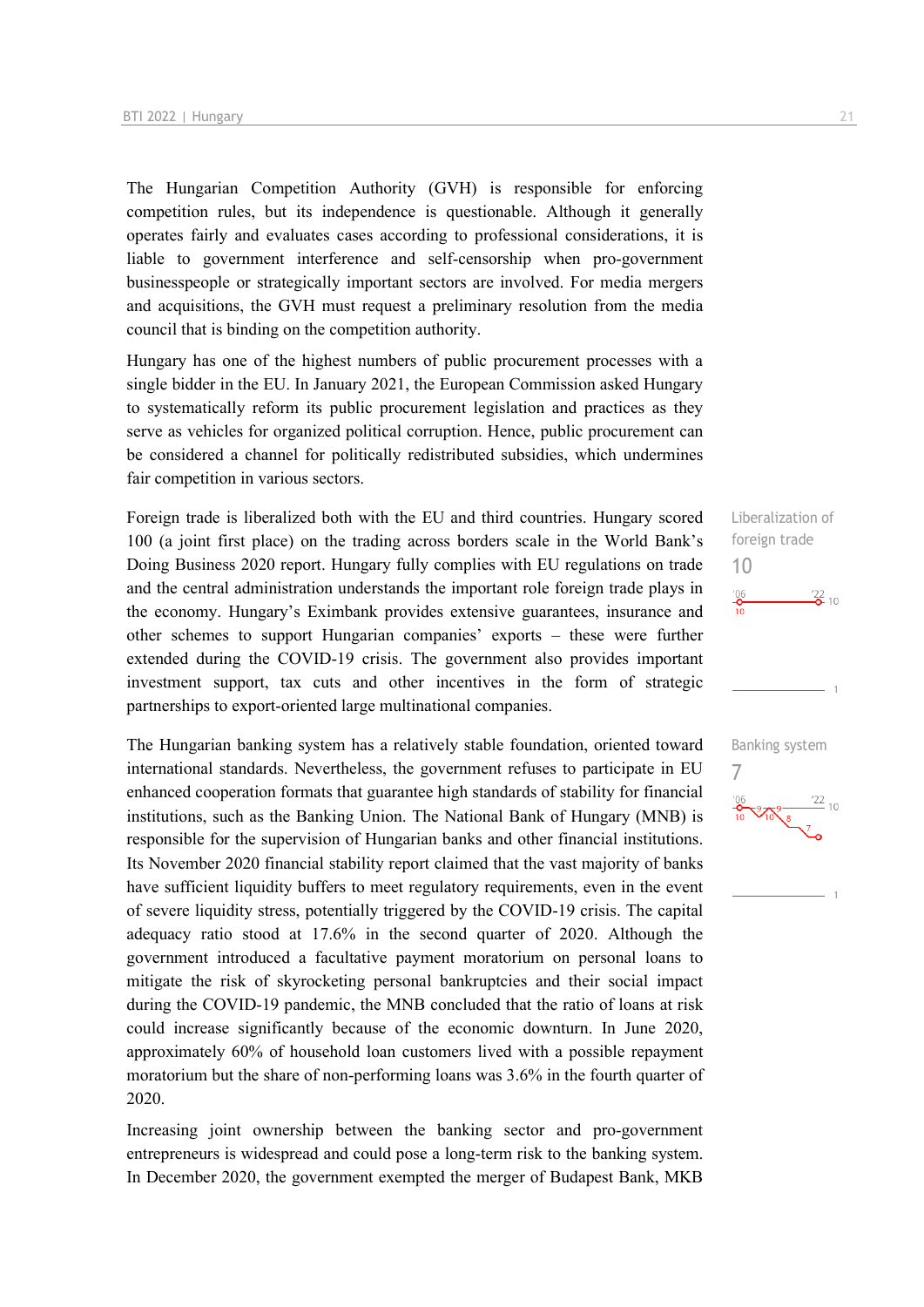Bank and MTB Savings Bank from competition rules, claiming the merger served strategic national interests. The state will hold 30.35% of shares in the new superbank; 15.34% will belong to companies in the Mészáros Group owned by Hungary's richest oligarch and Prime Minister Orbán's alleged strawman Lőrinc Mészáros. Promoting national capital in key sectors of the economy, like the finance industry, is a strategic goal of the Hungarian government.

### **8 | Monetary and fiscal stability**

The mid-term inflation target of the Hungarian National Bank (MNB) is 3%. Core inflation was around  $4\%$  in  $2019 - 2020$  and expected to stabilize at  $3\%$  in 2022 or 2023, according to a MNB forecast from 2020. Beginning in May 2016, the MNB's base interest rate was 0.9%. It decreased to 0.75% in June 2020 and to 0.6% in July 2020. Maintaining a low-interest rate environment is the backbone of the Fidesz government's economic strategy since coming to power in 2010. Inflation remained moderate under conditions of the COVID-19 crisis.

In line with EU legislation, the independence of MNB is established in law, although the new constitutional framework regulating its operations has been subject to EU infringement procedures in 2011, and concerns over its independence recur. The MNB's current director, György Matolcsy, is a former economic minister under Orbán. According to Matolcsy, the MNB's task is to support the government in achieving its macroeconomic and other political goals. In the same spirit, the private foundations established by the MNB in 2014 played a crucial role in financing academic, policy and PR projects initiated by stakeholders close to the incumbent party.

The Hungarian forint (HUF)/euro exchange rate has gradually decreased from HUF 321 in the first quarter of 2019, to HUF 358 in the first quarter of 2021. One reason behind the forint's fall was the lax monetary policy of the MNB, including the historically low base interest rates. The MNB and the government have no exchange rate target and the government sees a weak HUF as a precondition of export competitiveness. Thus, stakeholders perceive no reason to intervene.

Hungary's budget deficit was to 2% of its GDP in 2019 and the Ministry of Finance expected a deficit between 7% and 9% for 2020, due to the declining tax income and increased spending as a result of the COVID-19 pandemic. Typically, the Fidesz government has pursued a conservative fiscal policy centered around budget discipline, but its pro-cyclical economic policy left it with limited leeway to act in a negative-growth environment.

In May 2020, the Hungarian government adopted its policy package in response to the coronavirus pandemic. Policies with direct impact on fiscal stability amounted to HUF 2,100 billion (€6 billion), which represented approximately 4.55% of GDP.



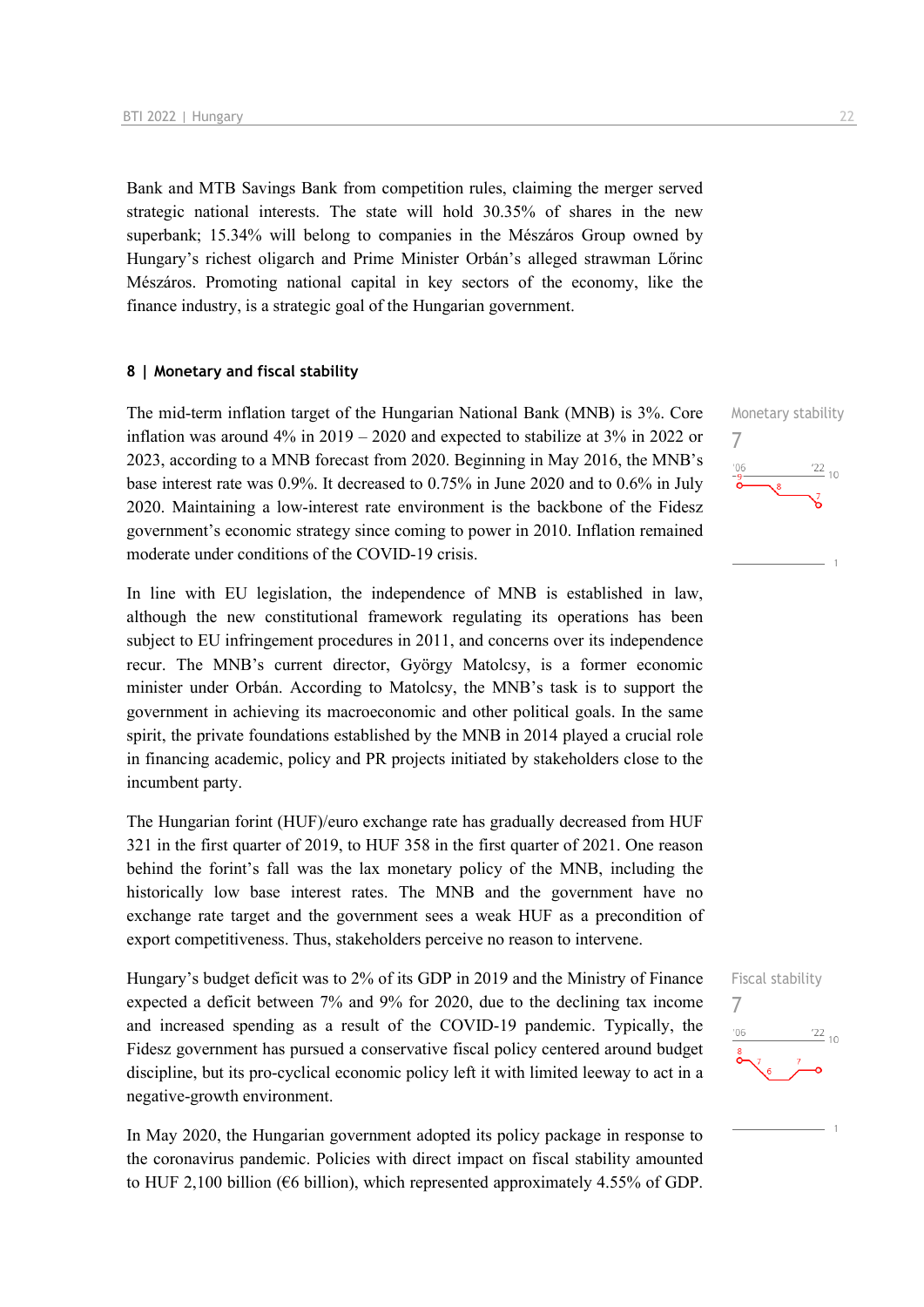HUF 600 billion ( $E1.7$  billion) were allocated to cover increased health-related spending, while approximately HUF 1,300 billion ( $63.7$  billion) was assigned to various economic stimulus programs.

Policy measures without direct fiscal implications, like the repayment moratorium on household loans, or the beneficial loan and loan guarantee programs, were coordinated by the Hungarian National Bank with a draft financial allocation of approximately HUF 7,000 billion ( $\epsilon$ 20 billion), equivalent to 15% of GDP.

The debt-to-GDP ratio in fiscal year 2019 was 66.3%. It has decreased significantly from its 80.8% level in 2011, which demonstrates the government's commitment to macro-economic stability, but still remained above the 60% threshold of the Maastricht Criteria. A constitutional debt brake is also enshrined in the Hungarian Fundamental Law. In 2020, the debt-to-GDP ratio jumped up to 81.2% due to the fiscal implications of the COVID-19 pandemic, which broke a 25-year record and exceeded the level during the 2008/2009 global economic crisis.

In 2016, all three large credit rating agencies raised Hungarian sovereign debt rating into the recommended for investment category. In February 2020, S&P improved Hungary's rating to BBB (which corresponds to Fitch's rating as well), while in September 2020 Moody's upgraded its rating to Baa3.

### **9 | Private Property**

Property rights and regulations covering ownership are generally well-defined and enforced in Hungary, although political motivations in restricting property rights are increasingly prevalent. According to the World Bank's 2020 Doing Business Report, Hungary scores 80.1 and ranked 29th in the world in terms of registering property. The country's score has remained largely unchanged since 2017. In the same report, Hungary ranked 25th in enforcing contracts through courts, a steep decline from a 13th place in 2018, demonstrating government intrusion in the legal system.

The government issued a decree in April 2020 allowing for the establishment of special economic zones on municipal territories, enshrined in law following the repeal of the Authorization Act in June. The regulation transfers municipalities' real estate rights to the county level in special economic zones and thus strips them of enjoying the contractual benefits which were negotiated in exchange for granting municipal real estate for investment. The law is a serious infringement om the municipalities' property and contractual rights in a politically motivated and highly discriminatory manner.

Property rights 8 $\frac{22}{10}$  10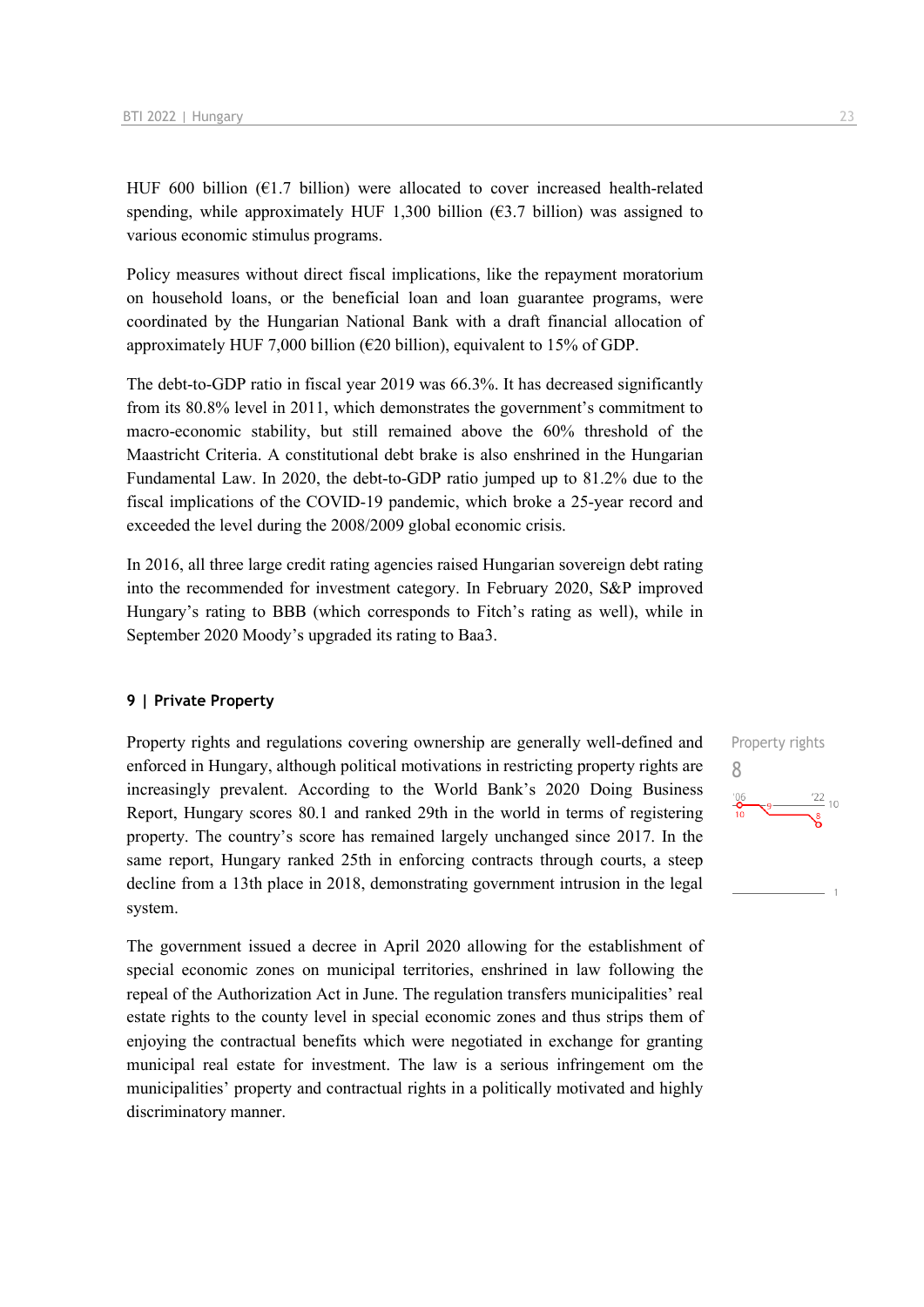Private enterprise enjoys adequate legal safeguards and the government views private companies as the primary engines of the vast majority of economic sectors. However, in sectors considered strategically important (media, banking, energy, retail, telecommunications) or in areas that feature the interests of the ruling party's clientele (mainly construction and food processing), the state severely interferes with private companies through legislative means or via harassment by the tax authorities or various law enforcement agencies.

Public procurement remains the major source of subsidies for pro-government businesses. Based on European Commission data, in 2019, 24.1% of the tenders in Hungary had just one bidder, while 38.8% of procedures were not open, the secondhighest rate in the EU. While the government rolls out the red carpet in the shape of a strategic partnership agreements for export-oriented large multinationals manufacturing high added-value products, the freedom of private enterprise overall increasingly suffers from nontransparent public procurement, the high-level of political corruption, and arbitrary legislative and executive measures that favor government-friendly business over any competitors.

### **10 | Welfare Regime**

The Viktor Orbán government has fundamentally reshaped the Hungarian social welfare regime and redistribution policies according to its workfare society agenda. Redistributive policies are also actively used to promote the government's conservative social agenda and favor support for married couples over single parents. While the welfare system was restructured to favor the well-off over those at risk of poverty and exclusion, social expenditures were also cut significantly. Since 2010, Hungary's social expenditures have continuously fallen and dropped from 23% of GDP in 2010 to 18.1% in 2019; health expenditures also dropped, from 7.5% in 2010 to 6.4% in 2019.

Access to disability benefits and early pensions was significantly curbed, and vocational early pensions were abolished. As a result, approximately 600,000 individuals (21.5% of those formerly eligible for pensions) were excluded from the pension scheme by 2012. While the pension ceiling was abolished, the minimum pension remained at  $\epsilon$ 90 for more than 10 years. The share of pensioners at risk of poverty and exclusion was 19.1% in 2019 – practically quadrupling since 2010 (4.4%) and nearly doubling since 2017 (11.1%).

The length of unemployment benefits is three months, the shortest in the EU. A large-scale public works scheme dominates active labor market policy measures such as training, mentoring or wage subsidies. The risk of poverty and exclusion for unemployed persons increased from 44.8% in 2018 to 61.8% in 2019. Social assistance is coupled to compulsory participation in public work schemes.



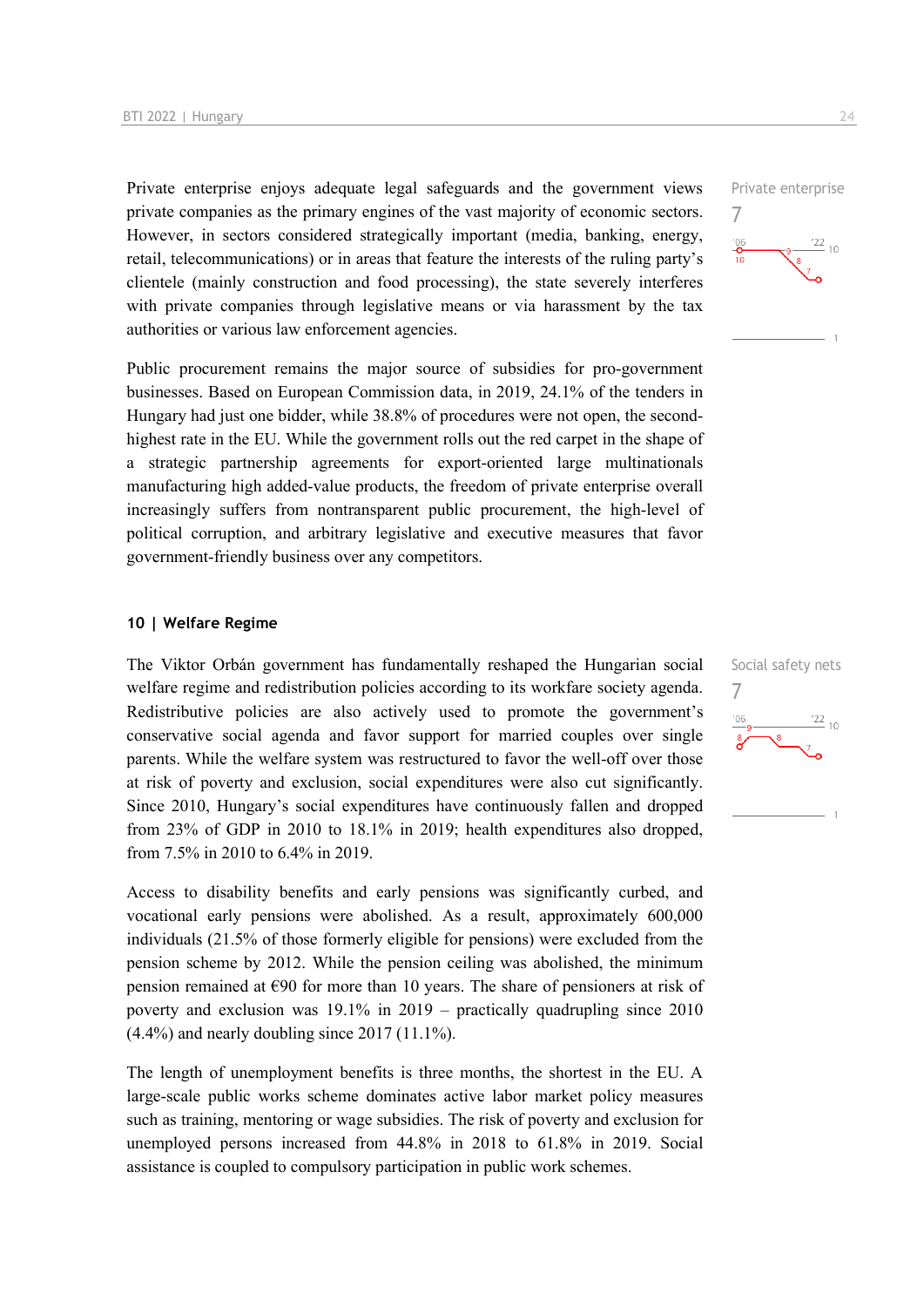In 2020, the government launched an Economy Protection Strategy to cushion the economic and social implications of the COVID-19 pandemic-induced economic downturn. At the end of 2020, measures that were part of the strategy amounted to 28% of GDP, including subsidies of up to 70% of wages for non-active employees to preserve employment and a payment moratorium on household loans.

Equal opportunity legislation protecting vulnerable groups from discrimination formally exists in line with EU laws, but the government increasingly attempts to hamper the law's implementation. The National Assembly disbanded the Equal Opportunity Authority (EBH) in January 2021, passing its competencies on to Hungary's ombudsperson for fundamental rights. The EBH has acted as an independent and professional safeguard since its establishment by Hungary's first comprehensive equal opportunity act in 2003. Since the former and recent ombudspersons László Székely and Ákos Kozma since 2013 maintained an uncritical, often-biased attitude toward the executive, the EBH's dissolution may seriously hamper the enforcement of non-discrimination legislation. As a sign of concern about the independence of the ombudsperson, the Global Alliance for National Human Rights Institutions (GANHRI) suspended the accreditation of the Hungarian ombudsman in 2019, which has been under review since.

In 2020, Prime Minister Orbán publicly expressed his disagreement with a court ruling that issued payment of compensation to Roma families whose children were segregated for years in school. Following the statement, pro-government media conducted an intimidation campaign against judges, which might have a chilling effect on future equal opportunity jurisdiction.

School enrollment rates for boys and girls are 99.9% and 100% in primary, and 99.2% and 99.7% in lower-secondary schools, respectively. Male students are overrepresented in early school drop-out. School segregation and structural discrimination of Roma remain endemic; segregation is allowed by law in churchrun schools if it serves the purpose of "the pastoral care of Roma."

The gender pay gap is below the European average (11.8% in 2018 vs. 14.8%), while the employment gap significantly exceeds the EU average (15.3% vs. 11.5%). Research suggests that women face significant barriers returning to the labor market after giving birth. Childbearing is also responsible for a significant part of the gender wage gap. According to the European Institute for Gender Equality (EIGE), the share of women in leading business positions is only 18.2% in Hungary.

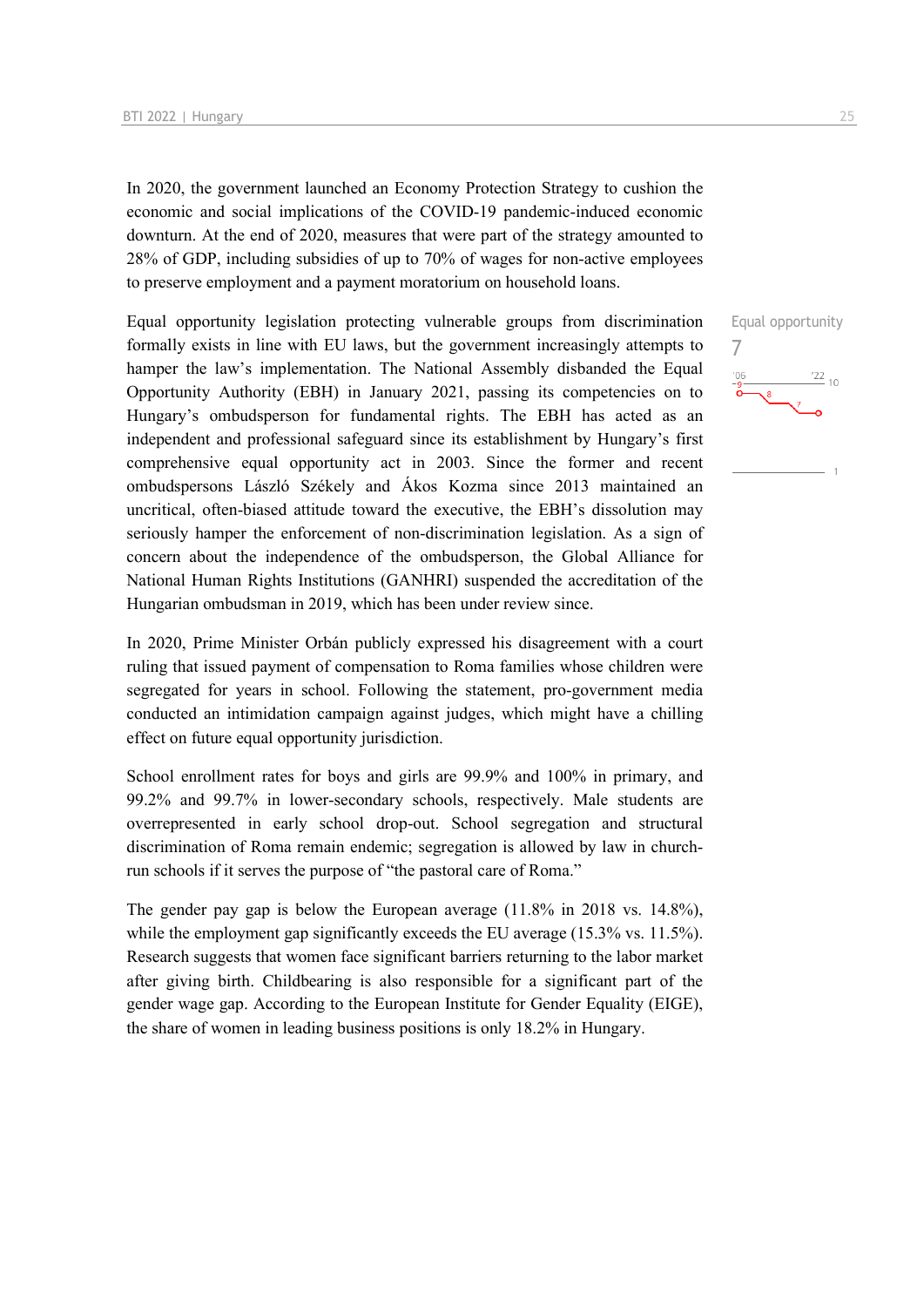### **11 | Economic Performance**

According to Hungarian Central Statistical Office (KSH) data, GDP expanded by 4.6% in 2019, following robust growth in the previous years. In contrast, the economy contracted by 5-6% in 2020 as a result of the COVID-19 pandemic, according to the Hungarian Ministry of Finance. According to Eurostat, Hungary's GDP per capita in purchasing power parity (PPP) terms was 73% of the EU27 average in 2019, the eighth lowest among member states. Although the increase (68% in 2017) is partially due to a lower EU level due to Brexit, Hungary has outperformed Poland and Slovakia since 2018.

In 2019, the debt-to-GDP ratio totaled up to 66.3% after years of moderate but constant decreases. In 2020, due to the fiscal implications of the COVID-19 pandemic and the government's crisis management measures, it jumped to 81.2%. This value is not only higher than in the aftermath of the 2008/2009 global economic crisis, but also negated the results of debt reduction efforts over the past decade. The annual budget deficit was 2% of GDP in 2019, while in 2020 the Ministry of Finance expected a deficit between 7% and 9% of GDP. Regarding the labor market, in December 2020, the unemployment rate rose to 4.3% from 3.5% year-on-year.

#### **12 | Sustainability**

Even though sustainability is enshrined in the Hungarian Fundamental Law, environmental protection is rarely the government's priority over the economic interests of the state or the business circles close to Fidesz. According to OECD data, in 2018, environmental taxation represented 2.38% of GDP and 6.47% of total tax revenues, both above OECD leverage. Notwithstanding this, effective taxation of energy and CO2 emission remains low.

Oil and natural gas constituted 58% of total energy consumption in 2018 (OECD); nuclear power was responsible for 16%, coal for 8% and renewables, mainly biomasses, for 11%. Regarding electricity generation, 49% of it stems from nuclear power, 23% from gas, 15% from coal and approximately 12% from renewables. With the Paks II Nuclear Power Plant project, Hungary committed itself to the use of nuclear energy in electricity generation over the long term. Current Hungarian renewable legislation strongly discourages wind energy, and this has hampered the increase of the share of renewables in the energy mix over the past couple of years. The solar cell sector, which experienced significant expansion over the same period, is dominated by Hungarian and Turkish investors with close ties to the incumbent party. According to European Commission data, the share of renewables in energy consumption peaked in 2013 and has slightly decreased since, which makes compliance with Hungary's 2030 climate goals unlikely. In January 2020, the Output strength 7  $\frac{22}{10}$  $106$ 

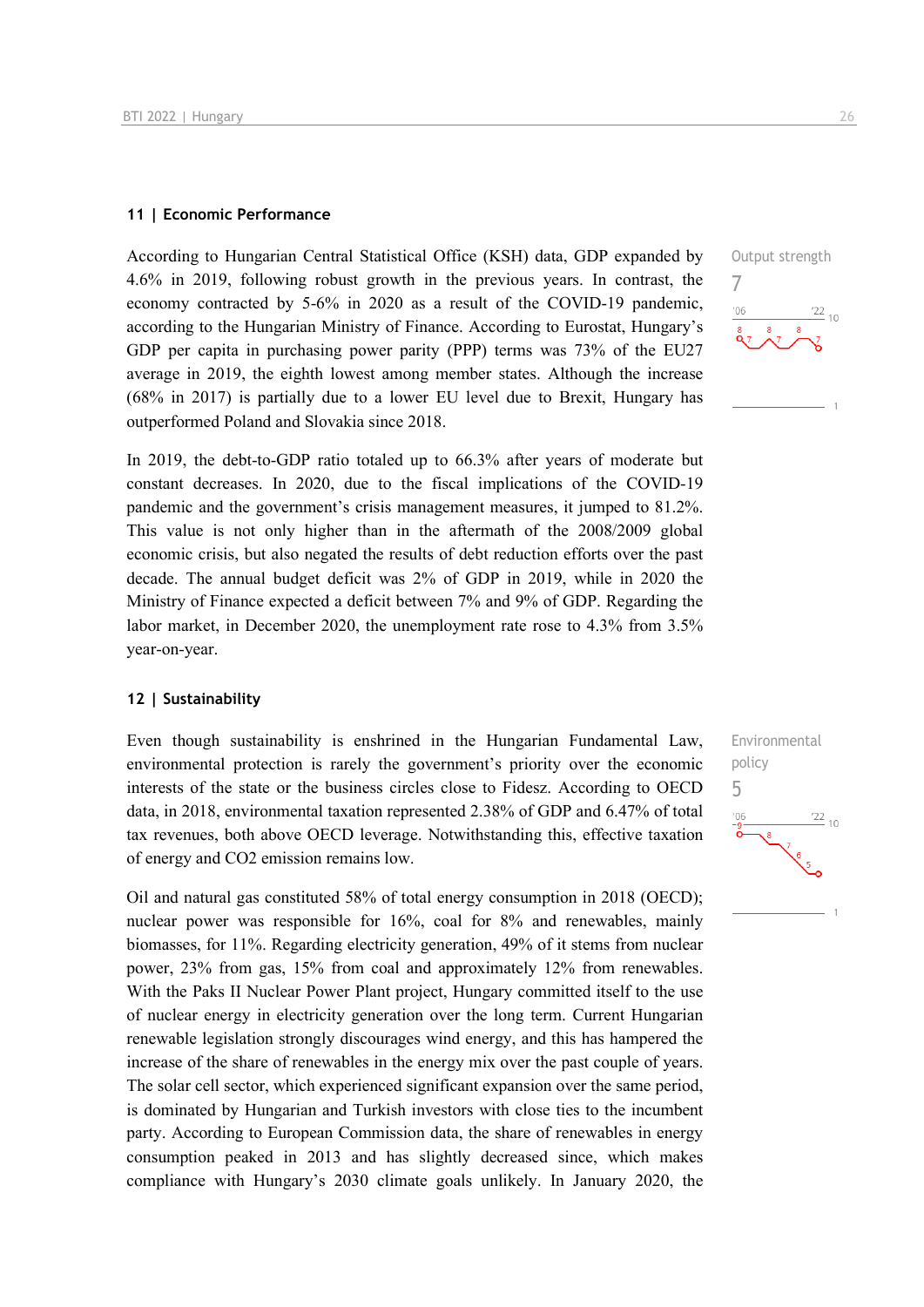government adopted the National Energy and Climate Protection Strategy which anticipates nuclear energy and the solar sector as the backbones of Hungary's electricity generation in upcoming decades.

The main stakeholder in the National Energy and Climate Protection Strategy has been Péter Kaderják, state secretary of the Ministry for Innovation and Technology between 2018 and 2021. Due to his technocratic approach, Kaderják often violated the interests of investor circles close to Fidesz. In January 2021, he and State Secretary for Waste Management Anita Boros were suspended, and their secretariats merged with those for infrastructure development and construction. The new structure of the state secretariat for energy, climate, construction, infrastructure environment and sustainability can be seen as an institutional guarantee that climate policy considerations do not hamper the ruling elite's important economic interests.

Hungary spends one of the lowest proportions of GDP on education among OECD members (OECD Education at Glance, 2020); public expenditure on education amounts to 4.7% (2017) and on R&D to 1.6% (2018). According to the UNDP's inequality-adjusted education index, Hungary ranked 31st out of 171 countries in 2019 with a score of 0.796, representing a constant decrease from 0.834 in 2013. During the past decade, the lack of an adequately educated, skilled workforce has become the main barrier to investment and economic growth in Hungary. Although the COVID-19 pandemic-caused unemployment growth may mitigate the impact of the skilled labor shortage in short term, over the long term, the shortage will likely remain stable and or become worse, considering Hungarian education trends

Hungary's school system has undergone significant centralization since 2013, which resulted in a return to traditional pedagogical methods, the primacy of national values over critical thinking and factual knowledge over skills and adaptability. According to PISA 2018 results, Hungary showed short-term improvements compared to 2015 in all three main categories. But compared to tests conducted in the early 2000s, the trend is steadily negative and consistently below the OECD average. The gap between the best and worst-performing 10% of pupils is stable in reading and mathematics and widening at the field of science, underlining the selective and exclusionary nature of the education system and its inability to mitigate differences in educational achievement attributable to different socioeconomic backgrounds. In 2019, the overall school drop-out rate remained high at 11.8%.

Hungarian universities perform weakly by international comparison. According to Emerging Economies University Rankings 2020, only one Hungarian university ranked among the top 100 (Semmelweis University, 70th), compared to three in 2016. There were two more in the top 200, compared to six in 2016, underlining the decreasing competitiveness of Hungarian higher education. According to World Bank, Hungary's tertiary education enrollment rate fell from its historical peak of 68.3% in 2007 to 50.3% in 2018.

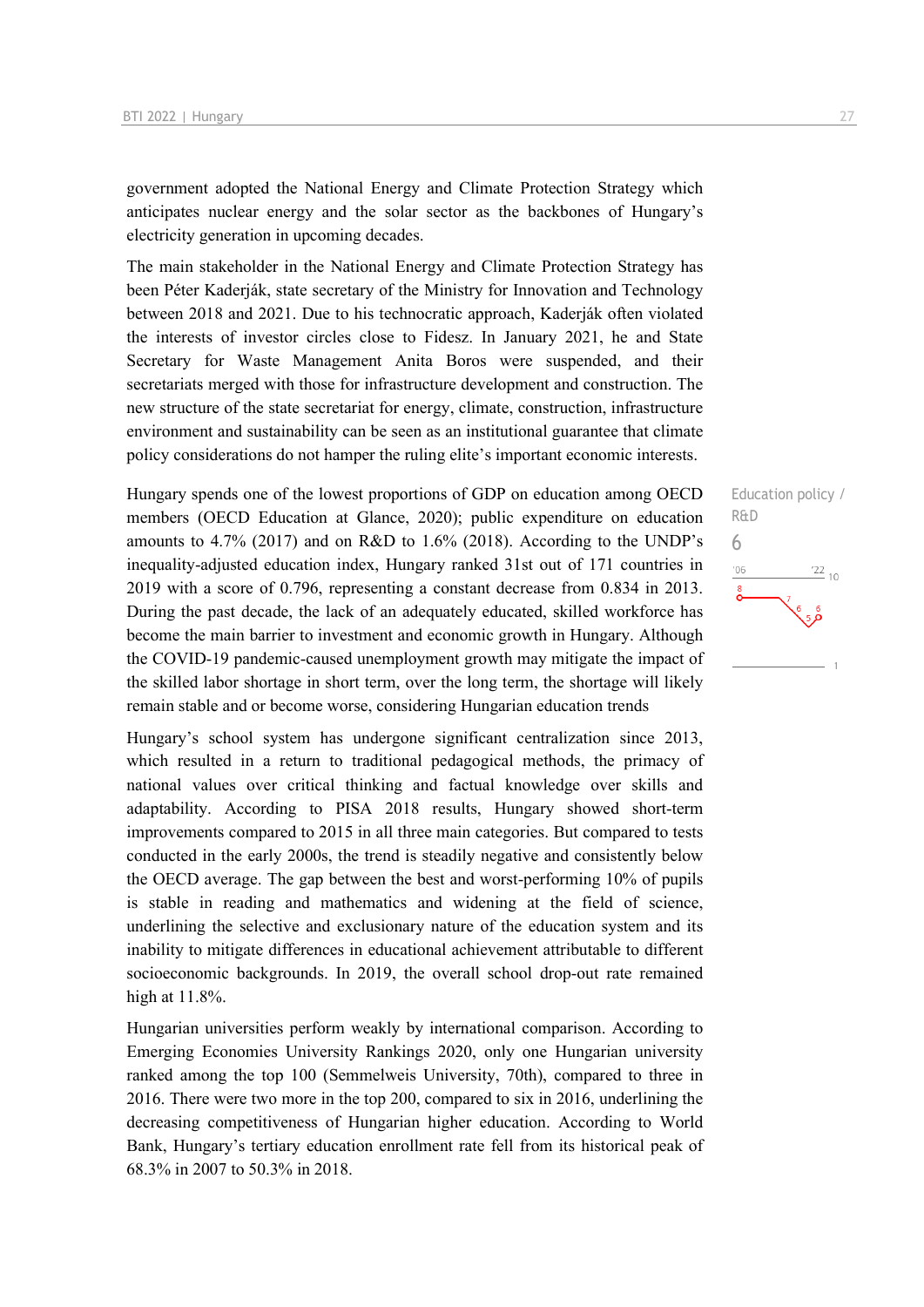Academic freedom is under considerable pressure. Following the expulsion of the Central European University and ending the autonomy of the research institutes of the Hungarian Academy of Sciences, the government pushed forward a reform of higher education in the past few years. In 2020, six universities were privatized and placed under the control of newly established foundations, the boards of which are filled with acting Fidesz politicians, ensuring political control over higher education and its spending, even if Fidesz faces an electoral defeat. While most of university privatization went unopposed, the privatization of the University of Theater and Film Arts triggered month-long student protests. In October 2020, the Court of Justice of the EU ruled in the "Lex CEU" case (i.e., an amendment to the Act on National Higher Education) that the changes in Hungarian higher education legislation constituted a breach of the EU law. As of February 2021, the Hungarian government has failed to commit to amending the law to comply with the CJEU ruling.

Regarding R&D, Hungary ranked 22nd in the 2020 European Innovation Scoreboard (European Commission) and continued to be among moderately innovative countries, reaching 66.4% of the EU average innovation performance in 2019.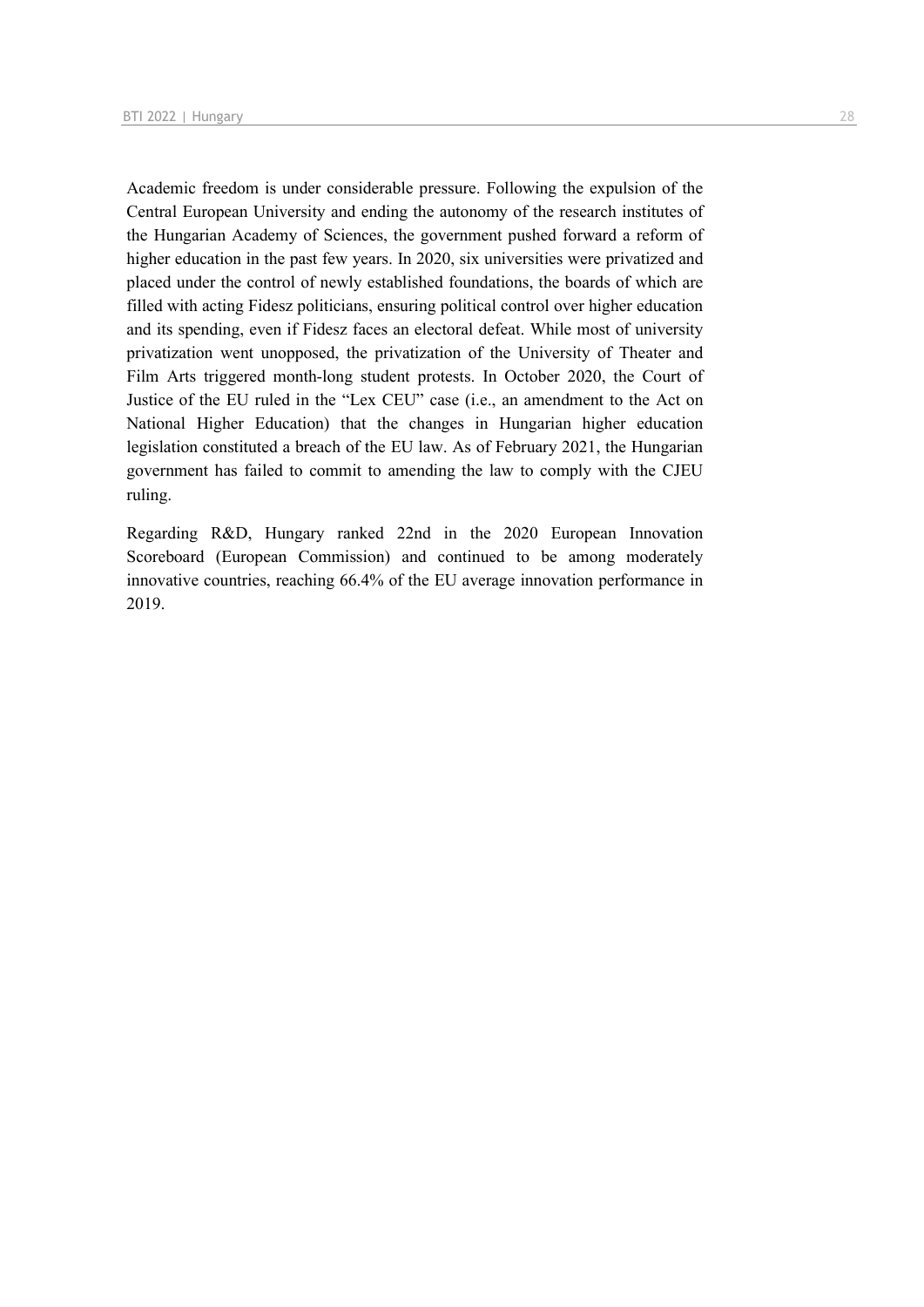### Governance

### I. Level of Difficulty

The structural constraints on governance are low, as Hungary has a well-developed core infrastructure and its territory is not contested externally or internally. Nor is it subject to frequent natural catastrophes. The ethnic composition of its population is relatively homogeneous.

Over the long term, however, several factors may constrain governance. With an average age of 42.5 years (2018) and a fertility rate of 1.55 in (2020), Hungary may face significant demographic challenges in upcoming decades. The demographic situation, coupled with the decreasing performance and competitiveness of the education sector, growing inequalities, the already-prevalent lack of a skilled labor force, and the ongoing immigration of young people with tertiary education, may significantly hamper economic growth in the future and pose a significant challenge to the sustainability of Hungarian economy and society.

The disruptive shock caused by the COVID-19 pandemic was fairly severe in Hungary. During the second and third waves of the pandemic, the country had one of the highest death rates in the EU, compared to the number of infected persons. By January 31, 2021, Hungary had over 368,000 cases for 9.8 million inhabitants and over 12,000 deaths. The GDP shrunk by 5.1% in 2020. However, as Hungary has been undergoing genuine autocratization since 2010, no democratic or market economy transformations are taking place in the country that could be obstructed by the COVID-19 pandemic. In contrast, the poor performance of the Orbán government in managing the pandemic may offer a new start to democratic transformation in Hungary.

Hungarian society is characterized by statist attitudes. A large portion of the population favors care provided by the paternalistic state over social activism and civic engagement – an attitude shaped by the country's long authoritarian tradition and foreign occupation. Following the democratic transition in 1989 – 1990, Hungary experienced dynamic democratization and the development of civil society, which took a U-turn as a result of Hungary's increasing autocratization since 2010. Critical NGOs are intimidated by public media and governmentfriendly private outlets on a regular basis. Since 2017, the "lex NGO" and "lex Stop Soros" target and criminalize foreign-funded civil society organizations and those active in supporting asylum-seekers. Although in 2020 the CJEU ruled that "lex

**Structural** constraints 2  $'06$  $\frac{22}{10}$ 

ەئر



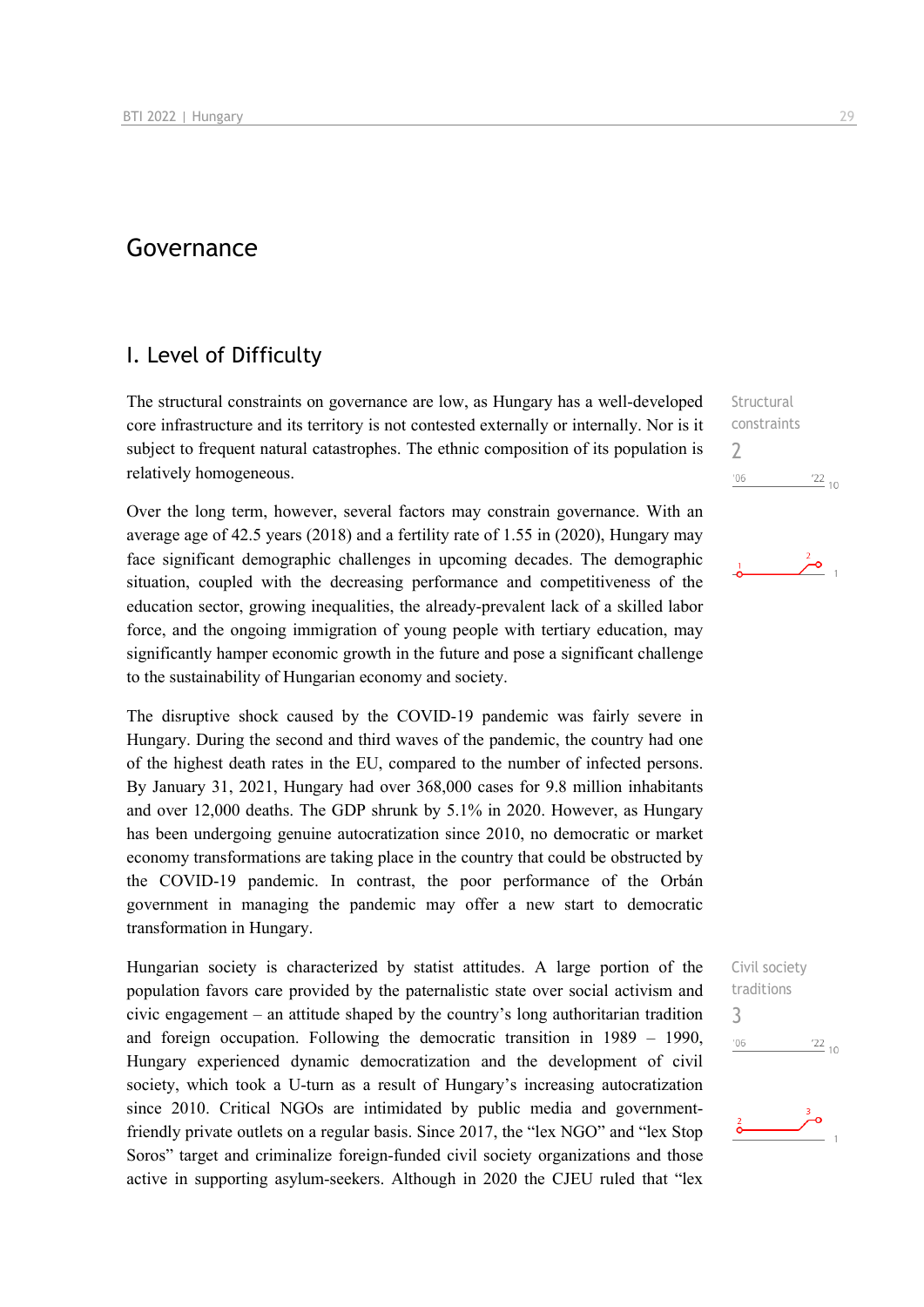NGO" constitutes a breach of EU law, as of February 2021 the Hungarian government had failed to comply with the judgment. The case of "lex Stop Soros" is still pending before the CJEU.

In 2019, 60,890 organizations worked in the non-profit sphere, 3.1% fewer than in 2015 (Hungarian Central Statistical Office, 2020): 8.9% of them focused on social care, 3.4% on environmental protection and 0.9% were legal watchdogs. According to the ESS 2018, 2.7% of Hungarians volunteered or worked for an organization or association over the past 12 months, a significant decrease from 4.1% in 2016. The figure is not only one of the lowest in Europe but demonstrates the chilling effect of the government's anti-NGO and anti-civil society policies on civic activism.

In 2017, independent CSOs established an umbrella organization called Civilizáció to coordinate forces in battling political intimidation, raise awareness for civic engagement and deepen the roots of CSOs in Hungarian society, achieving some limited success. Although the culture of donation is not widespread in Hungary, the importance of crowdsourcing in generating income for professional CSOs is increasing. As state funding – one of the civil society's main income sources before 2010 – has become politicized and is practically unavailable for watchdog NGOs critical of the government, international funding, tax returns and crowdsourcing constitute the main income sources for independent civil society. In contrast, the government generously funds a plethora of GONGOs, established for the purpose of political mobilization, campaign support, promoting a positive Hungarian international image and influencing domestic political discourse, and the intimidation of critical CSOs in Hungary.

Hungary's political culture has been conflictual since the early 1990s, but polarization accelerated and manifested itself in new ways over the past decade. The incumbent Fidesz Party exploits a populist narrative based on an "us-and-them" dichotomy between "the people" and the constructed concept of "public enemies" to maintain and deepen the conflict lines within the Hungarian society, allowing the party to remain firmly in power with the support of a plurality of the electorate. During the last couple years, left-liberal elites, foreign investors, the EU, migrants and asylum-seekers, civil society organizations, independent journalists, George Soros, and the LGBTQ+ community were systemically instrumentalized as "public enemies" in political discourse.

Because of this permanent populist mobilization against invented public enemies, the main systemic political cleavage runs between those who support and those who oppose the Orbán regime. However, mainly due to the weakness of institutionalized formats of interest representation and mediation, traditional social and ethnic division lines also endure.

Spontaneous political violence remains sporadic. Hate crimes against Roma, in particular, are systemically underreported and not prosecuted. Semi-organized political violence committed by security companies with links to the governing

# Conflict intensity 4 $\frac{22}{10}$  $'06$

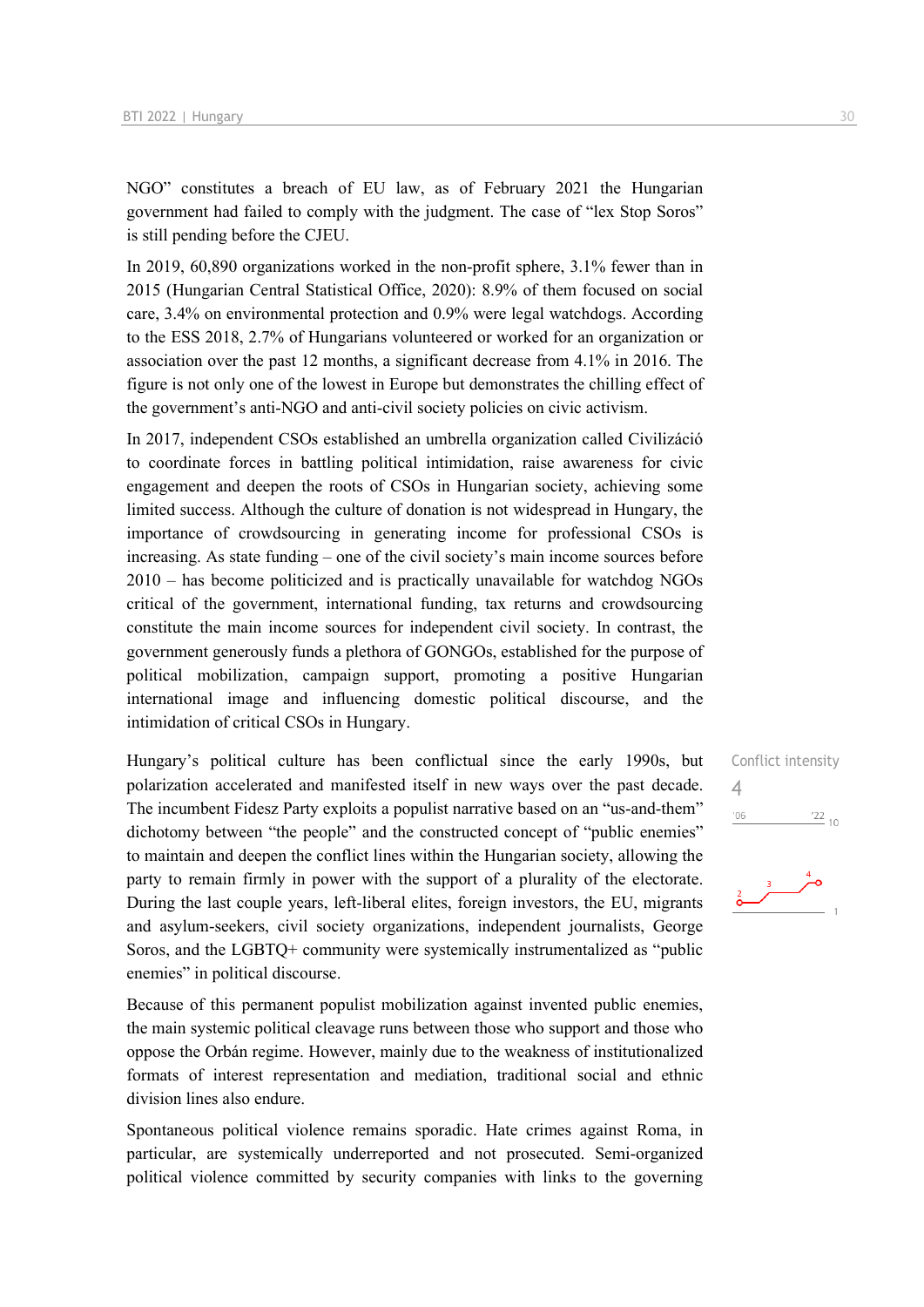party or by radical-right organizations tolerated and instrumentalized by the government has become a recurring phenomenon – demonstrated by attacks by the radical-right Légió Hungária on the Aurora Community Center in October 2019 and on a member of the left-punk group Hétköznapi Csalódások in October 2020.

### II. Governance Performance

### **14 | Steering Capability**

The government sets strategic priorities and regularly subordinates them to the demands of office- and vote-seeking. Since 2010, the government has followed a long-term strategy to capture and neutralize institutional checks and balances, to capture the media landscape, and to maintain a highly centralized system of political corruption – these starkly contrast with its inability to craft or enact any complex, common good-oriented policy strategies.

As political loyalty is the executive's key asset, the expertise of the ministers who oversee crucial policy portfolios is often questionable. Frequent structural and personnel changes in the ministries overseeing education, health care and R&D further hamper long-term policy formulation and the efficiency of these underperforming policy fields.

Strategy documents are often not well-integrated. Government decisions are often unclear even to cabinet members and based on the logic of power politics and political communication rather than professional rationality.

During the COVID-19 pandemic, protecting of the economy was prioritized over health concerns, resulting in rather soft lockdown regulations by European comparison. Furthermore, the government consciously instrumentalized the pandemic and the constitutional 'state of danger' to proceed with its identity politics agenda, crack down on the LGBTQ+ community, hamper the work of the free media and deprive opposition-led municipalities of key financial income sources.

The narrative of extraordinary circumstances is the most stable, long-standing characteristic of policy formulation and implementation in Hungary. This narrative is used to legitimize the permanent haste of decision-making, the lack of impact assessment and public consultation, as well as the frequent policy changes and the subjugation of policy rationality to short-term political interests. This was further exacerbated during the COVID-19 pandemic when the incumbent party invested considerable resources in stripping opposition-led municipalities and opposition parties of financial resources and violated the rights of vulnerable groups like the LGBTQ+ community. While the government was preoccupied with further cementing its power and ideological narrative, Hungary had one of the highest

### **Ouestion** Score



6 $\frac{22}{10}$  $-06$ 

Implementation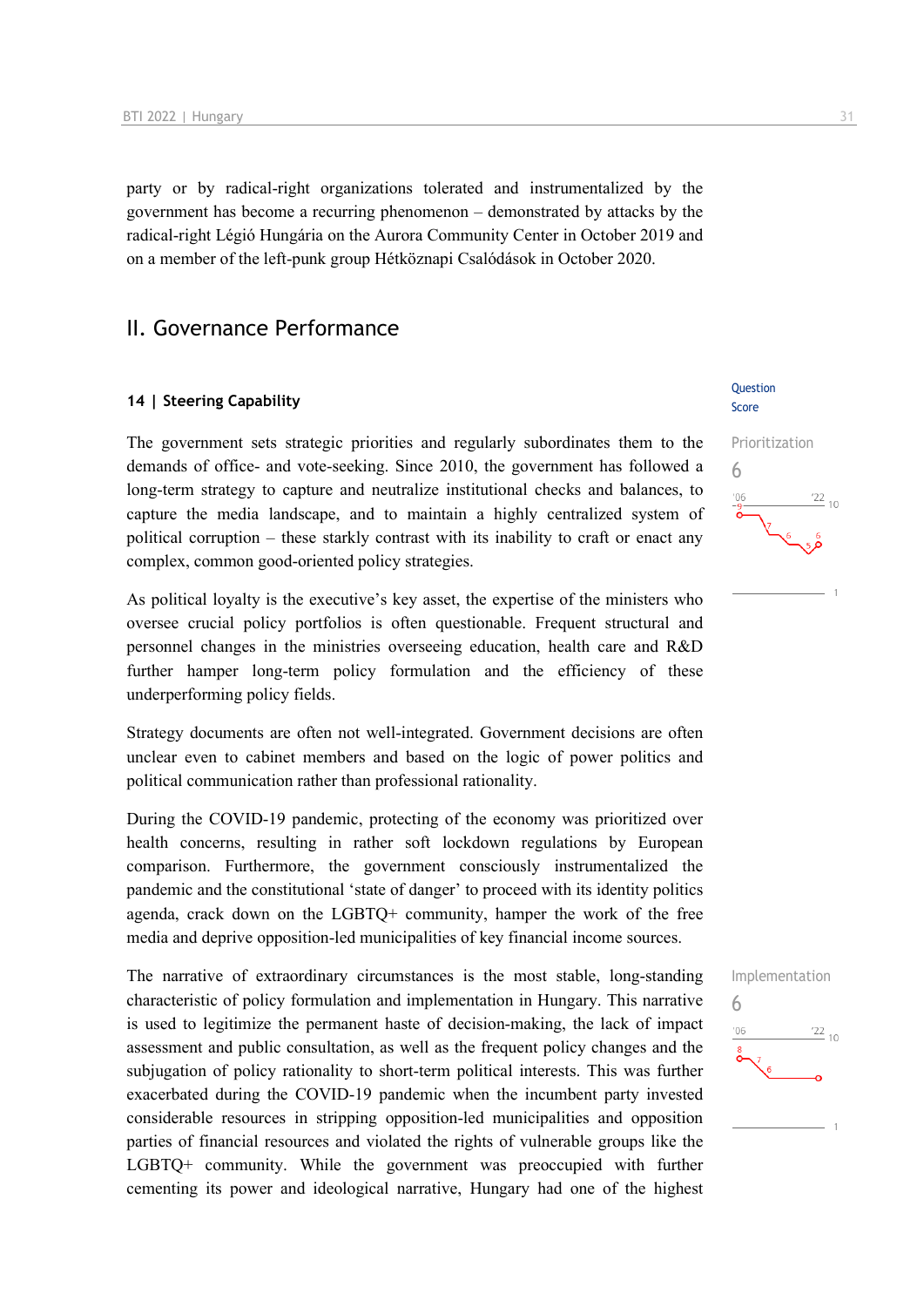mortality rates compared to the number of infected persons and the country's health system remained completely unprepared for the second wave of the pandemic in the fall of 2020.

The government has been fairly successful in establishing political control of onceindependent institutions, implementing party-state capture and rent-seeking, and dominating politics by mobilizing against invented concepts of enemies. However, real policy challenges in complex policy fields, like public education reform or the containment of the COVID-19 virus resulted in poor performance, including the dysfunctional operation of the education and health care systems.

The government follows the logic of power politics and political PR, rarely giving priority to policy considerations. Hence, its readiness to engage in policy learning is extremely limited. Independent academic and policy institutions – domestic or international – are rarely seen as sources of useful expertise. In contrast, government-friendly media, including public media, often discredit independent expertise, providing space for partisan denunciations instead of argument-based factual debates. In addition, government policies mostly aim at creating financial and management structures in higher education, research and R&D that have a chilling effect on academic and policy research. Academic institutions and research initiatives perceived as critical of the regime or possessing the wrong ideology face mounting pressure. The regime has declared whole academic fields, like gender studies, undesirable.

The autonomy of cabinet ministers is strongly limited. Hardly any platform is available to influence decision-making by the prime minister, except for his very close circle of advisers. Innovative ideas and constructive criticism are rare phenomena. Regulatory impact assessments have a rather formal character, are confined mainly to environmental policymaking, and do not rely on regular consultations with stakeholders.

### **15 | Resource Efficiency**

In 2018, Hungary spent 8.3% of its GDP on general public services, which was the second-highest share in the EU after Greece (Eurostat); however, the allocation of these public funds seems to be rather ineffective. The drastic reduction of the number of public employees in the state administration in  $2016 - 2017$  led to an increased burden on the remaining public employees as no reduction in bureaucratic tasks took place parallel to the personnel cuts. This led to public employee strikes in 2019 because of permanent overtimes and the frequent inability to take paid leave. In response, the government significantly increased public employees' basic salaries, but abolished the former promotion system and increased unpaid overtime. Thereby, the government further undermined the predictability of public employee careers, promoting the politicization of public service.



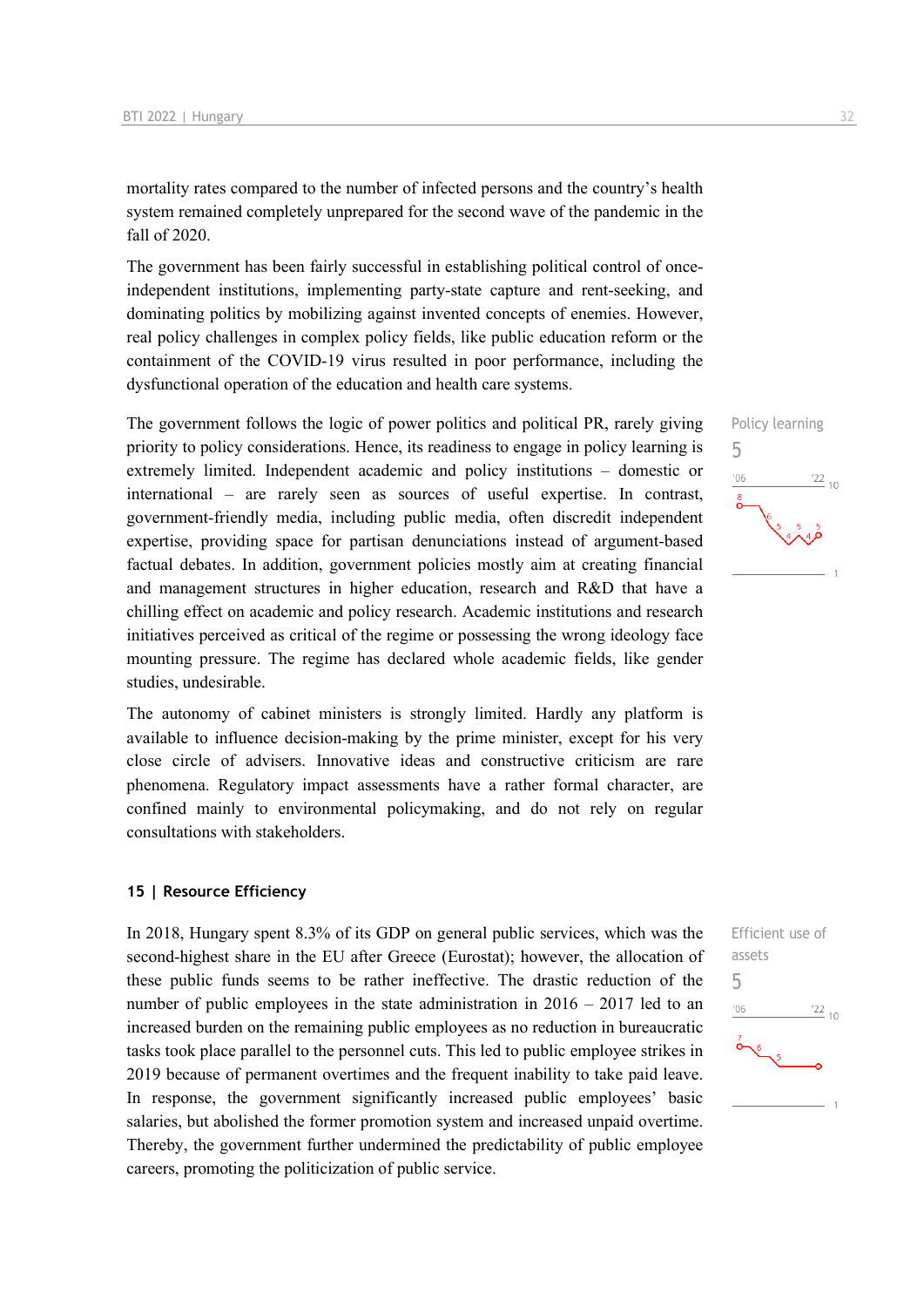Political appointments even to low-level leadership positions in the public administration are common, often resulting in the appointment of young, inexperienced people or political nominees without appropriate expertise in a given field.

The Orbán government has avoided state budget deficits above 3% of GDP since 2012 and has gradually reduced the gross public debt. While state budgets are approved well in advance to make Hungarian fiscal policy more "predictable," the governing majority often thwarts this objective by amending approved budget laws.

The budget deficit was 2% of Hungary's GDP in 2019 and the Ministry of Finance predicted a deficit of  $7 - 9\%$  for 2020 because of the declining tax income and increased spending as a result of the COVID-19 pandemic. The debt-to-GDP ratio was 66.3% in 2019. It has decreased significantly from its 80.8% level in 2011 but remains above the 60% threshold of the Maastricht Criteria. In 2020, the debt-to-GDP ratio jumped to 81.2% due to the fiscal implications of the COVID-19 pandemic, which broke a 25-year record, exceeding the level during the 2008/2009 global economic crisis. The Fidesz government has generally pursued a conservative fiscal policy centered on budget discipline, but its pro-cyclical economic policy left it very limited leeway to act in a negative-growth environment. Budget transparency and predictability remained low during the entire period, primarily due to frequent amendments to the budget law.

The state is subordinated to a hierarchical power pyramid with Viktor Orbán, the prime minister and the leader of Fidesz, at the top. Orbán relies on a powerful Chancellery, the lack of internal democratic processes within Fidesz, and a wellestablished network of informal power to formulate policies, coordinate line ministries and monitor policy implementation. The political support of the Fidesz-KDNP parliamentary group is unconditional. The incumbent party and the parliamentary majority lack any meaningful political autonomy from Orbán.

The Hungarian government mostly comprises super-ministries that oversee multiple complex and often-conflicting policy areas to ensure the primacy of "political governance" over policy considerations. The autonomy of individual ministers is minimal, with the notable exception of Minister of the Interior Sándor Pintér and Minister of Finance Mihály Varga. Line ministers and their subordinates rarely dare to make decisions independently because of the all-encompassing nature of power political goals, which results in the unpredictable and chaotic operation of the government.

Ministerial authority is shared on some issues, and the prime minister's affection for encouraging competition among the members of his cabinet also creates confusion from time to time. Politically sensitive, conflicting sectors requiring negotiations, such as health care, environmental protection or education, are managed opaquely and poorly. As decision-making is concentrated in the hands of the prime minister, central offices directly subordinated to him (the Prime Minister's Office, the Governance Office and the Cabinet Office) primarily oversee policy coordination.

Policy coordination 6 $\frac{22}{10}$  $^{\prime}06$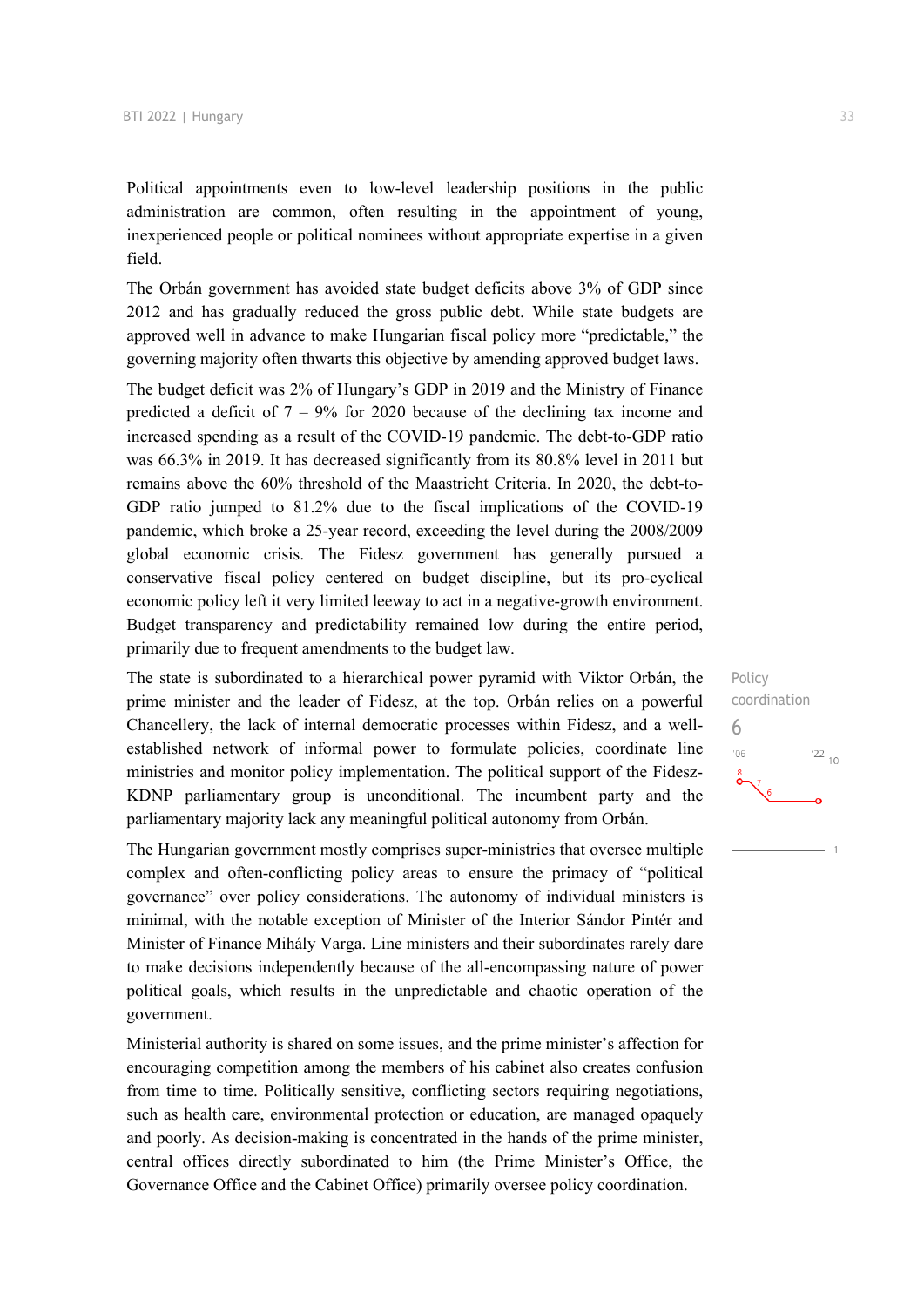While corruption is endemic in Hungary, its nature has undergone fundamental changes since 2010. While previously a negative side-effect of democratic politics, since Viktor Orbán entered power in 2010, highly centralized political corruption became the main modus operandi of Hungarian politics. Political corruption and informal power networks are key pillars of party-state capture. In this context, the government's commitment to transparency and combating corruption are but lip service.

Hungary has one of the highest shares of public procurement processes with single bidders in the EU. This situation was further exacerbated during the COVID-19 pandemic. According to data from the Corruption Research Center in Budapest, between January and April 2020, 27% of the net contract value awarded in public tenders was won by companies close to Fidesz, with 68% of those contracts awarded in tenders with a single bidder, a significant increase from 2019 (21% and 51%, respectively).

In January 2021, the European Commission asked Hungary to systematically reform its public procurement legislation and practices because they serve as vehicles for organized political corruption. In its report in 2019, the European Anti-Fraud Agency OLAF claimed that Hungary is the only EU member state in which national authorities detected fewer irregularities with regard to EU funds than OLAF did. The report also alleged that the share of EU funding affected by fraudulent irregularities is approximately ten times higher than the EU average (3.93% vs. 0.36%). The country is subject to the 4th round of the Group of States against Corruption (GRECO) non-compliance procedure after having disregarded 13 out of GRECO's 18 previous recommendations.

The national audit office (NAO) is formally responsible for auditing state spending. The independence of László Domokos, its chairman since 2010, is questionable as he has been a member of Fidesz since the party's foundation and has also served as a member of parliament. The NAO has repeatedly fined opposition parties in the run-up to the 2018 national elections and the 2019 elections to the European Parliament, threatening their financial ability to conduct meaningful elections campaigns. In contrast, Fidesz has not been subject to fines or warnings since 2010, despite claims by watchdogs that the incumbent party spent considerably more on campaigning than legally permitted and used state funds for party purposes.

Asset declarations by officeholders are not required by law to be in a machinereadable format. They are neither subject to stringent oversight nor linked to tax declarations.

The regulation of public information requests was also significantly restricted under the COVID-19-related "state of danger." For most of 2020, the normal 15-day reply deadline was prolonged to 90 days, if meeting the deadline would have hampered the pandemic response. Public authorities made frequent use of this regulation to withhold public information until it lost relevance in the news cycle.

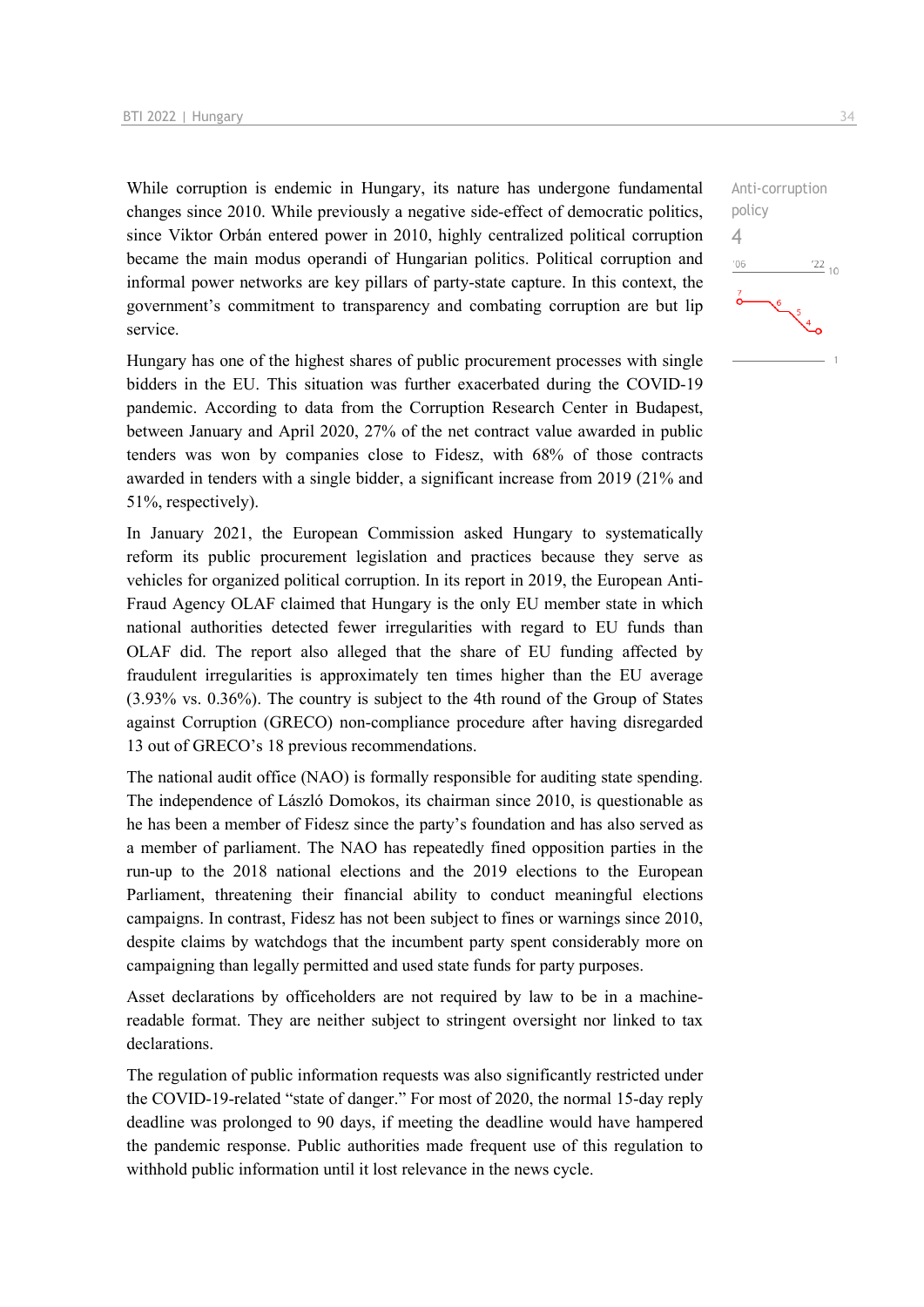### **16 | Consensus-Building**

The political discourse in Hungary is determined by the governing party's populist mobilization against constructed public enemies and by the opposition parties' "systemic opposition" to the structures and policy preferences of the Orbán regime. Consensus-building is unrealistic under the given political conditions.

The governing party uses its constitutional supermajority to force through legislative proposals without proper deliberation, including laws that seriously compromise democratic institutions, infringe on human rights and serve the enrichment of its cronies. Opposition parties refuse to support most initiatives of the incumbents. They rejected the COVID-19-related Authorization Act in March 2020 as the proposed law granted extraordinary powers to the government with no sunset clause. Although the Authorization Act was passed with votes from the Fidesz Party, the government waged a defamation campaign against the opposition, accusing it of obstructing the pandemic response. Furthermore, Fidesz abused the Authorization Act to further cement its power and infringe upon LGBTQ+ rights, even though the act was repealed in June 2020.

If it were to win an election, the opposition would seek to dismantle the one-party constitutional system and state capture and renationalize the public wealth that has been channeled to Fidesz cronies. While in 2020, the six parties of the united democratic opposition were able to establish a common anti-Orbán platform, they lack a coherent strategy to challenge the regime.

While the major political actors generally agree on the market economy as the desired economic system, there is significant controversy over the scope of the state and political intervention in the economy, the desirable model of economic development, and the norms that should guide the behavior of economic actors.

Hungary's incumbent Fidesz Party, which holds a constitutional two-thirds majority, is not committed to liberal democracy. Since Prime Minister Orbán announced the project of an "illiberal democracy" in 2014, Hungary has in fact suffered from autocratization. While elections remain the main source of legitimacy for the regime, the substance of politics and policy formulation is increasingly authoritarian. Furthermore, autocratization impacts not only the liberal component of democracy, but also its core electoral one. Hungary held its last elections that were in full compliance with OSCE standards of democratic elections more than a decade ago, in 2010. Since then, independent institutions have been captured and the checks and balances on executive power eliminated, with the notable exception of the ordinary judiciary that has mostly preserved its independence. Without constitutional power, reformers face significant difficulties overcoming antidemocratic veto actors without serious breaches to the rule of law.



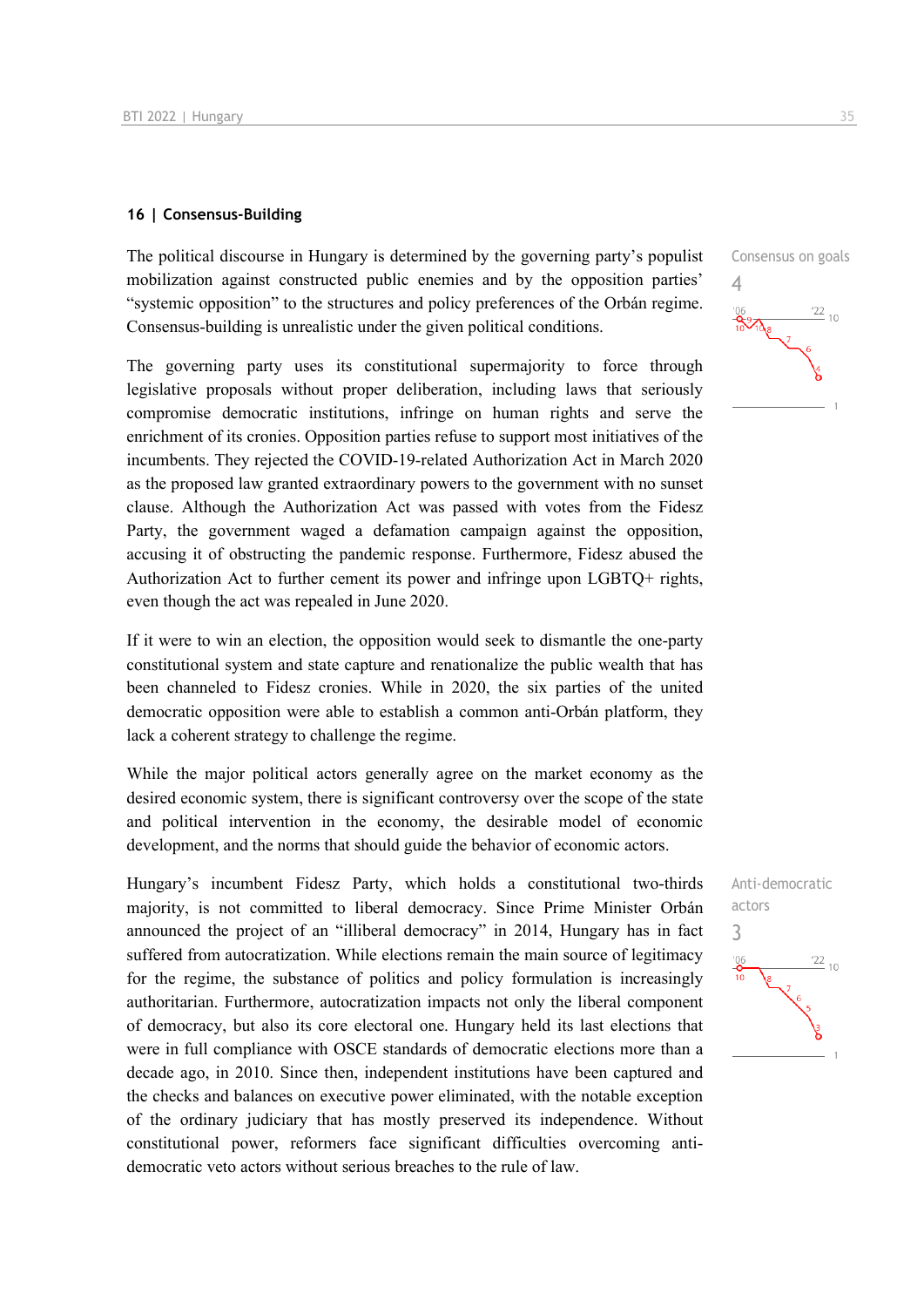The formerly radical-right party, Jobbik, has become significantly more moderate since 2014. In the past, Jobbik revived historical symbols once used by Hungarian fascist groups and repeatedly instigated anti-Roma and anti-Semitic conflicts. In recent years, Jobbik has changed its profile under new leadership and has been accepted by other opposition parties as a partner in the alliance against Fidesz.

Dividing Hungarian society and mobilization against invented public enemies are the key strategies pursued by the Orbán regime to maintain electoral support and democratic legitimacy. While support of or opposition to the regime became the main conflict line in 2020, identity politics also plays a crucial role in the formation and maintenance of discursive political communities, leading to a polarization of society between a nativist-sovereignist political tribe with increasing authoritarian characteristics and the mostly pro-European left, liberal, green opposition. This opposition marks the positions of all parties in the political landscape. Jobbik, which belonged ideologically to the conservative tribe, is now part of the systemic opposition to the Orbán regime. Between the two extremes, approximately 40% of the electorate remains undecided, unrepresented and politically homeless. The polarization and systemic cleavages result in a deep crisis of representation and deliberation in Hungarian democracy.

While anti-migration discourse dominated the political agenda in  $2015 - 2016$  and anti-civil society mobilization dominated in 2017 – 2018, most recently the government appears to follow the Polish playbook in its instrumentalization of LGBTQ+ people as enemies. Furthermore, the court ruling in the segregated education case of Gyöngyöspata in early 2020 and political reactions to it clearly demonstrate that anti-Roma mobilization and attacks on the judiciary are part of the government's communication toolkit that can be employed opportunistically.

A number of civil society actors exist in Hungary. The legal framework for advocacy, interest representation and social consultation is also mostly regulated. However, social participation in any stage of the policy cycle has been severely restricted since 2010. Fidesz relies on populist mobilization and claims to be the sole representative of the Hungarian people and their interests. Thus, the legitimacy of civil society participation at any stage of the policy cycle is seriously questioned, and often straight out rejected by the government.

The logic of the populist dichotomy divides civil society into useful and hostile segments. Apolitical and loyal CSOs, as well as the growing number of government-organized non-government organizations (GONGOs), belong to the former category, while independent CSOs and particularly the watchdogs operating in politically sensitive fields to the latter one. The redistribution of public funding dedicated to civil society support is opaque and politically biased, depriving independent and critical NGOs of an important income source.

3

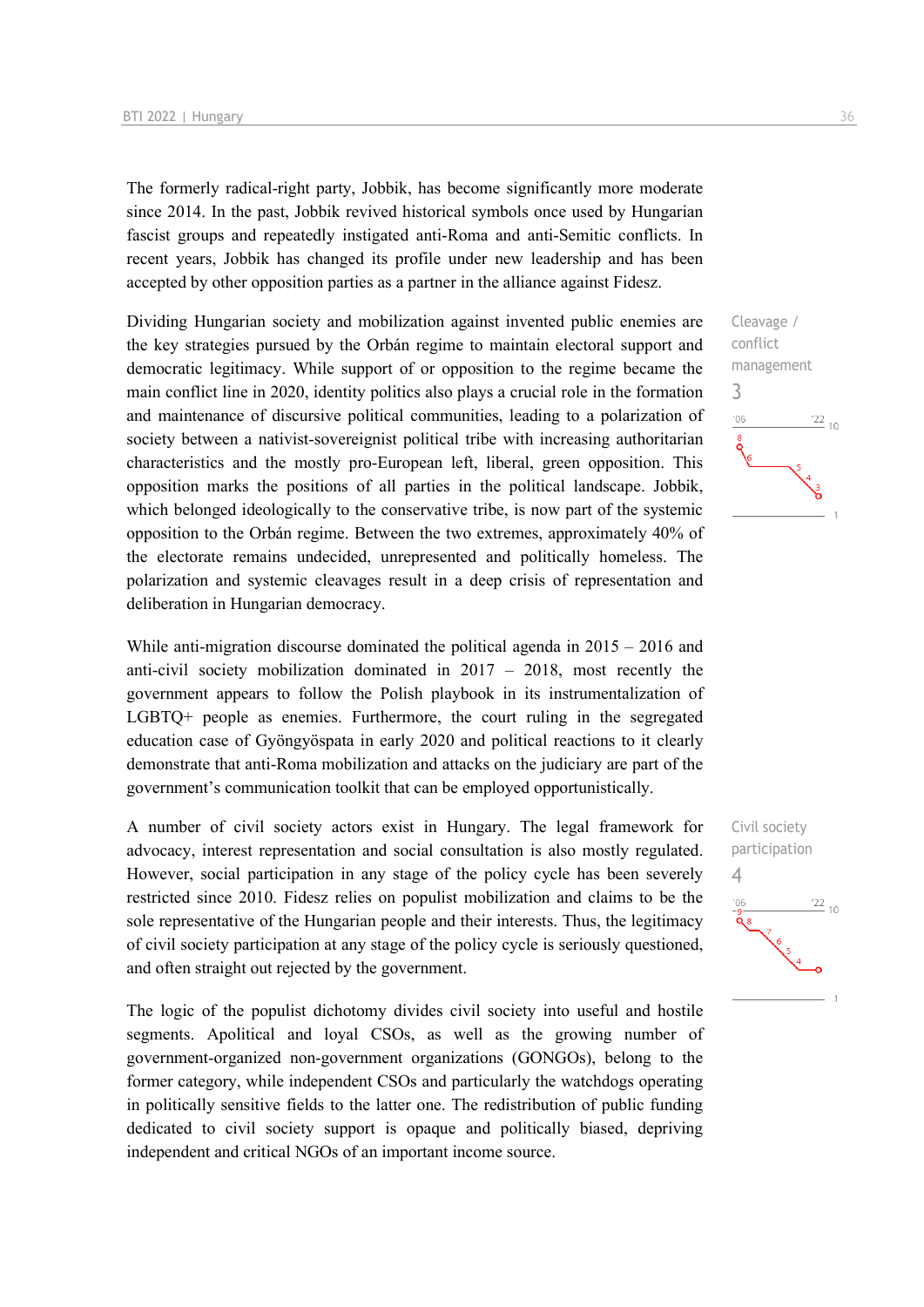Since 2017, Hungarian civil society legislation (especially the "lex NGO" and the "lex Stop Soros") follows the blueprint of Russian and Israeli foreign agent laws and is extremely hostile to civil society. The government offers participation in policy formulation to interest organizations – primarily to economic chambers and employee organizations, but those structures are selective, nontransparent, and exclude a large segment of civil society. The influence of professional organizations is also very weak, demonstrated by the sidelining of health care and medical organizations in the shaping of the pandemic response during the 2020 COVID-19 related health crisis.

Critical NGOs are continually targeted by political attacks and smear campaigns and face legal, administrative and financial barriers that limit their operations and threaten their existence.

Inventing enemies and amplifying victimhood are the backbones of the government's discursive politics. The politics of remembrance and conscious instrumentalization of the historic traumas of the 20th century play a crucial role in this political strategy, hindering reconciliation processes. The government has no intention of healing the wounds inflicted by history. Instead, it manipulates memories of historical injustices as a weapon against political opponents.

The government denies Hungary's responsibility in crimes against humanity that were committed in World War II after the country's occupation by Nazi Germany and thus responsibility for the Hungarian victims of the Shoah and Porrajmos, the Jewish and Roma Holocausts, respectively. Furthermore, the official narrative relativizes or denies the anti-Semitic nature of the Horthy regime, which is often used as a historical reference point with values shared by Orbán's regime and its System of National Cooperation. Despite the declaration in the Fundamental Law that Hungary lost its self-determination on March 19, 1944, the incumbent party's relation to the national-socialist Arrow Cross Party is ambiguous. Although the Arrow Cross regime was responsible for the execution of 60,000 – 70,000 Hungarian citizens with Jewish ancestry, the governing party and its local branches fiercely protect a World War II memorial in the 12th district of Budapest. The monument showcases Hungarian historical national symbols also widely used by the Arrow Cross movement at the location where one of the most serious acts of atrocity against Budapest's Jewish inhabitants took place

Structural constraints and political manipulation undermine reconciliation with the communist past. Although anti-communism is crucial to the political selfidentification of Fidesz, many ministers and high-ranking officials held important positions before 1990 or were members of the Socialist Workers Party. Data on communist-era secret agents is not public, which constitutes one of the main barriers to reconciliation and makes several officeholders susceptible to blackmail. Former communists are divided into two groups – those supporting Fidesz are patriots who allegedly opposed the communist system, even if they were major



Reconciliation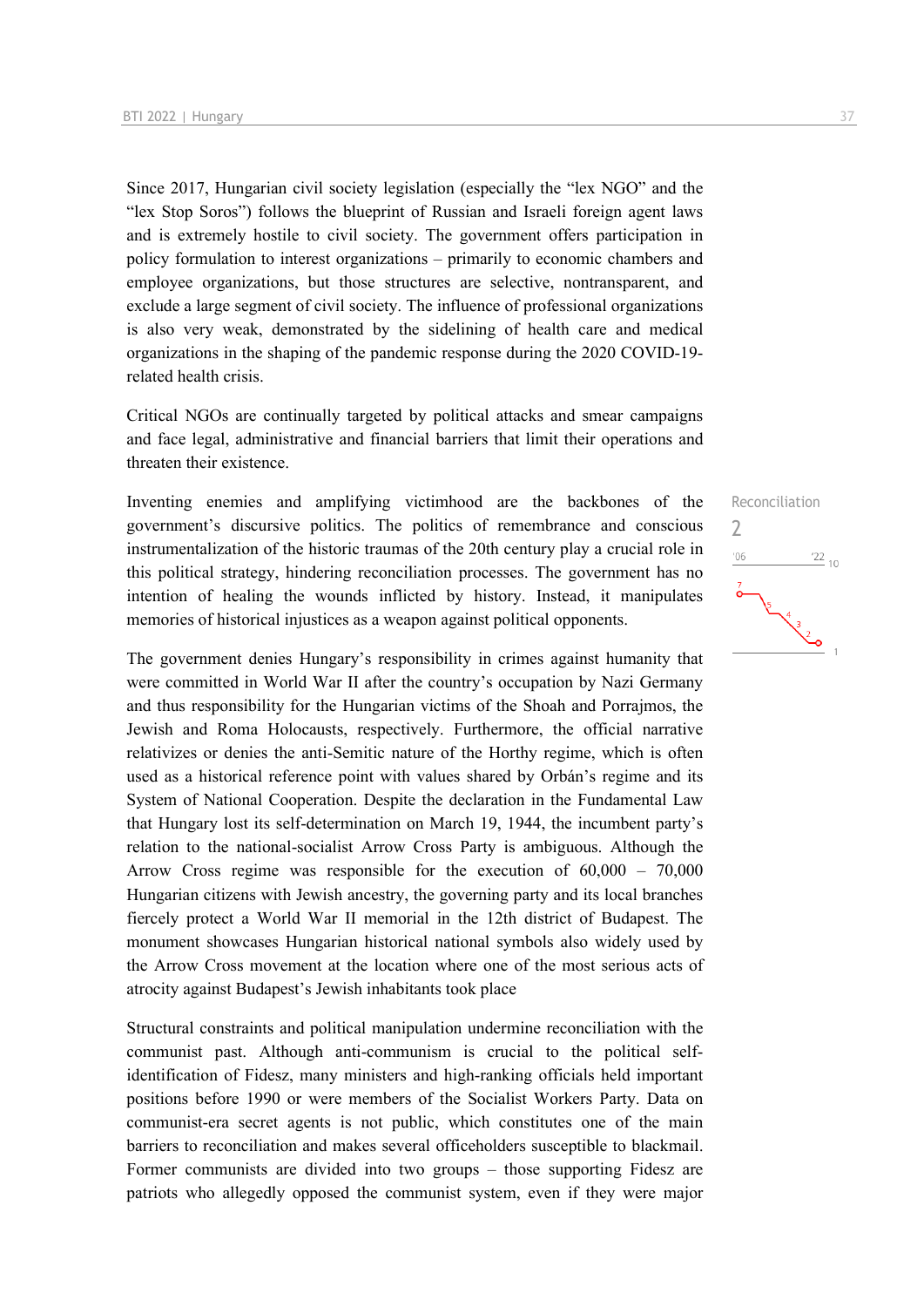beneficiaries of it, while all others are bad communists. Even young politicians active in parties founded around 2010 (the green LMP or the liberal-centrist Momentum) are accused of having communist political heritage and being representatives of the post-communist elite.

### **17 | International Cooperation**

Hungary is one of the largest recipients of EU funds on a per capita basis. In the period of 2014 – 2020,  $\epsilon$ 22 billion in cohesion transfers were allocated to Hungary, which accounts for more than 3.8% of Hungary's gross national income. Financial allocations as part of the European agricultural policy amounted to an additional  $64.2$  billion. Hungary's absorption rate is one of the highest in the EU. The exact impact of the cohesion transfers on economic growth is hard to estimate but even without considering multiplicative effects, Hungary may not have experienced economic growth in some years without EU transfers.

The government's main strategy regarding EU financial transfers is to maintain a stable economic environment by generating extra demand in key economic sectors (primarily construction), to develop basic infrastructure and enrich cronies close to Fidesz. EU cohesion transfers are particularly impacted by strategic corruption. In its 2019 report, OLAF claimed that only in Hungary did national authorities detect fewer irregularities regarding EU funds than OLAF did. According to the report, the share of EU funding affected by fraudulent irregularities is ten times above the EU average (3.93% vs. 0.36%).

The two pillars of the incumbent government's long-term development strategy are rent-seeking and maintaining low labor costs in manufacturing. This does not offer an escape from the middle-income trap or any prospect of an innovation-based economy. In its rent-seeking strategy, the government is open to alternative finance flows from Russia and China. While these loans offer no strategic alternative to EU funds, they provide some leeway for the government against EU institutions and extra resources for cronies because of their high corruption exposure.

The EU funds' exposure to corruption was one of the main triggers behind the EU's rule of law conditionality legislation. Furthermore, to avoid systemic abuse of the funds from the Next Generation EU coronavirus recovery package, the European Commission asked Hungary in January 2021 to systematically reform its public procurement legislation and practices, as these serve as vehicles for organized political corruption.

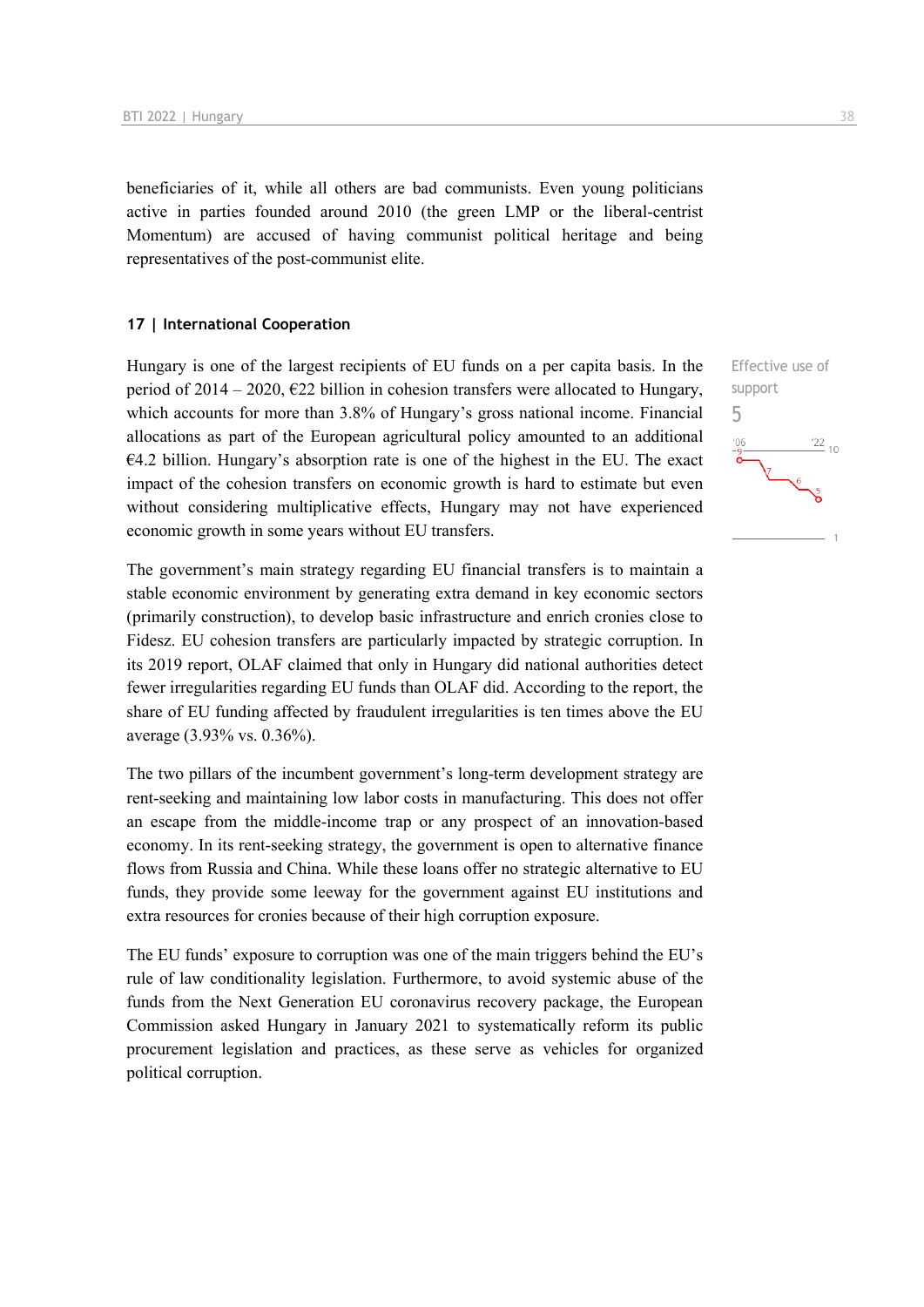Hungary pursues a multi-vectoral foreign policy strategy. Aside from being a member of NATO and the EU, Viktor Orbán's government pursues short-term pragmatic benefits from close cooperation with their competitors like Russia and China. From the perspective of its European and transatlantic partners, this behavior is that of a malicious disruptor or free-ride strategy, as Hungary benefits both from membership in EU and NATO and from the conscious weakening of the organizations.

Obstructing the EU's common foreign and security policy evolved into business as usual for Hungarian diplomacy. In February 2019, the government blocked a joint statement of the EU and the Arab League for ideological reasons, hampering even potential cooperation against illegal migration, one of the key foreign policy priorities of Budapest. In the same month, the country blocked the framework agreement between the EU and Switzerland, again due to a reference to migration. In October 2020, Hungary was the only EU member state that refused to support a common position on WTO leadership vote and later accused the European Commission and fellow member states of blackmail.

In the same spirit, Budapest stymied NATO-Ukraine relations throughout 2019. In October 2020, two high-ranking Hungarian politicians were banned from entering Ukraine due to alleged intervention in Ukrainian municipal elections. Although Budapest blames Ukraine's minority policy and the situation of the Hungarian minority in Transcarpathia, Budapest's cordial relations with Moscow may play a crucial role here. Concerning Russia, in 2019, the Hungarian government approved new headquarters in Budapest for the International Investment Bank (IIB), a Russiacontrolled financial institution that served as the investment bank for the Council for Mutual Economic Assistance (COMECON) until 1991. Nikolay Kosov, the bank's chair and a former intelligence officer, was granted diplomatic immunity. Hungary's transatlantic allies widely shared a concern that the IIB is a cover for Russian human intelligence operations in EU and NATO countries.

In reaction to Hungary's ongoing autocratization and attacks by the Hungarian government against European Commission President Jean-Claude Juncker, the European People's Party (EPP) suspended Fidesz's membership in March 2019. Fidesz members of the European Parliament remained members of the EPP in the European Parliament. In an attempt to ditch the planned rule of law conditionality regulation that threatened member states with the suspension of EU funds in case of significant rule of law deficiencies, Hungary and Poland blocked the EU's multiannual financial framework and coronavirus recovery package. The move threatened the timely entry into force of the Multiannual Financial Framework (MFF) and the disbursement of the coronavirus recovery fund. In December 2020, the European Council yielded to extortion and postponed the implementation of the rule of law conditionality regulation.

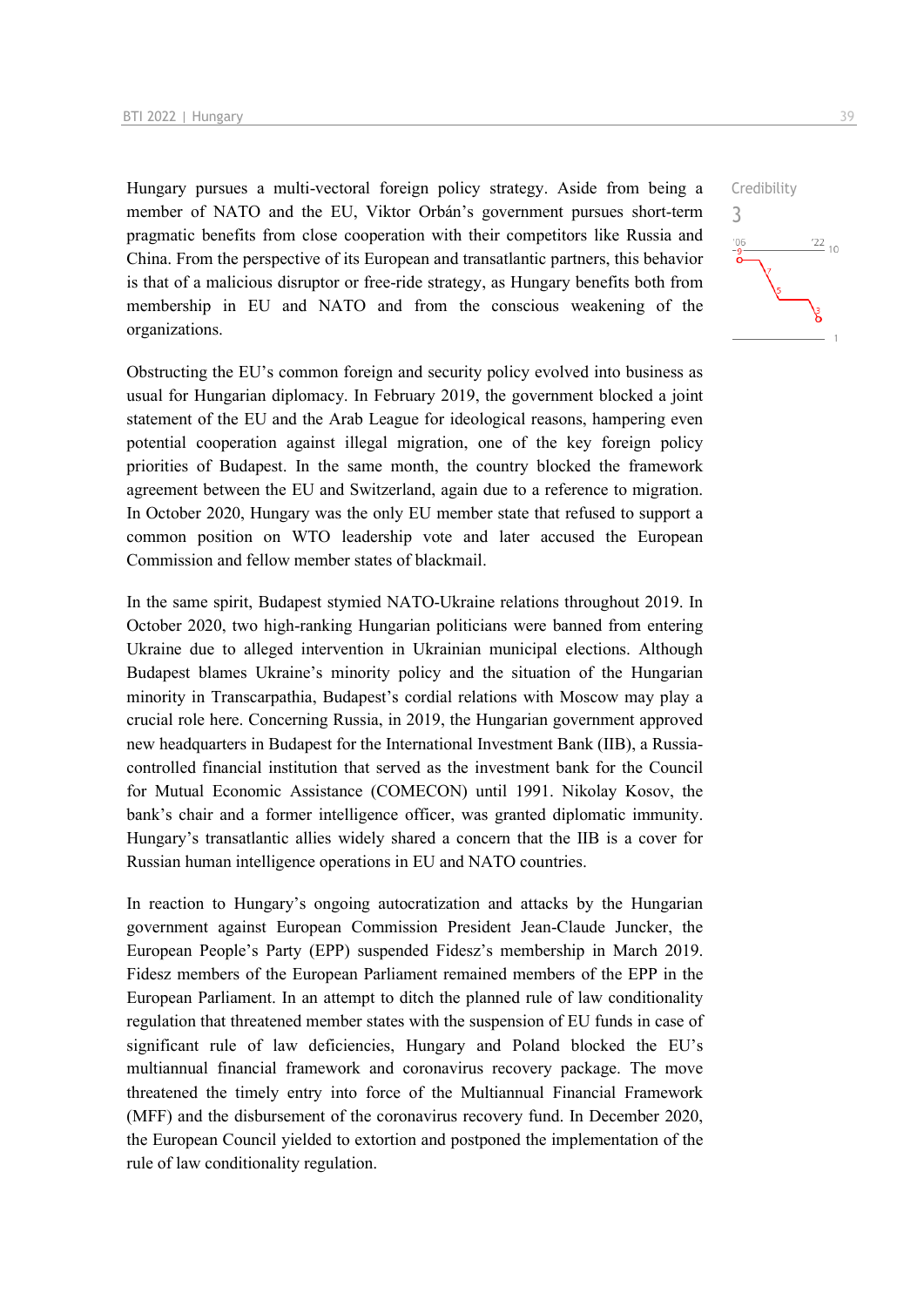Regarding compliance with international conventions and court rulings, as of early 2021, the Hungarian government still refused to implement the CJEU's judgments in the "lex NGO" and "lex CEU" cases and to pay compensation to former inmates for substandard prison conditions in compliance with a ruling by the European Court of Human Rights (ECtHR). At the discursive level, the government repeatedly instrumentalized in public a potential withdrawal from the European Convention on Human Rights (ECHR) and the Istanbul Convention against violence against women.

Paradoxically, while Hungary acts against the collective interests of the EU and NATO, its relations with neighboring countries are in many respects better than they were before 2010 (with the notable exception of Ukraine).

The perceived influence of the Visegrad Cooperation (V4) has increased significantly since the 2015 refugee crisis because of V4's opposition to the EU's compulsory relocation quota mechanisms. Although Hungary was the only V4 country that experienced an influx of asylum-seekers in 2015, Budapest successfully managed to promote its political agenda and reforge the V4 as an antimigration group. Although the positions of the V4 countries were far from homogeneous, with Czechia and Slovakia in particular distancing themselves repeatedly from the Hungarian and Polish positions, Hungary's perceived leading role on the refugee question enhanced Budapest's influence in the EU.

Along with intensifying V4 cooperation, bilateral relations with Slovakia are constructive, resolving former clashes on minority issues and Hungary's dual citizenship legislation. Nevertheless, the scope of potential cooperation between the two countries is limited at the EU level. Slovakia, a member of the Eurozone and thus of the core of Europe, has a constructive and responsible approach to European integration, in stark contrast to Hungary's disruptive, free-ride strategy.

In parallel to increasing regional influence, the Orbán regime has forged pragmatic alliances with likeminded illiberal actors, especially in Serbia and Slovenia. Budapest fully supports Serbia's EU accession, and the two countries share a pragmatic pro-Russian and pro-Chinese foreign policy. The Belgrade-Budapest railway line being a key project of China's Belt and Road initiative, the partnership also holds significant financial interest. Media outlets owned by Hungarian investors close to Fidesz played a crucial role in the 2018 electoral success of the Slovenian National Party; Slovenian Prime Minister Janez Jansa has evolved into another illiberal disruptor in European politics.

Relations with Romania and Austria are tense. Bucharest regards Hungary's kinstate minority policy as interference in Romania's domestic affairs and Hungary's rapprochement to Russia as a national security concern. Orbán has long seen Austrian Chancellor Sebastian Kurz as a potential ally in a European coalition of anti-migration parties, but Kurz distanced himself from Orbán after Fidesz became sidelined in the European People's Party.

Regional cooperation

 $\frac{22}{10}$ 

6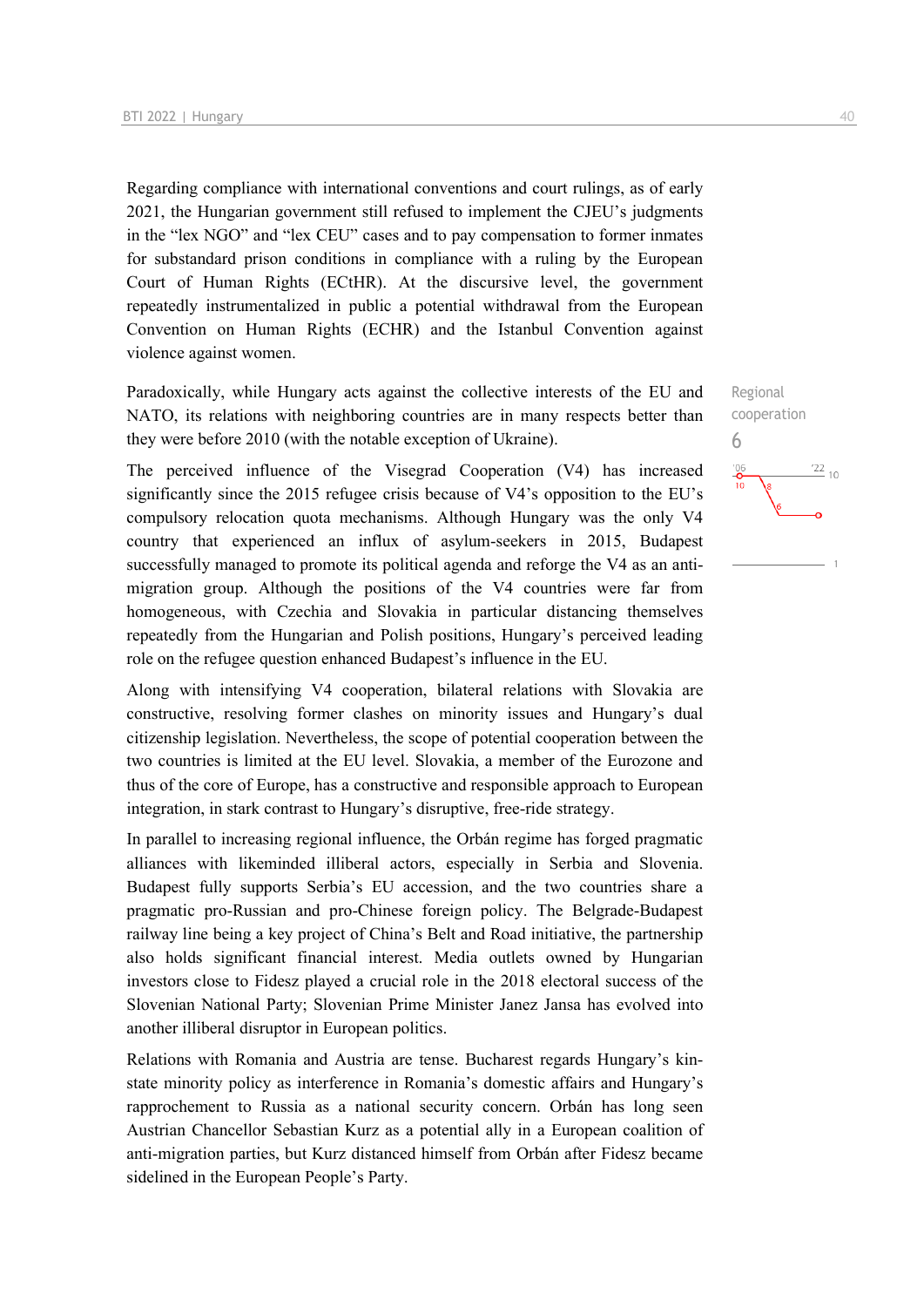# Strategic Outlook

Hungary's democratic performance has severely deteriorated during the past decade under the government of Viktor Orbán and his Fidesz Party. Although reducing political competition and entrenching the power of incumbent elite groups have been Orbán's main priorities, he still may face significant challenges due to various international and domestic factors in the short and medium term.

In foreign policy, the new Biden administration assigns high priority to democracy on its political agenda and sees autocratization, corruption and close ties to authoritarian powers like Russia and China, as key threats to transatlantic security. Since Hungary scores high in all these fields, Budapest may come under significant pressure from Washington. Although the United States does not hold significant bilateral leverage over Hungary, it may have a significant influence over the EU agenda, where conflicts with Hungary – the suspension of Fidesz from the EPP, the Article 7 procedure, non-compliance with CJEU rulings, rule of law conditionality for distribution of EU financial transfers – are piling up.

Following a sudden breakthrough at the 2019 municipal elections, six opposition parties joined forces in August 2020 to form a common anti-Orbán block. Based on survey data, the united opposition has a fair chance to beat Fidesz in the 2022 general elections. The opposition wishes to dismantle the one-party constitutional system and the state capture created by Fidesz and renationalize the public wealth that has been channeled to Fidesz's cronies via political corruption. Nevertheless, it lacks a coherent strategy and is unlikely to obtain the necessary constitutional supermajority to allow for dismantling the regime in compliance with the rule of law.

In the run-up to the 2022 general elections, Fidesz will likely intensify its divisive discourse to mobilize its electoral base and discourage undecided voters from casting their ballots for the opposition. Considering the experiences of past elections, high-level of irregularities can be expected in 2022, with a definite impact on the outcome. With an eye on the current speed and level of autocratization in Hungary, the 2022 elections may offer the last chance for a democratic change in power in the short to medium term.

While Hungary's budget deficit and indebtedness reached historical peaks due to the COVID-19 pandemic, surpassing even the figures from the 2008 – 2009 economic crisis, attempts to restore fiscal stability are rather unlikely before the second quarter of 2022, due to prospective electionyear spending. Nevertheless, the lack of structural problems in the economy and the generous external funding provided by the Next Generation EU coronavirus recovery package make a fast return of economic growth rather likely.